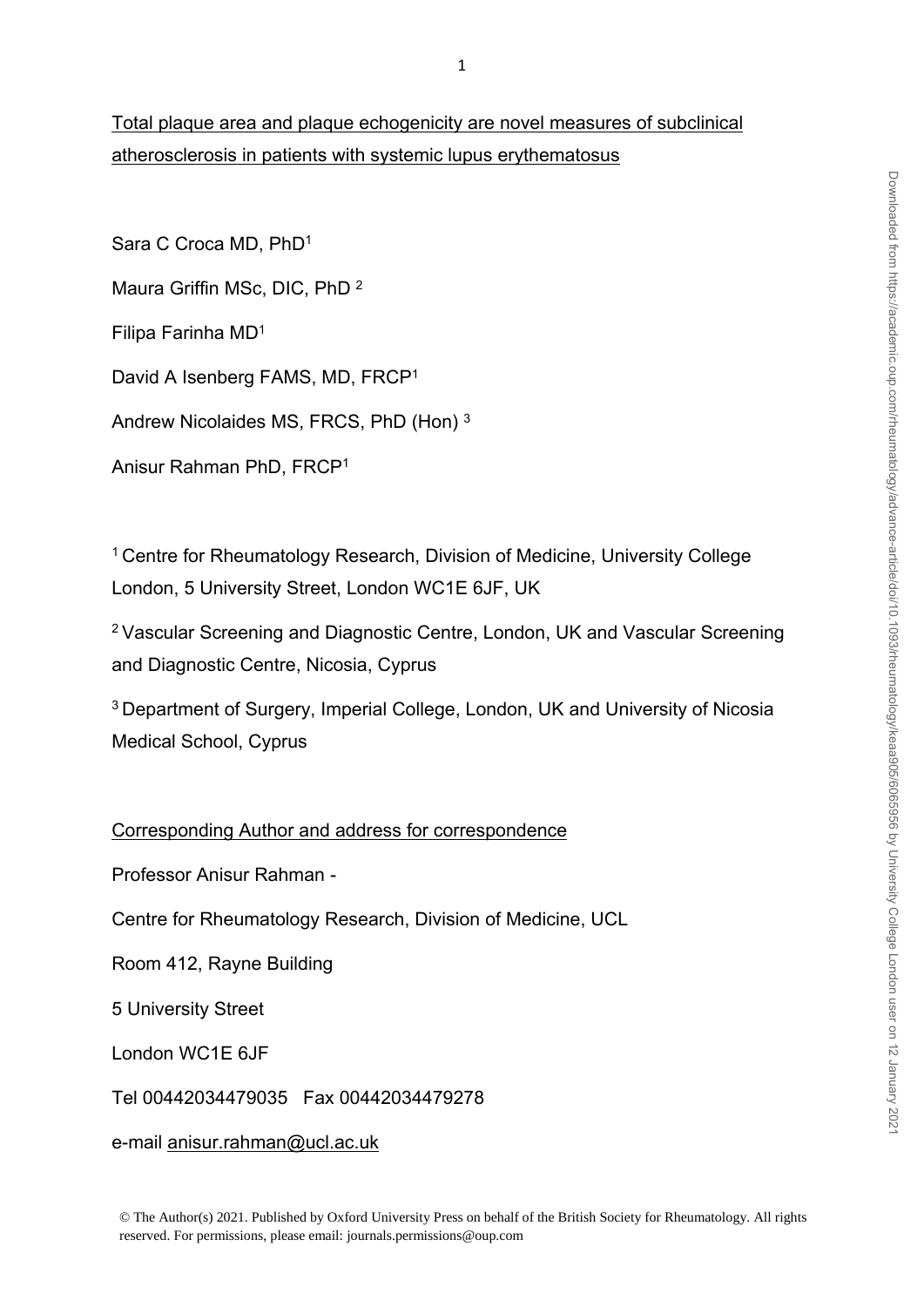ORCID ID<http://orcid.org/0000-0003-2346-4484>

e-mail addresses of other authors

[saracroca@gmail.com,](mailto:saracroca@gmail.com) [maurabgriffin@googlemail.com](mailto:maurabgriffin@googlemail.com), [Filipa.mcfarinha@gmail.com,](mailto:Filipa.mcfarinha@gmail.com) [d.isenberg@ucl.ac.uk,](mailto:d.isenberg@ucl.ac.uk) [anicolaides1@gmail.com](mailto:anicolaides1@gmail.com)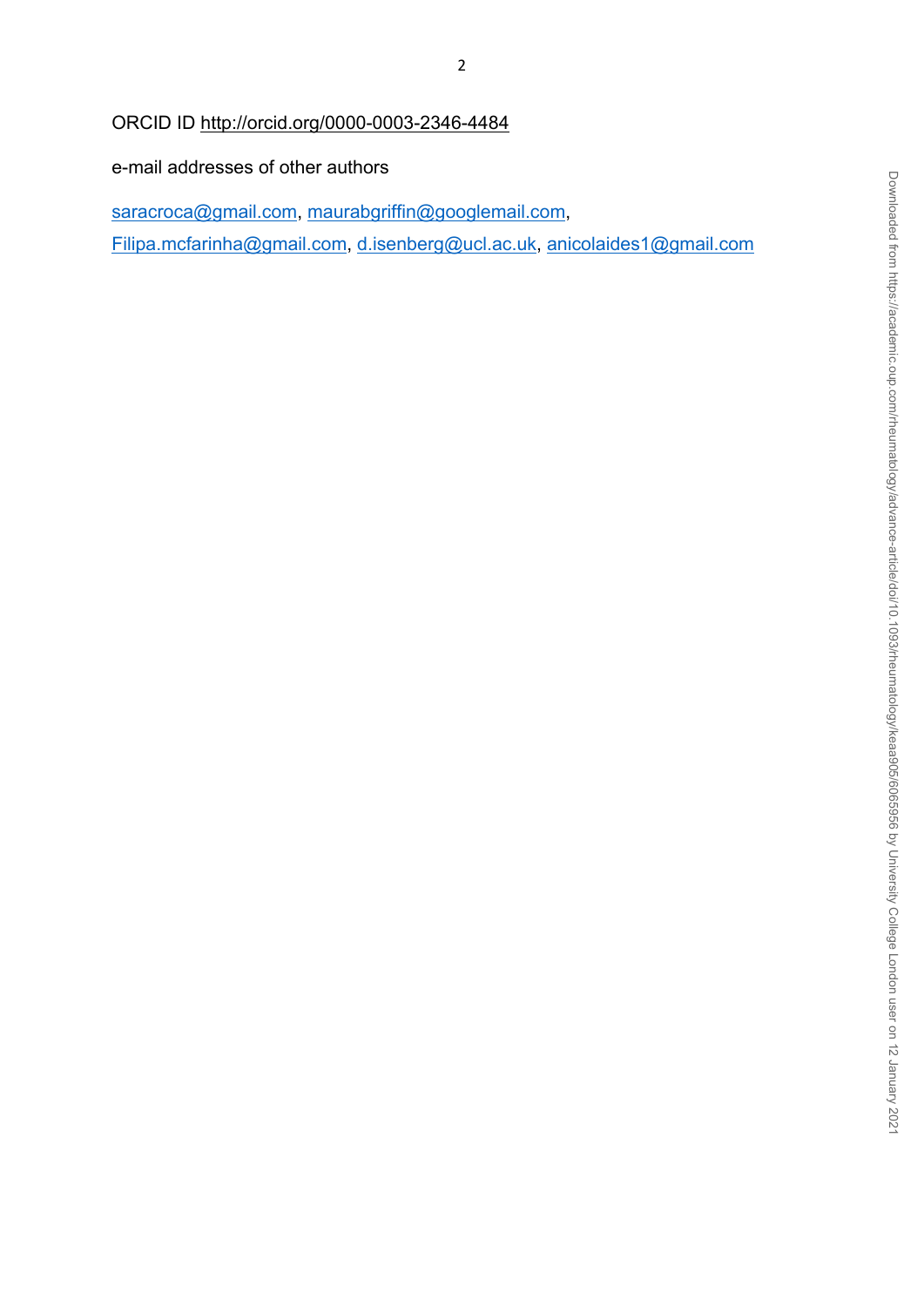#### ABSTRACT

#### **Objectives**

Patients with systemic lupus erythematosus (SLE) have an increased risk of developing cardiovascular disease (CVD). Multiple studies have shown that these patients have increased numbers of carotid plaques and greater intima-media thickness (IMT) than healthy controls. Measures such as total plaque area (TPA) and plaque echogenicity may be more sensitive and more relevant to cardiovascular risk than presence of plaque and IMT alone. Our objective was to produce the first report of TPA and echogenicity in a population of patients with SLE.

#### **Methods**

One hundred patients with SLE and no history of clinical CVD were recruited. Clinical, serological and treatment variables were recorded and serum was tested for antibodies to apolipoprotein A-1 and high-density lipoprotein. Both carotid and both femoral artery bifurcations of each patient were scanned to determine IMT, TPA and echogenicity of plaques. Univariable and multivariable statistical analyses were carried out to define factors associated with each of these outcomes.

#### **Results**

Thirty-six patients had carotid and/or femoral plaque. Increasing age was associated with presence of plaque and increased IMT. Triglyceride levels were associated with presence of plaque. Mean (SD) TPA was 60.8 (41. 6)mm<sup>2</sup>. Patients taking prednisolone had higher TPA. Most plaques were echolucent but increased echogenicity was associated with prednisolone therapy and persistent disease activity.

### **Conclusion**

TPA and plaque echogenicity in patients with SLE are associated with different factors than those associated with presence of plaque and IMT. Longitudinal studies may show whether these outcome measures add value in the management of cardiovascular risk in SLE.

#### Keywords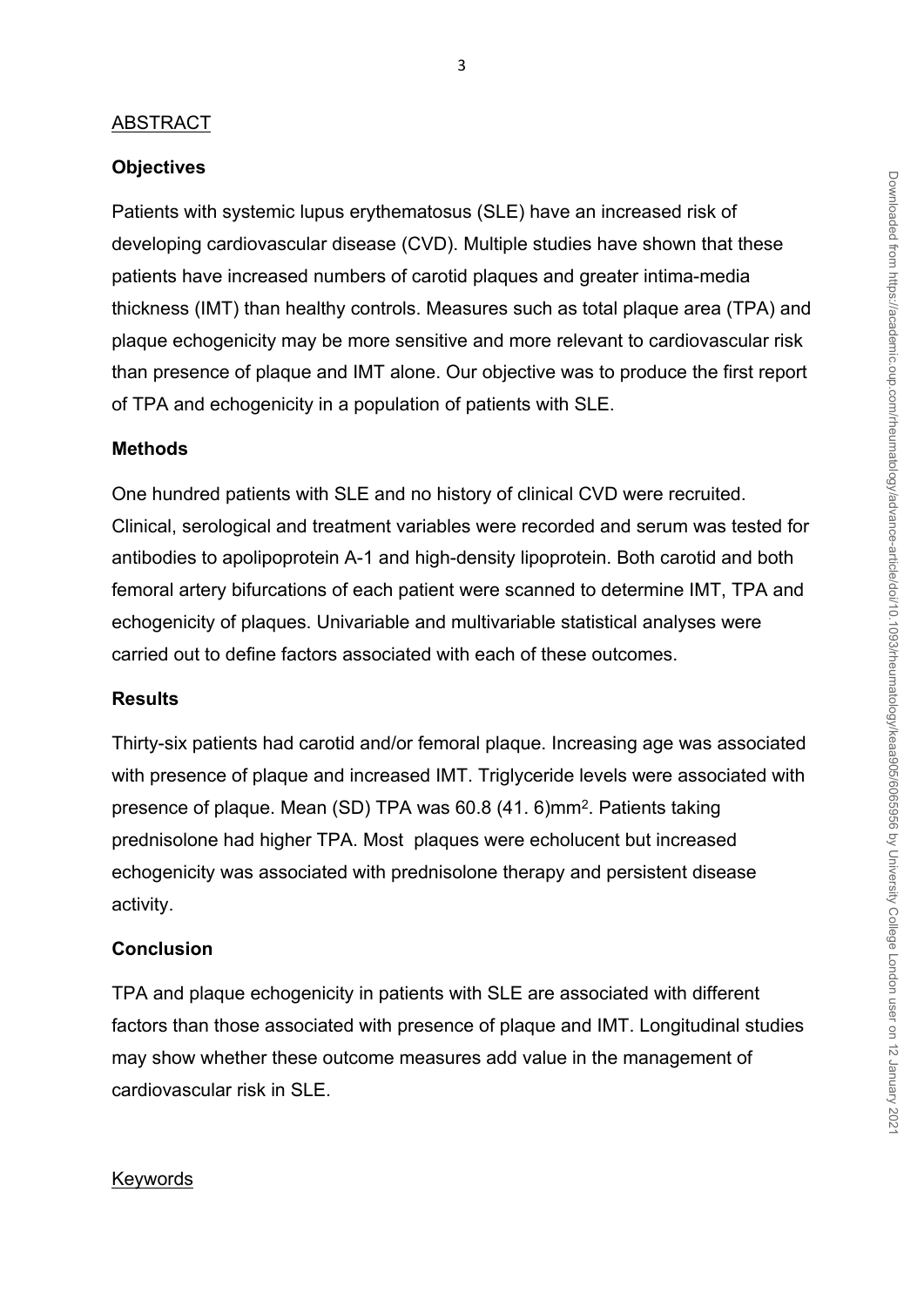Downloaded from https://academic.oup.com/rheumatology/advance-article/doi/10.1093/rheumatology/keaa905/6065956 by University College London user on 12 January 2021 Downloaded from https://academic.oup.com/rheumatology/advance-article/doi/10.1093/rheumatology/keaa905/6065956 by University College London user on 12 January 2021

Systemic lupus erythematosus

Atherosclerosis

Cardiovascular disease

Vascular ultrasound

# Key messages

1) Total plaque area (TPA) and atherosclerotic plaque echolucency are associated with increased cardiovascular risk in non-SLE populations.

2) In 100 patients with SLE, TPA was higher in those taking prednisolone.

3) Most plaques were echolucent but increased echogenicity was associated with disease activity and taking prednisolone.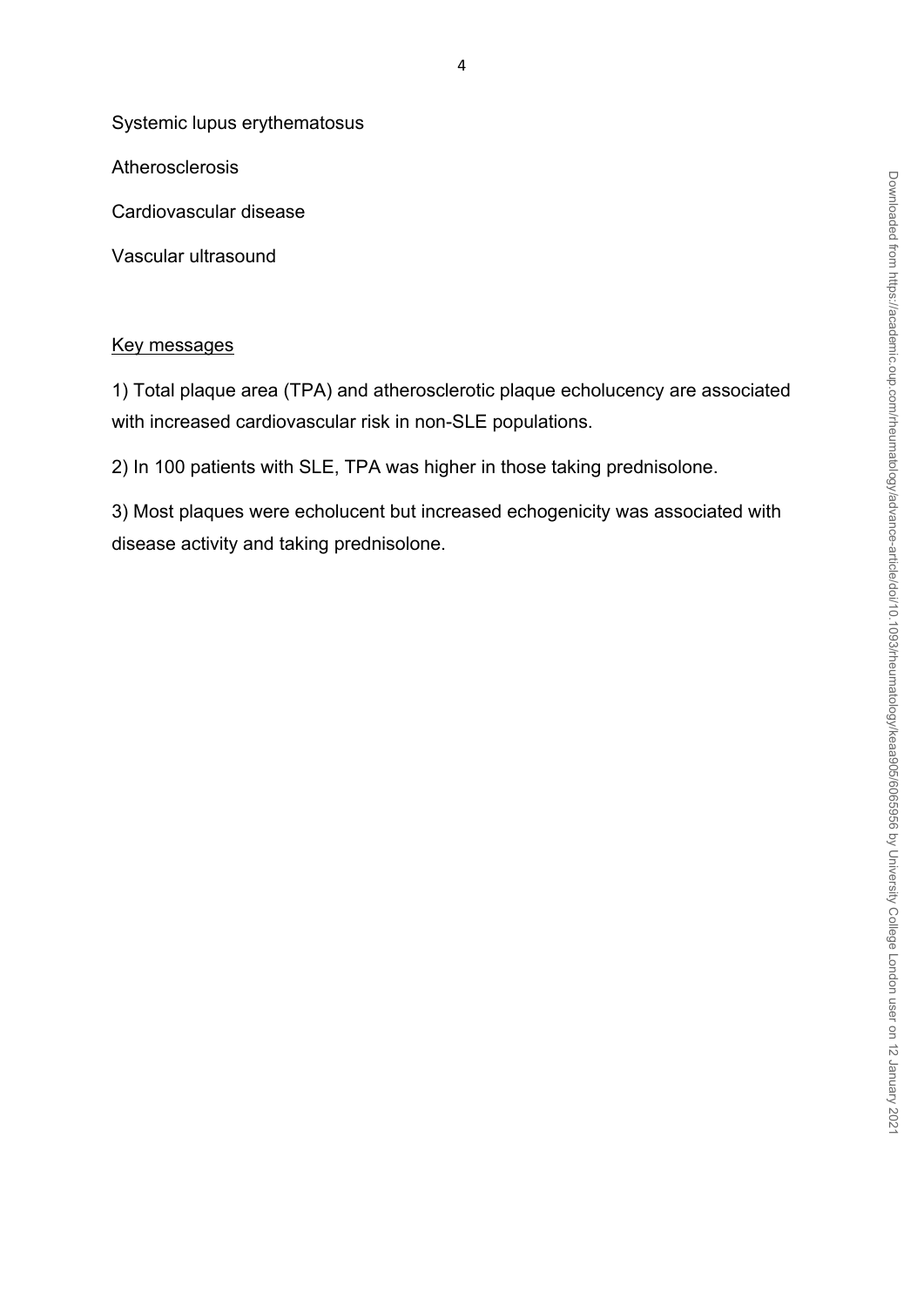#### **Background**

Systemic lupus erythematosus (SLE) is an autoimmune rheumatic disease with a prevalence of about 1 in 1000 in the United Kingdom(1). It is 9 times more common in women than men. Multiple studies have shown that the relative risk of developing atherosclerosis and cardiovascular disease (CVD) is higher in patients with SLE than would be expected. Manzi *et al* showed that relative risk of coronary artery disease (CAD) is raised by 50-fold in women with SLE aged 35-44 compared with women of the same age without SLE(2). CVD events occur at a relatively young age (average = 49 years) in the presence of fewer traditional risk factors than in non-SLE patients(3).

Ultrasound studies have shown that 30-40% of patients with SLE have carotid plaque (4-6). In 217 female patients followed for ten years, progression of carotid plaque occurred in 27% while carotid intima-media thickness (IMT) increased by a mean of 0.011mm/year(7). In 392 women with SLE followed for a mean of 8 years, higher IMT or presence of plaque at baseline predicted future development of CAD or stroke in multivariable analysis(8).

Previously published vascular ultrasound studies in SLE have mainly been confined to the carotids and limited to measuring IMT and presence of plaque(4, 5, 8). No studies have described echogenicity of plaque or total plaque area (TPA). Although femoral plaques are also associated with CVD(9), few previous studies in patients with SLE have reported on femoral plaque(10-12). Scanning both carotid and femoral bifurcations gives a more representative sample of the global burden of subclinical atherosclerosis and avoids missing patients who have only femoral plaques.

Population studies(13) and studies in clinic cohorts at risk of CVD(14) showed that TPA is a better predictor of CAD than IMT. Echogenicity of plaque is also important because more echolucent plaques have a large lipid core with a higher content of inflammatory material and a thin fibrous cap, factors predisposing to rupture causing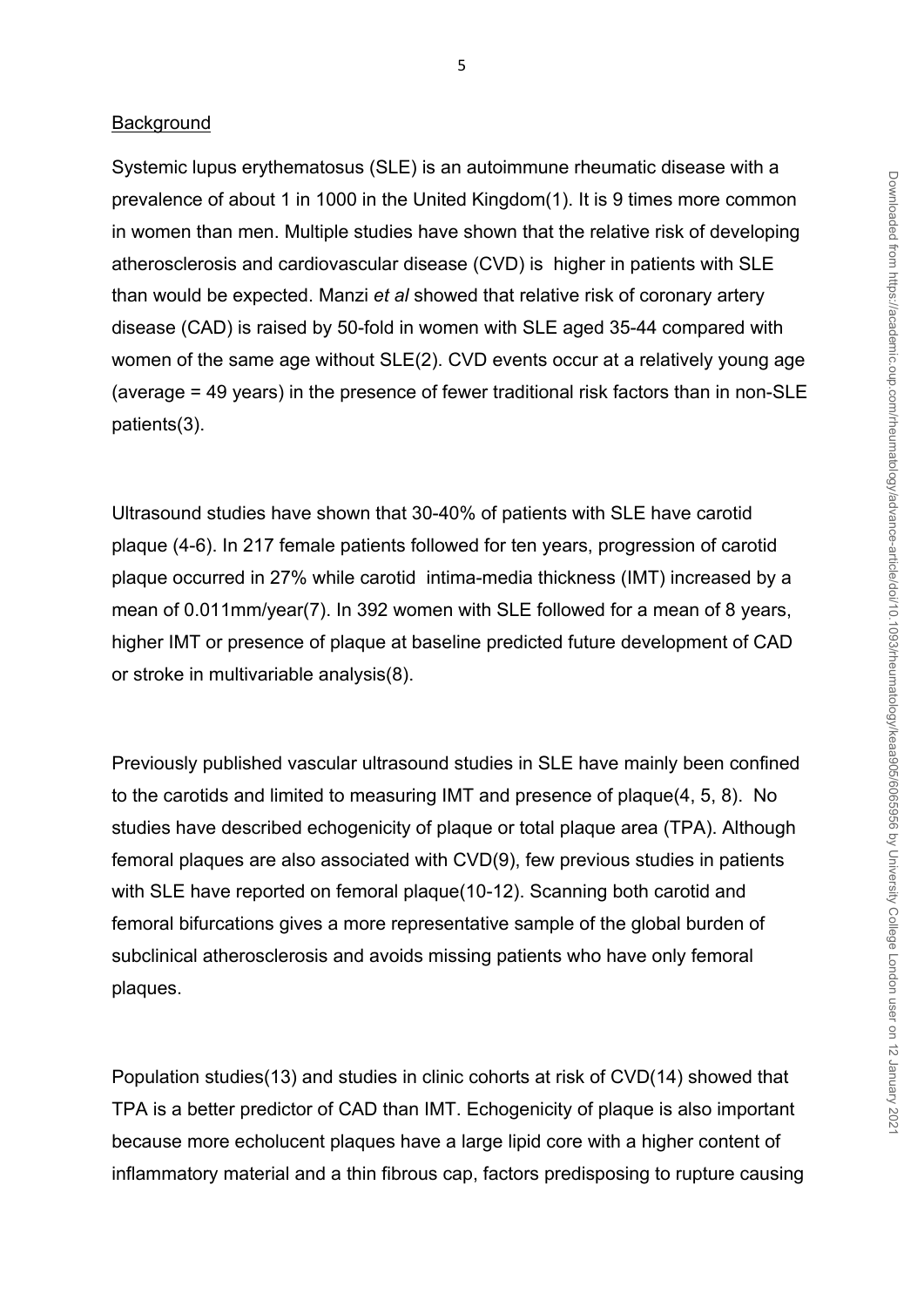CVD events(15). Therefore, the purpose of this study was to report on TPA and echogenicity as well as IMT and presence of plaque in 100 patients with SLE and no previous CVD.

# PATIENTS AND METHODS

## **Patients**

We carried out carotid and femoral ultrasound scans on 100 patients from the Lupus Clinic at University College London Hospital who met American College of Rheumatology revised criteria for SLE (16) and had no previous history of CVD. Absence of CVD (defined as CAD, stroke or myocardial infarction with confirmatory evidence from blood tests and/or imaging) was confirmed by analysis of medical records. All patients gave informed consent. The study was approved by the combined UCL/UCLH Research Ethics Committee (Reference 06/Q0505/79)

SLE disease activity was determined by the British Isles Lupus Assessment Group (BILAG)-2004 Index (17). Persistently active disease was defined as having Global BILAG-2004 score >5 on at least two consecutive visits from the previous four visits. Data on therapy and previous serology were obtained from medical records.

Blood results from the day of the scan or nearest clinic visit were obtained either from tests carried out as part of routine clinical practice or by enzyme-linked immunosorbent assays (ELISA) carried out in our laboratory for IgG and IgM antiapolipoprotein A1 (anti-ApoA-1) and IgG anti-HDL. Previous papers suggested that anti-ApoA-1 and anti-HDL may play a role in promoting development of atherosclerosis in SLE and similar diseases such as rheumatoid arthritis(18-21). Table 1 shows all the parameters studied.

## Indirect ELISA to detect IgG anti-ApoA-1 and IgG anti-HDL antibodies

IgG anti-ApoA-1 antibodies were detected by a modification of the indirect ELISA protocol previously described (19, 21, 22). All steps were carried out at 37<sup>0</sup>C except where specified. A Nunc-Maxisorb 96-well ELISA plate was divided in half. The test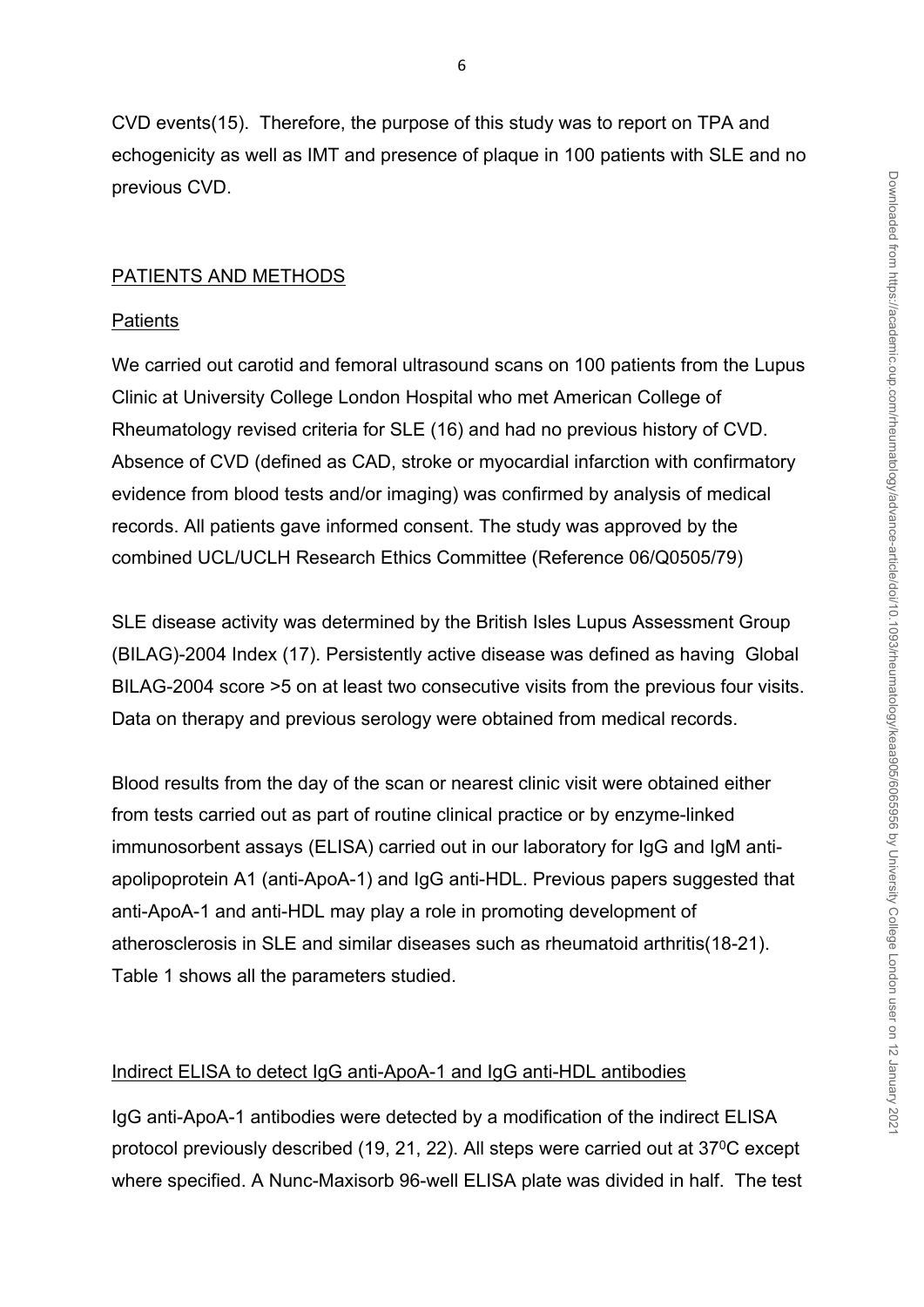side was coated with 10µg/mL ApoA-1 (Sigma A0722) in 70% ethanol. The control side was coated with 70% ethanol. After incubation for 90min, the plates were washed and blocked with 1% bovine serum albumin (BSA) in phosphate buffered saline (PBS) for one hour. Serum samples at 1:50 dilution in 1% BSA-PBS were tested in duplicate; each sample was added to two test wells and two control wells. On each plate, a 7-point dilution of the positive control (pool of six serum samples from patients with high serum IgG anti-apoA-1) was performed starting at 1:25 dilution to create a standard curve. Following incubation for one hour, goat antihuman IgG-alkaline phosphatase conjugate (Sigma A3150) diluted 1:1000 in 1% BSA-PBS was added at room temperature for one hour followed by alkaline phosphatase substrate. Absorbance at 405nm was recorded after 60 minutes. For each, sample net OD was calculated by subtracting the OD in the control well from that in the matching test well to exclude non-specific background binding. The mean net OD from the duplicate samples was converted to absorbance units (AU) by comparison to the positive control standard curve. 100AU = OD for 1:50 dilution of the positive control sample.

IgG anti-HDL were detected using the same method except that the antigen loaded on the plate was 20  $\mu$ g/mL HDL in 70% ethanol. The plates were kept at 4<sup>0</sup>C overnight before adding samples. Samples were diluted 1:100 in 1% BSA-PBS before loading.

# Indirect ELISA to detect IgM anti-ApoA-1 antibodies

This was the same as the ELISA for IgG anti-Apo-A1 except for the following points. The positive control was pooled serum from four patients known to have high IgM anti-Apo-A-1. The secondary antibody was goat anti-human IgM-horse radish peroxidase (HRP) conjugate (Sigma A 6907) diluted 1:5000 in 1% BSA-PBS. After one-hour incubation the plate was washed and HRP substrate was added. After five minutes the reaction was stopped with TMB stop solution and the OD was read at 450nm.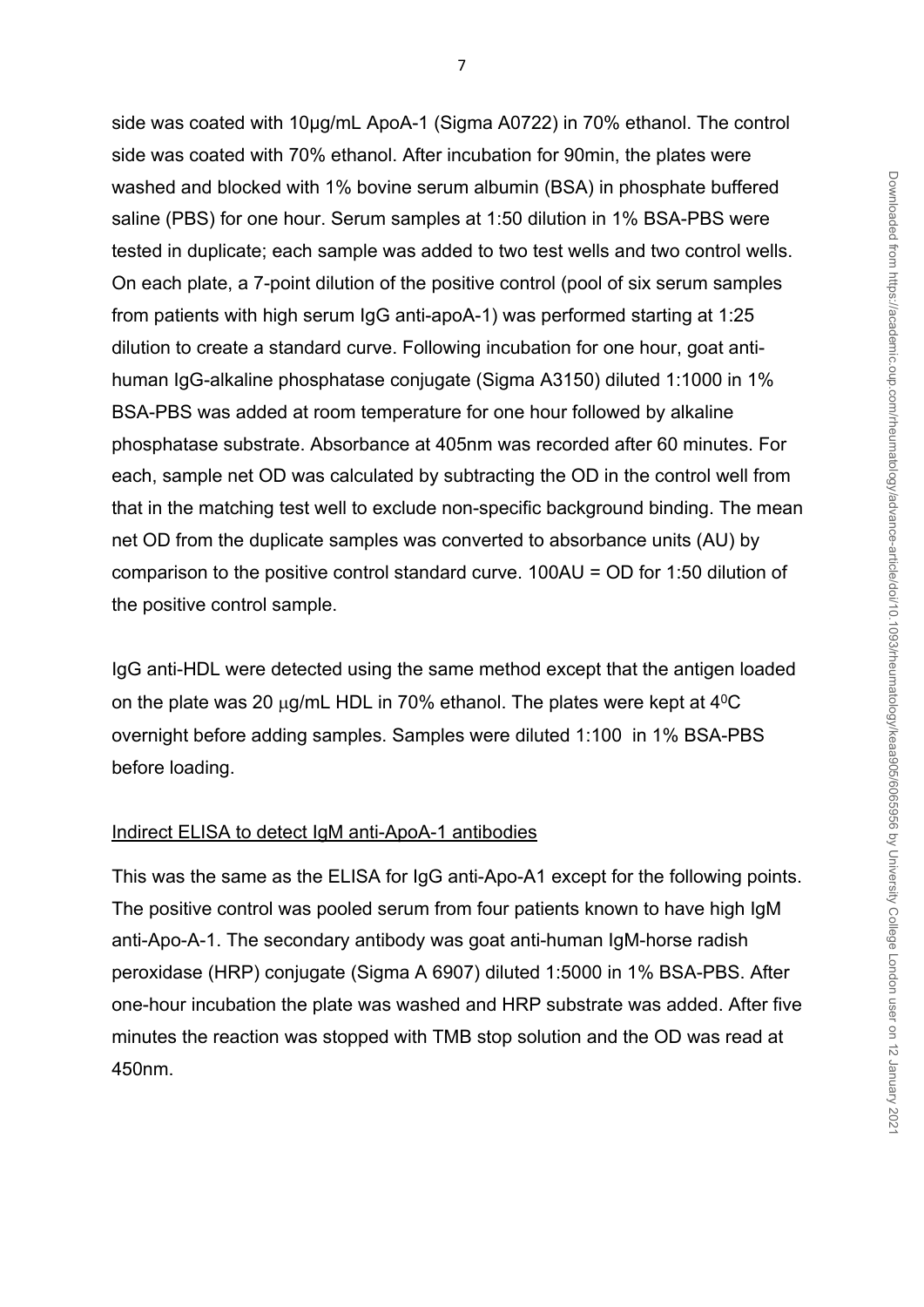#### Ultrasound scanning

All scans were performed by the same experienced vascular scientist (MG) using the Philips iU22 ultrasound system (Philips Ultrasound, Bothell, USA) with a linear array L9-3 MHz transducer. The methods are described in detail in the Supplementary Data.

Briefly, both carotid and both femoral bifurcations were scanned. IMT was measured on screen and the mean of IMT from both carotids (IMTcc) was used in statistical analysis.

An arterial bifurcation was classified as having plaque if there was a focal thickening of greater than 1.2 mm(23, 24). The ultrasound images of these plaques were stored as DICOM files and transferred to a dedicated PC for application of imaging software program. This programme calculated the TPA and echogenicity. TPA was defined as the sum of the cross-sectional areas of all plaques seen in longitudinal images.

Plaque echogenicity is defined in terms of grey scale. The grey scale of blood (echolucent and thus black on ultrasound) =0, whereas the grey scale of adventitia =190. Thus the echolucency of any plaque can be defined in terms of a grey scale figure between 0 and 190 and the grey scale median (GSM) for all plaques in an individual patient is a measure of overall echogenicity.

#### Statistical analysis

Initially, we compared demographic, clinical and serological features between patients with and without plaques. For continuous variables we compared groups (plaque and non-plaque) using a t-test if the variable was normally distributed or a Mann-Whitney U test if the distribution was not normal. For categorical variables, we used a Pearson's chi-squared test (Table 1). Subsequently, variables with a skewed distribution were normalized by taking natural logarithms. Those that could not be normalized by using natural logarithms were categorized by using the median as a cut-off point.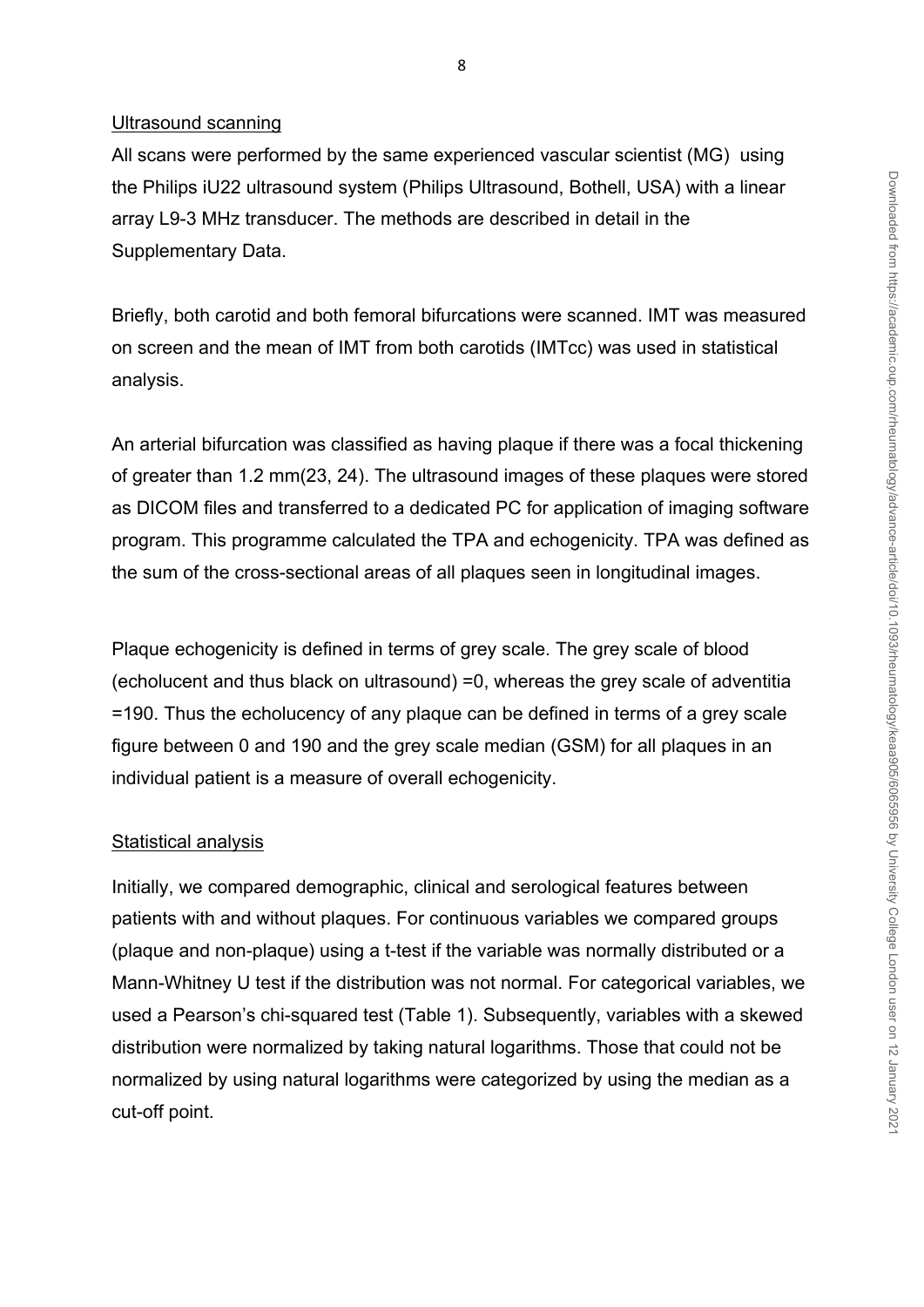The association of clinical and serological features with presence of plaques was then investigated in all 100 patients by using odds ratios in a univariable analysis. Because of the strong association between age and presence of plaques, odds ratios were expressed both unadjusted and adjusted for age. The significant variables after adjustment for age were used as covariates in a logistic regression analysis with plaque presence as the dependent variable (Table 2).

The association between clinical and serological features with IMTcc in all 100 patients was subsequently investigated in a univariable analysis. Unadjusted and age-adjusted odds ratios of features for tertiles of IMTcc were used. The significant features were then used as covariates in a linear regression analysis with IMTcc as a continuous dependent variable (Table 3).

For each patient with plaque, TPA was calculated by adding up the areas of all the plaques present. Also, for each patient the average value of the GSM of all plaques present was calculated. The association of clinical and serological features with TPA and average GSM in the 36 patients with plaques was investigated by dividing them into two groups using the median values for TPA and average GSM. Odds ratios of features for high or low TPA and GSM were calculated respectively (Tables 4 and 5). The significant variables after adjustment for age (adjustment not necessary for GSM) were used as covariates in logistic regression analyses with TPA and GSM as the dependent variables (Tables 4 and 5).Statistical analysis was performed with IBM® SPSS® statistics version 22. Significance was set at 0.05.

## RESULTS

## Characteristics of patients studied

Of the 100 patients scanned, 95% were women and the overall mean age was 45.2 years (SD 12.4; range 20-66). Mean age at SLE diagnosis was 29.2 years (SD 10.9; range 8-56). Mean follow-up in the lupus clinic was 16 years (SD 10.0; range 2-46).

56 patients were Caucasian, 25 were Afro-Caribbean, 11 were South Asian and 8 patients had other ethnic backgrounds (Chinese or mixed race). Fewer than one

9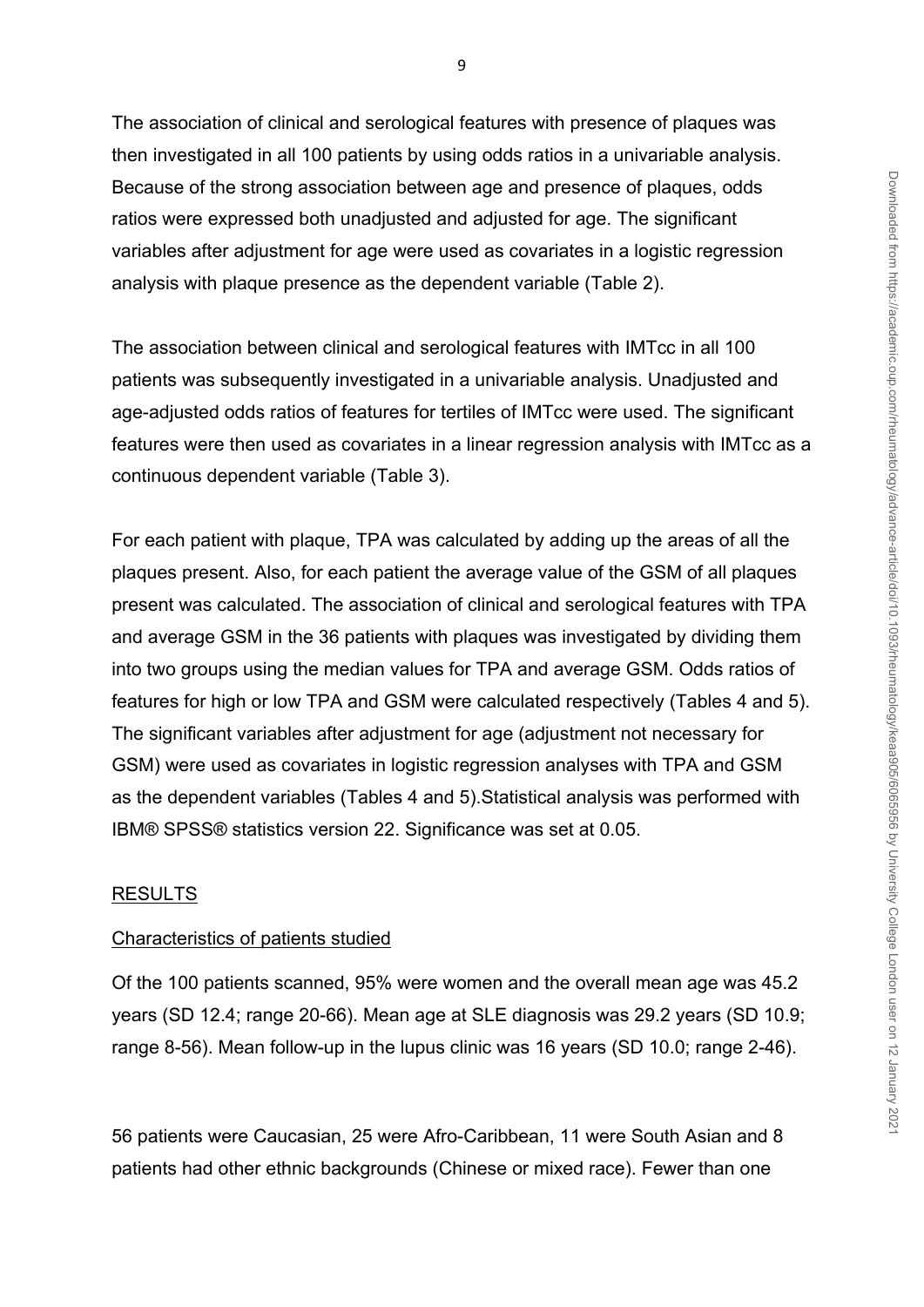third of the patients (n= 26) had hypertension and only two had diabetes. Although only 11 patients were smokers at the time of the scan, 34 were ever-smokers.

#### Prevalence of plaques

36 patients were found to have plaque and a total of 85 bifurcations with plaque were identified. Plaques were present in one bifurcation in 9 patients, in two bifurcations in 12 patients, in three in 8 patients and in four in 7 patients. 14 patients had plaque exclusively in the carotids and 7 exclusively in the femorals.

Table 1 shows clinical, demographic, serological, therapy and disease activity characteristics of the 100 subjects who were scanned, comparing the patients with and without plaque.

Patients found to have plaque were significantly older (mean age 53.9; SD 8.76; range 27-66) than those without plaque (mean age 40.0; SD 11.38; range 20-66) (p<0.001) but no associations with sex or ethnicity were found. Those with plaque had longer disease duration at the time of the scan than those without plaque (mean 21±12 years versus 13±7 years, p=0.001). The systolic blood pressure at the time of the scan was higher in those with plaque (mean 132±15 mmHg versus 123±15 mmHg, p=0.005), although 36% of those without plaques and 33% of those with plaque were on antihypertensive therapy. Smoking (current or ever) did not differ significantly between the plaque and no plaque groups. There was no association between increased disease activity or drug treatment and presence of plaque.

Total cholesterol/HDL ratio (mean 3.4±1.0 versus 2.9±0.8, p=0.005) and serum triglyceride level (mean 1.3±0.5 mmol/l versus 1.0±0.4 mmol/l, p=0.001) were higher in the plaque group. Anti-cardiolipin antibodies had been positive at some point in 44% of patients with plaque and 24% of patients with no plaque (p=0.033) but historical positivity for lupus anticoagulant and anti-beta2GPI did not differ between those groups.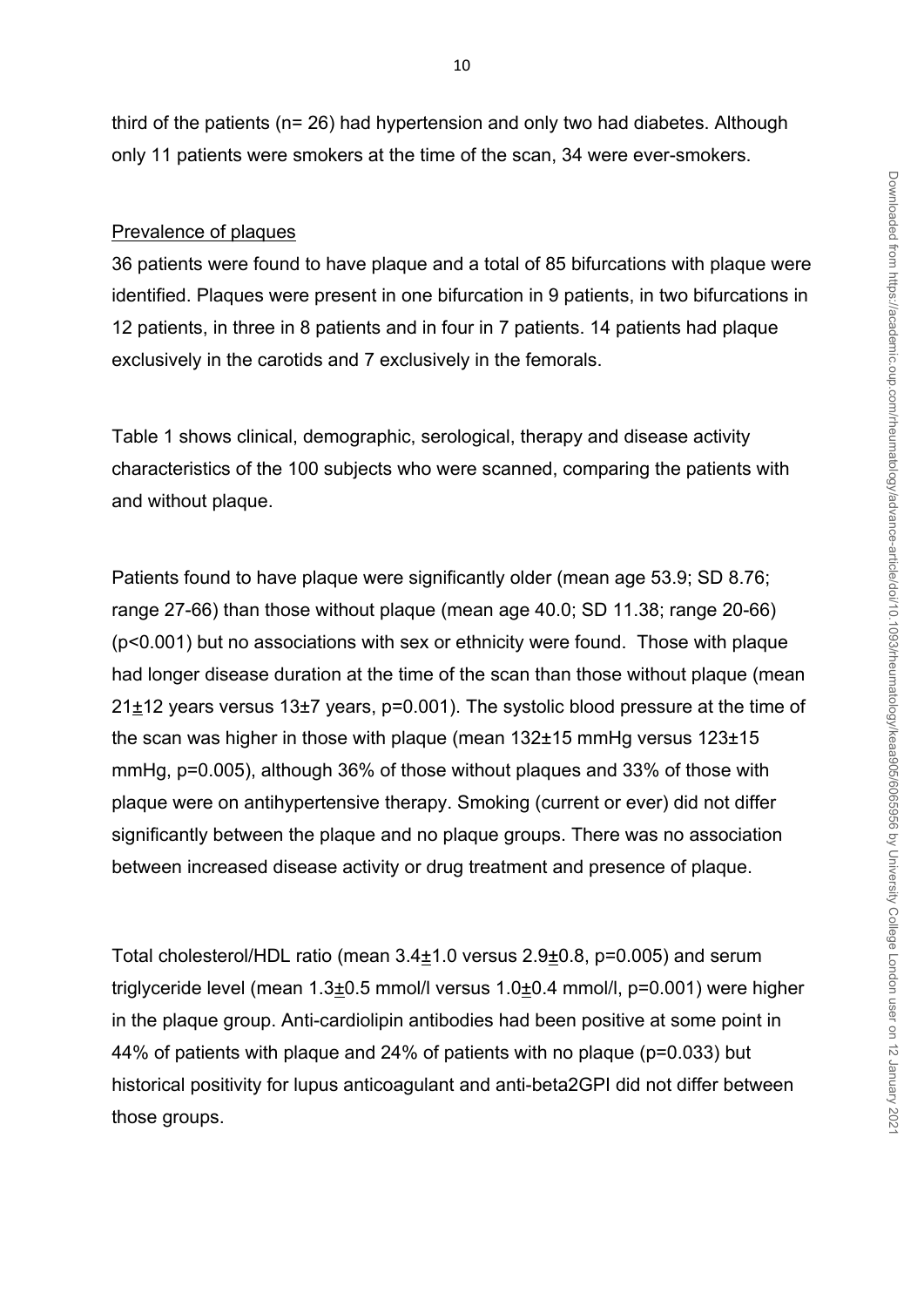Table 2 shows the association of a number of variables with the presence or absence of plaque expressed as crude and age-adjusted odds ratios. Increasing age (P < 0.001), total cholesterol/ HDL ratio (P=0.007) and triglycerides (P=0.003) were associated with plaque presence. The odds ratios of these features remained significant after adjustment for age. In a multivariable logistic regression analysis, only age and triglycerides were independent predictors of plaque presence. This model had a NagelKerke R Squared value of 0.445 and could classify correctly 76% of patients as having plaque present or absent.

#### IMT Results

The mean IMT (SD) values in cm were 0.053 (0.009) and 0.056 (0.010) for the right and left CCA respectively. Table 3 shows that systolic and diastolic blood pressure, total cholesterol and HDL-Cholesterol were the only factors that were significantly associated with increased common carotid IMT (mean of both sides) after adjustment for age. In a multivariable linear regression analysis, only age and diastolic blood pressure were significant. When the calculated IMT based on this model was plotted against observed IMT (graph not shown), there was a moderate correlation between the two  $(r = 0.621)$ 

#### TPA Results

Considering the 36 patients with plaque, the mean TPA was 60.8 mm<sup>2</sup> (SD 41.6; range 7.0-166). All the 85 plaque bifurcation territories identified were included in this analysis. The two factors associated with TPA were treatment with prednisolone and level of IgG anti-apoA1 (Table 4). Taking prednisolone, at any dose, and at a dose above 5mg/day was significantly associated with increased risk of above-median TPA after adjustment for age at scan.

Conversely, higher IgG anti-apoA1 levels (expressed as the natural logarithm) were associated with lower TPA. Mean ln IgG anti-apoA1 was 3.64 ± 1.22 in the 18 patients with TPA above the median and  $4.57 \pm 1.38$  in the 18 patients with TPA

11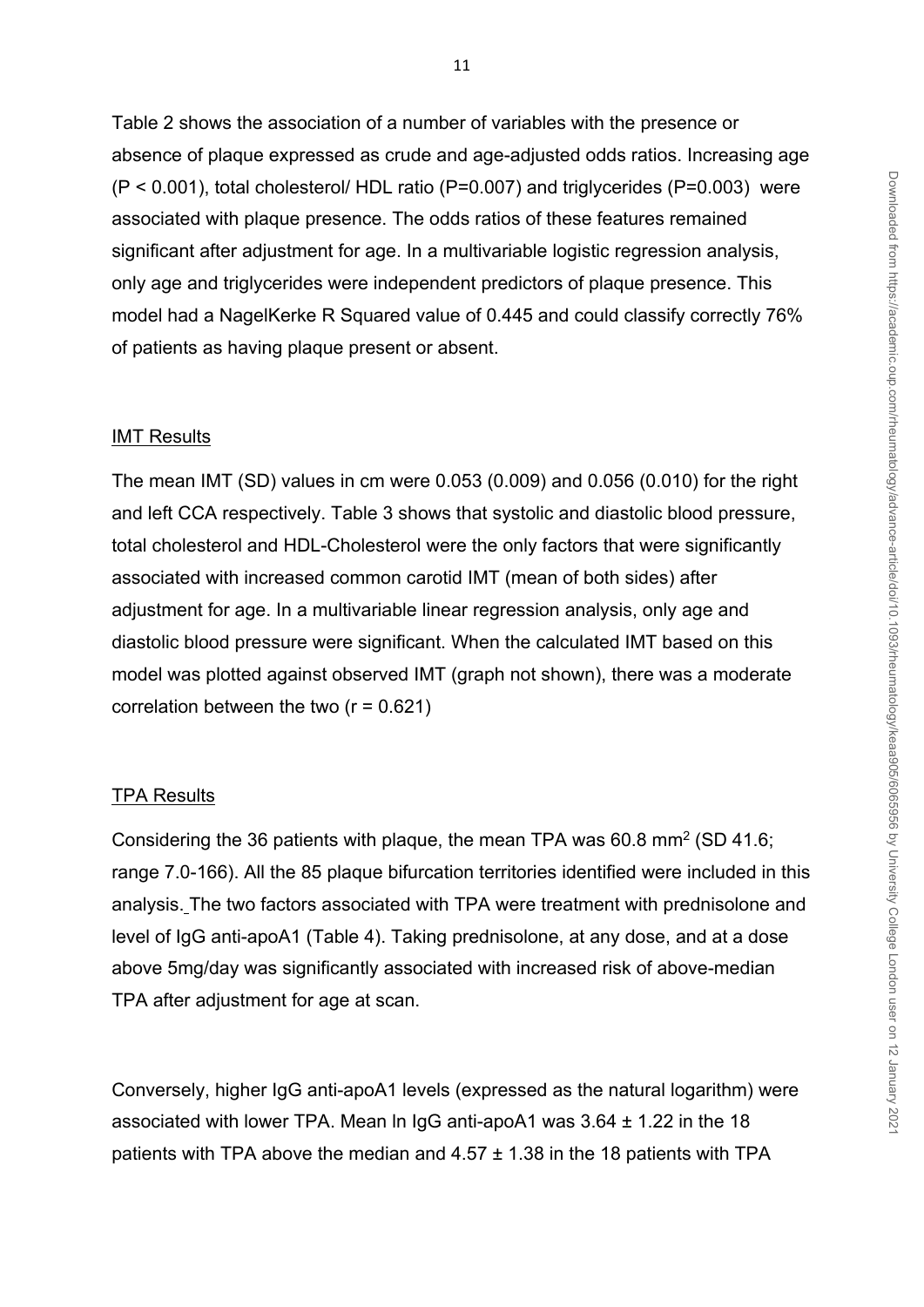below the median. This relationship remained borderline significant after adjustment for age at scan (OR 0.57, P= 0.049).

However, in a multivariable logistic analysis, only age and prednisolone > 5mg were significant whereas the association with ln IgG anti-ApoA-1 lost significance. This model had a NagelKerke R Squared value of 0.410 and could classify correctly 72% of patients as having TPA above or below median.

#### GSM analysis

The median GSM value for plaque in the 36 plaque-positive patients was 47.6 (IQR 37.6-62.6) with a range of 14-112. Most plaques were heterogeneous and discrete white areas were identified in two thirds. Over 50% of plaques analyzed had GSM < 60. Thus, the majority of plaques were predominantly echolucent.

The factors significantly associated with GSM are summarized in Table 5. Age was not associated with GSM; thus adjustment for age was not necessary. In this analysis, persistently active disease, taking prednisolone (at any dose) and lower C3 level were the only factors associated with increased GSM. Patients taking prednisolone were 4.4 times more likely to have GSM above the median than below it (95% CI 1.0 to 18.6, p=0.046). Patients with persistently active disease were 7.9 times more likely to have GSM above the median than below it (95% CI 1.7 to 37.4, p=0.010).

In a multivariable logistic analysis, both prednisolone at any dose and persistently active disease were significant. Low C3 lost significance, perhaps because it is related to disease activity. This model had a NagelKerke R Squared value of 0.389 and could classify correctly 72% of patients as having GSM above or below the median.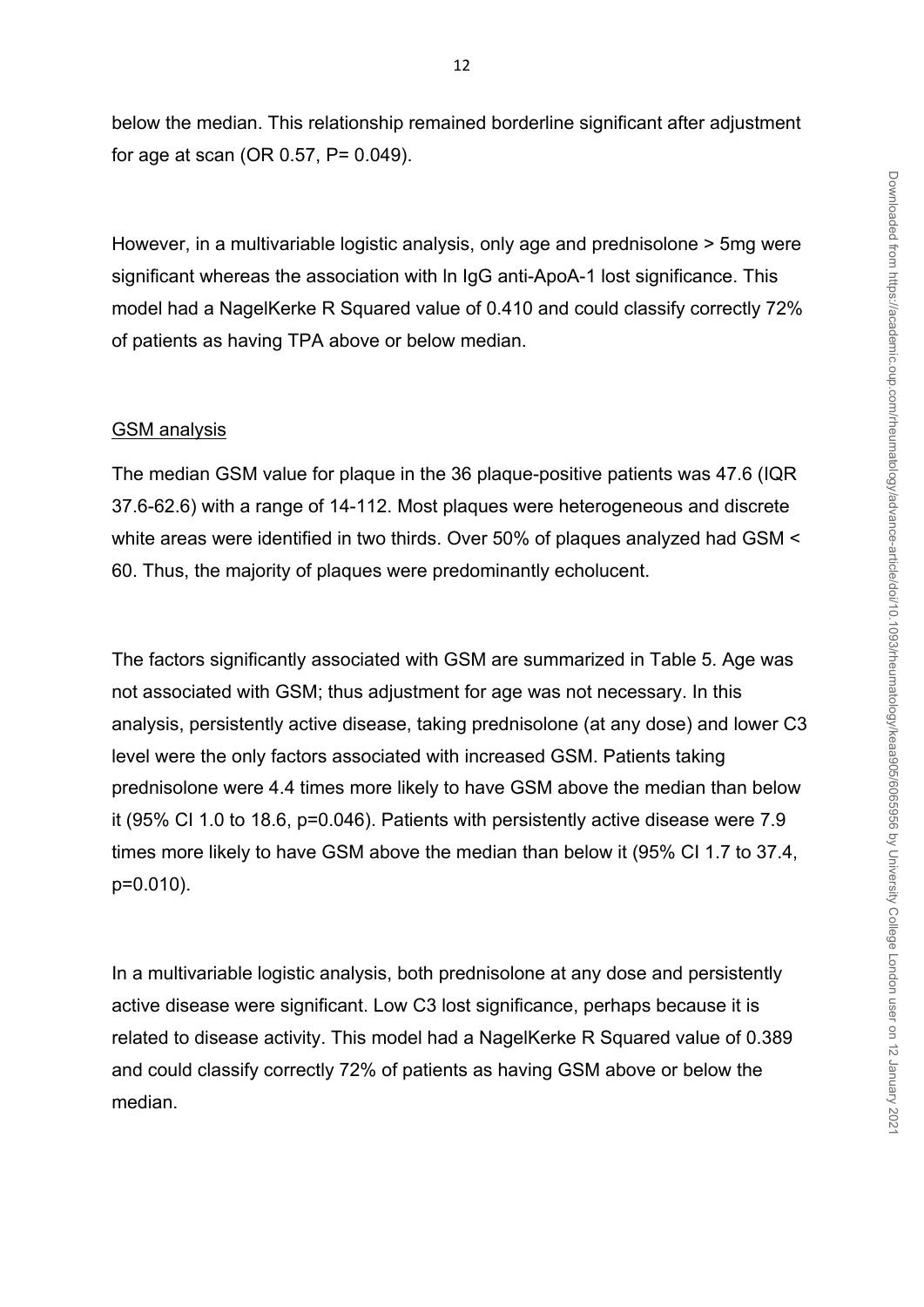#### **DISCUSSION**

This is the first study to describe TPA and echolucency of plaque in patients with SLE. We have shown that the factors influencing these outcomes are different from those associated with the standard outcome measures of presence of plaque and IMT.

A systematic analysis of 80 studies (71 reporting IMT and 44 reporting plaque) by Wu *et al*(25) noted extensive heterogeneity, but concluded that there was significantly increased prevalence of plaque in patients with SLE compared with controls (odds ratio 2.45, 95% CI 2.02 to 2.97). Only treatment with corticosteroids and triglyceride levels were significantly associated with increased risk of plaque. Factors significantly associated with increased carotid IMT were age, duration of disease, ESR, use of corticosteroids, triglyceride level, level of high-density lipoprotein (HDL) and disease activity.

We noted the presence of plaques in 36% of patients. Increasing age was associated with both presence of plaque and increased IMT, whereas raised triglyceride levels were only associated with presence of plaque. The fact that we found no association between disease activity or drug treatment and IMT or presence of plaque may be related to the relatively small study population. Unlike Gustafsson *et al*, we did not find any association between previous lupus nephritis and presence of plaque(26). The proportions of patients with previous nephritis were similar in our plaque (12/36) and no-plaque (24/64) groups. Our results are not directly comparable to those of the Swedish group as their patients were almost all Caucasian whereas 44% of ours are of other ethnicities. They also had a different definition of plaque (>1mm thickening of IMT)(26).

We found no association of plaque or IMT with either anti-ApoA-1 or anti-HDL antibodies. Other authors have shown an association of elevated IgG anti-ApoA-1 with increased risk of CVD events in patients with rheumatoid arthritis(20) and with histological features of plaque vulnerability in patients with no autoimmune disease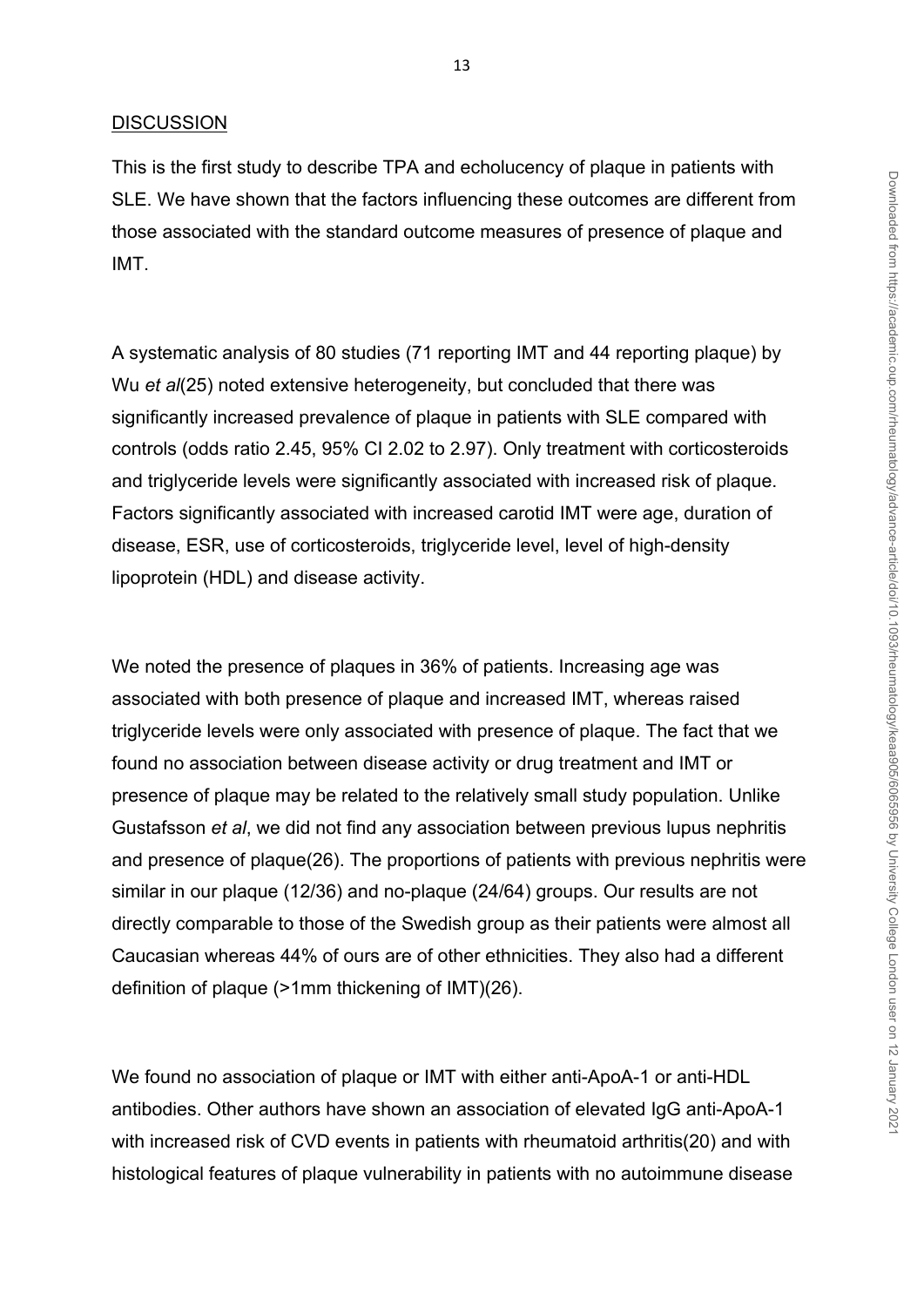who underwent carotid endarterectomy(27). Conversely, in previous studies, we did not find any associations between IgG anti-ApoA-1 and clinical CVD in patients with SLE(19, 21).

Our results on presence of plaque and IMT in patients with SLE are consistent with the work of other groups(4-7, 10, 12, 26). As reviewed by Wu et al (25), factors associated with plaque and IMT typically include standard CVD risk factors such as age and lipid levels. In contrast to plaque and IMT, our study shows that TPA was not associated with levels of any lipid metabolite or with blood pressure.

TPA gives a more comprehensive measure of the total burden of subclinical atherosclerosis than either plaque number or IMT. Spence has reviewed benefits of measuring plaque burden rather than thickness alone, particularly as focal carotid plaques grow along the artery faster than they thicken(28). Perez *et al* showed, in a population of 2035 Argentines with no history of CVD, that adding TPA to a Framingham risk score calculation led to a change in the risk category for 768 patients (491 increased risk and 277 decreased risk)(29). Cardioprotective treatment was intensified in the patients with increased risk. The population studied in that paper had higher Framingham risk profile than ours with mean age 59 years, 57% male, 35% hypertensive, 27% hypercholesterolemic and 14% diabetic. Use of TPA could be even more important in identifying accurately the higher-risk individuals in a population of patients with SLE, where Framingham scores are typically low. Our study shows that TPA can be readily measured in such patients and that increased TPA is associated with taking prednisolone, but not associated with disease activity. Longitudinal studies to investigate relationship between TPA and cardiovascular outcomes in patients with SLE are needed to define whether measuring TPA could be used to modify treatment in these patients.

We found that most plaques in these patients were echolucent (GSM <60). Although it has been postulated that systemic inflammation promotes increased echolucency, we found the opposite; persistently active disease was associated with more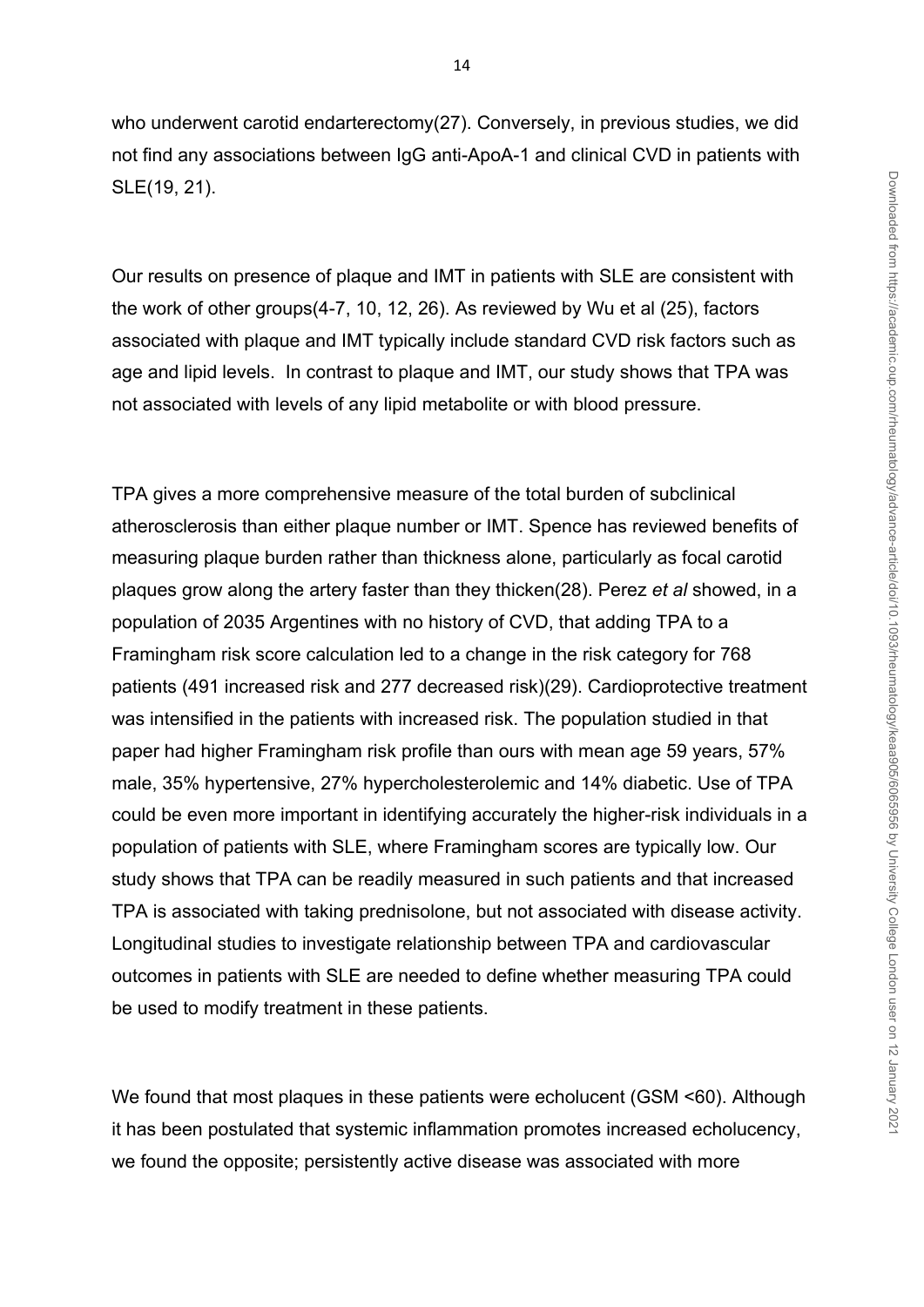echogenic plaque. Actually, the evidence supporting the theory that systemic inflammation promotes plaque echolucency is sparse and of limited relevance to patients with SLE. Yamagami *et al* studied 246 patients and found that low plaque echogenicity was associated with serum interleukin-6 levels but there was only a borderline association with C-reactive protein level(30). In 5434 subjects from the Tromso study, there was no association between plaque echogenicity and either fibrinogen or C-reactive protein(31)

Plaque echolucency may predict increased risk of future cardiovascular events. A study comparing histology of plaques removed by carotid endarterectomy with preoperative scans showed that lipid-rich plaques had lower echogenicity(32). It has been proposed that these lipid-rich plaques are more unstable and prone to rupture and thus that low echogenicity of plaque predicts increased risk of cardiovascular events(30, 31, 33). The Tromso study showed significant increased risk of myocardial infarction in women with lower plaque echogenicity even after multivariable analysis(13).

Increased plaque echolucency was associated with increased risk of subsequent ipsilateral ischemic stroke in both symptomatic(34) and asymptomatic(33) patients with  $>50\%$  stenosis of the carotid artery and with increased risk of coronary events in 357 Japanese patients with chronic CAD on statins(35). These results, however, may be of limited relevance to our patients, none of whom had CAD or carotid stenosis >50%. The patients in the ipsilateral stroke studies cited above were primarily men and over 65 years old(33, 34).

Limitations of our study include the absence of data on cumulative corticosteroid dose, which could be more relevant to build-up of atherosclerosis over time. There were very few men, diabetics or current smokers so we could have missed potential effects of these variables on ultrasound outcomes. We did not have data on Body Mass Index as height of subjects was not measured. The study does not include a healthy control group and we did not confirm the findings in a separate cohort of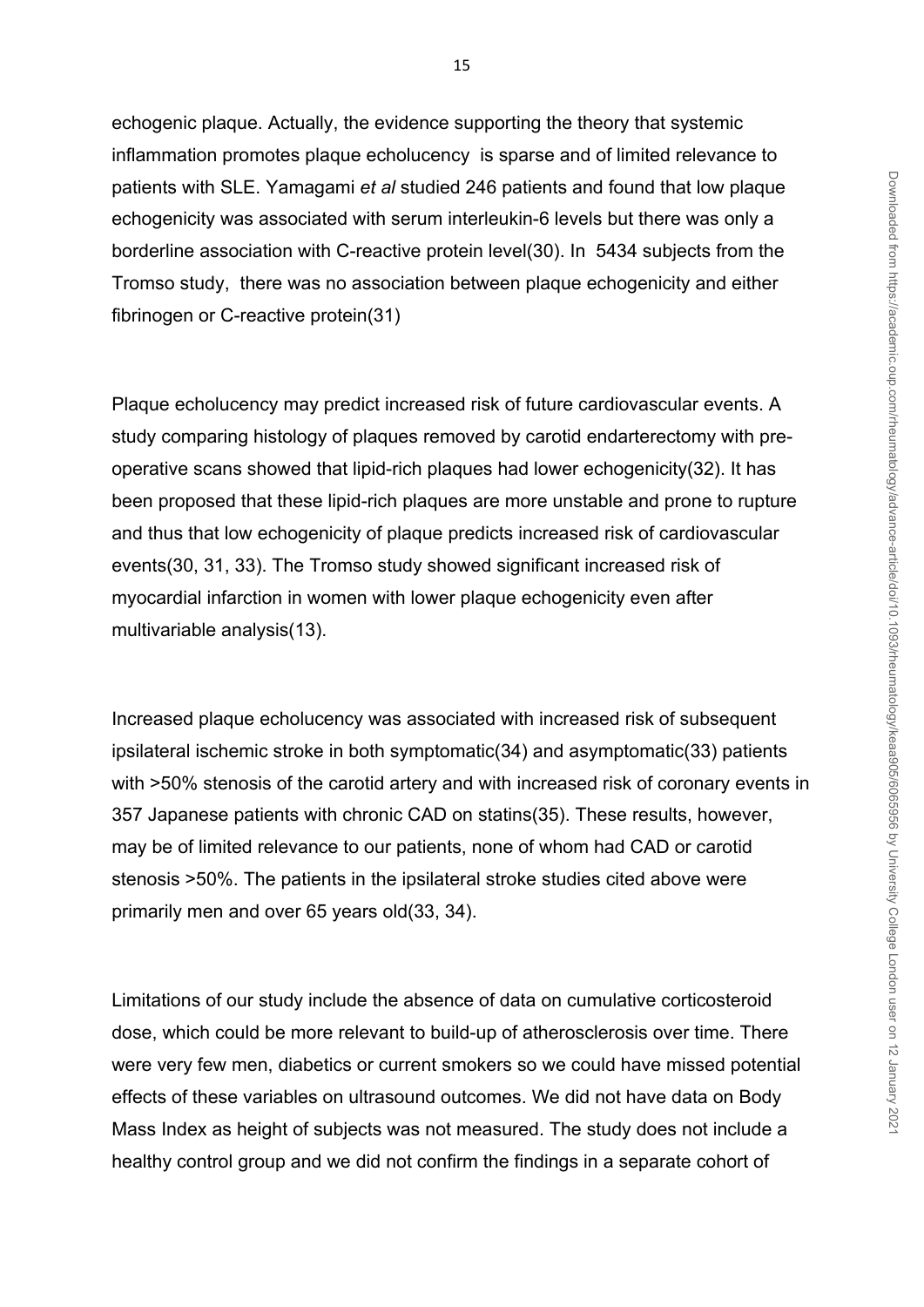patients with SLE. It is possible that associations of TPA and echogenicity with variables such as disease activity and lipid levels were not apparent because they were only measured at a single time point.

It will be important to carry out longitudinal studies in these patients to assess whether higher TPA and echolucency of plaques are predictive factors for CVD events. We are analysing repeat scans in the patients approximately five years after the initial scans to measure changes in TPA, IMT, number, location and echogenicity of plaques and factors that influence progression/regression of those outcome measures.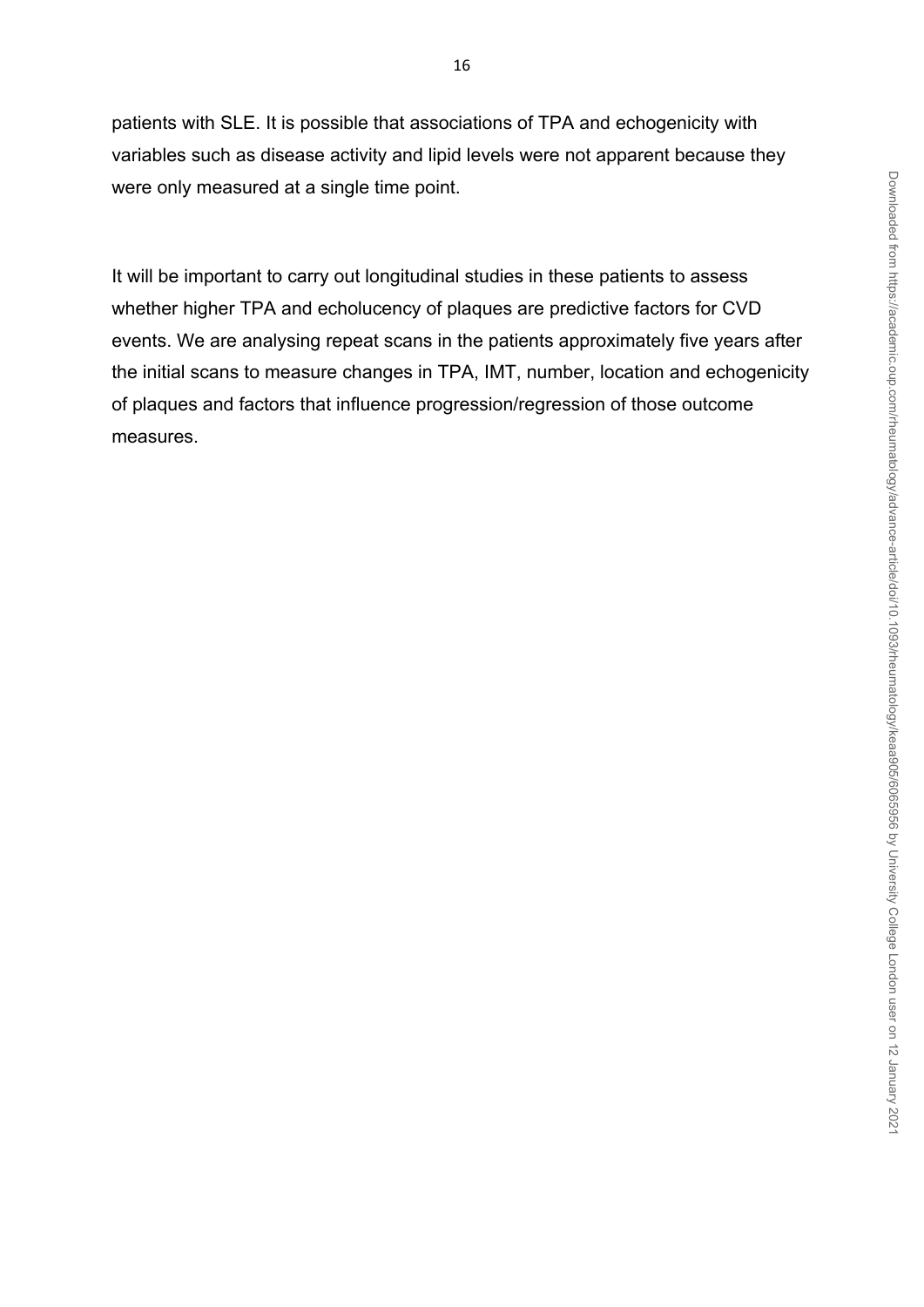# DECLARATIONS

### COMPETING INTERESTS

Professor A Nicolaides is a consultant to LifeQ Medical Ltd. None of the other authors has any conflicts of interest to disclose.

### FUNDING

This research was supported by the Rosetrees Trust and LUPUS UK. It was carried out at a center supported by the National Institute for Health Research University College London Hospitals Biomedical Research Centre.

## AUTHORSHIP CONTRIBUTIONS

SC and AR designed the study. SC recruited the subjects and carried out the laboratory assays. SC, AR, FF and DI collected and analysed clinical, demographic and disease activity data. SC and MG carried out the scanning. MG, SC and AN analysed the scan results. FF carried out statistical analysis. AR wrote the final manuscript. All authors contributed to manuscript preparation and approved the final manuscript.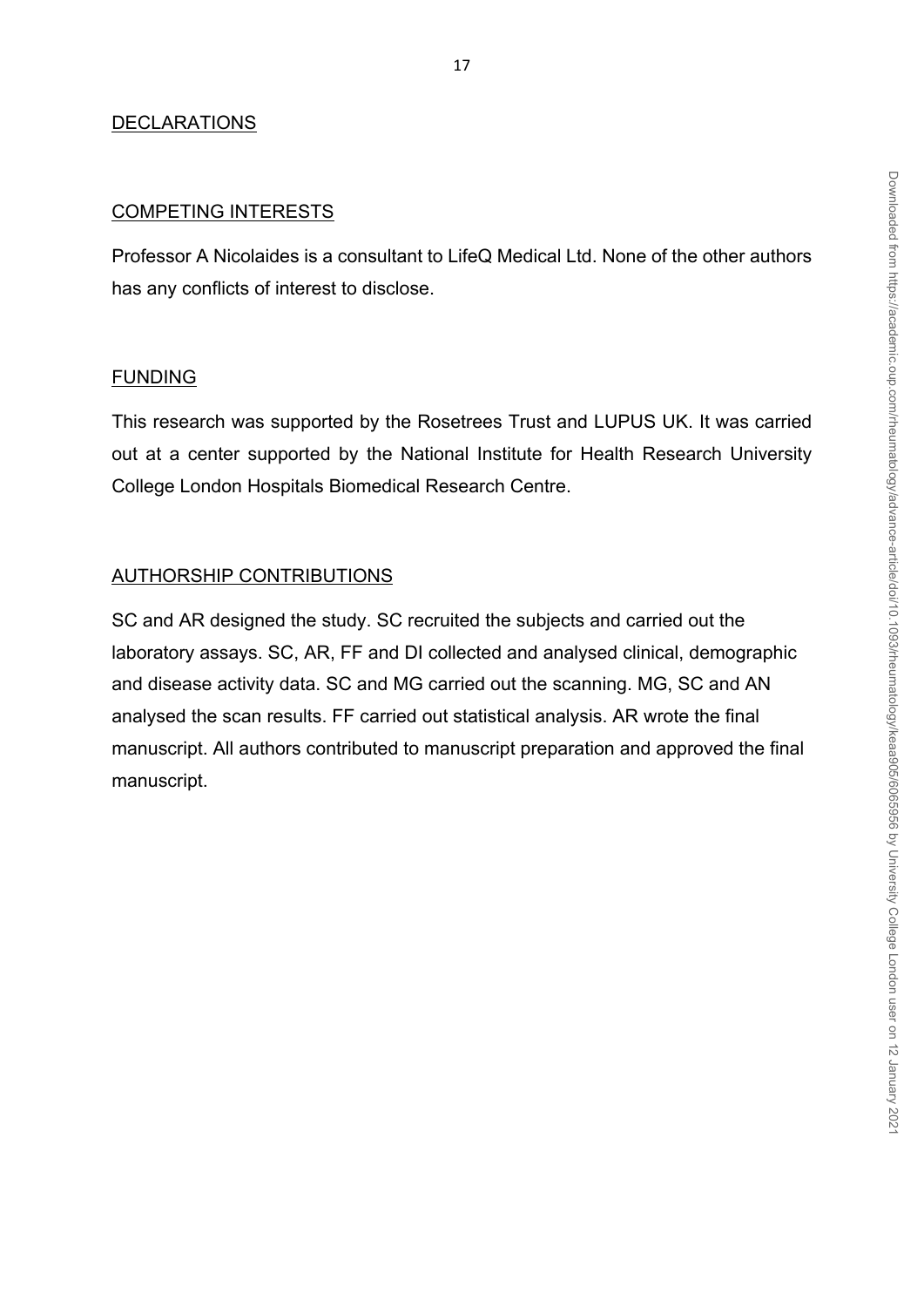#### References

1. Rees F, Doherty M, Grainge M, Davenport G, Lanyon P, Zhang W. The incidence and prevalence of systemic lupus erythematosus in the UK, 1999-2012. Annals of the rheumatic diseases. 2016;75(1):136-41.

2. Manzi S, Meilahn EN, Rairie JE, Conte CG, Medsger TA, Jr., Jansen-McWilliams L, et al. Age-specific incidence rates of myocardial infarction and angina in women with systemic lupus erythematosus: comparison with the Framingham Study. Am J Epidemiol. 1997;145(5):408-15.

3. Elliott JR, Manzi S, Edmundowicz D. The role of preventive cardiology in systemic lupus erythematosus. Curr Rheumatol Rep. 2007;9(2):125-30.

4. Roman MJ, Shanker BA, Davis A, Lockshin MD, Sammaritano L, Simantov R, et al. Prevalence and correlates of accelerated atherosclerosis in systemic lupus erythematosus. The New England journal of medicine. 2003;349(25):2399-406.

5. Manzi S, Selzer F, Sutton-Tyrrell K, Fitzgerald SG, Rairie JE, Tracy RP, et al. Prevalence and risk factors of carotid plaque in women with systemic lupus erythematosus. Arthritis Rheum. 1999;42(1):51-60.

6. Farzaneh-Far A, Roman MJ, Lockshin MD, Devereux RB, Paget SA, Crow MK, et al. Relationship of antiphospholipid antibodies to cardiovascular manifestations of systemic lupus erythematosus. Arthritis Rheum. 2006;54(12):3918- 25.

7. Thompson T, Sutton-Tyrrell K, Wildman RP, Kao A, Fitzgerald SG, Shook B, et al. Progression of carotid intima-media thickness and plaque in women with systemic lupus erythematosus. Arthritis Rheum. 2008;58(3):835-42.

8. Kao AH, Lertratanakul A, Elliott JR, Sattar A, Santelices L, Shaw P, et al. Relation of carotid intima-media thickness and plaque with incident cardiovascular events in women with systemic lupus erythematosus. The American journal of cardiology. 2013;112(7):1025-32.

9. Khoury Z, Schwartz R, Gottlieb S, Chenzbraun A, Stern S, Keren A. Relation of coronary artery disease to atherosclerotic disease in the aorta, carotid, and femoral arteries evaluated by ultrasound. The American journal of cardiology. 1997;80(11):1429-33.

10. Tektonidou MG, Kravvariti E, Konstantonis G, Tentolouris N, Sfikakis PP, Protogerou A. Subclinical atherosclerosis in Systemic Lupus Erythematosus: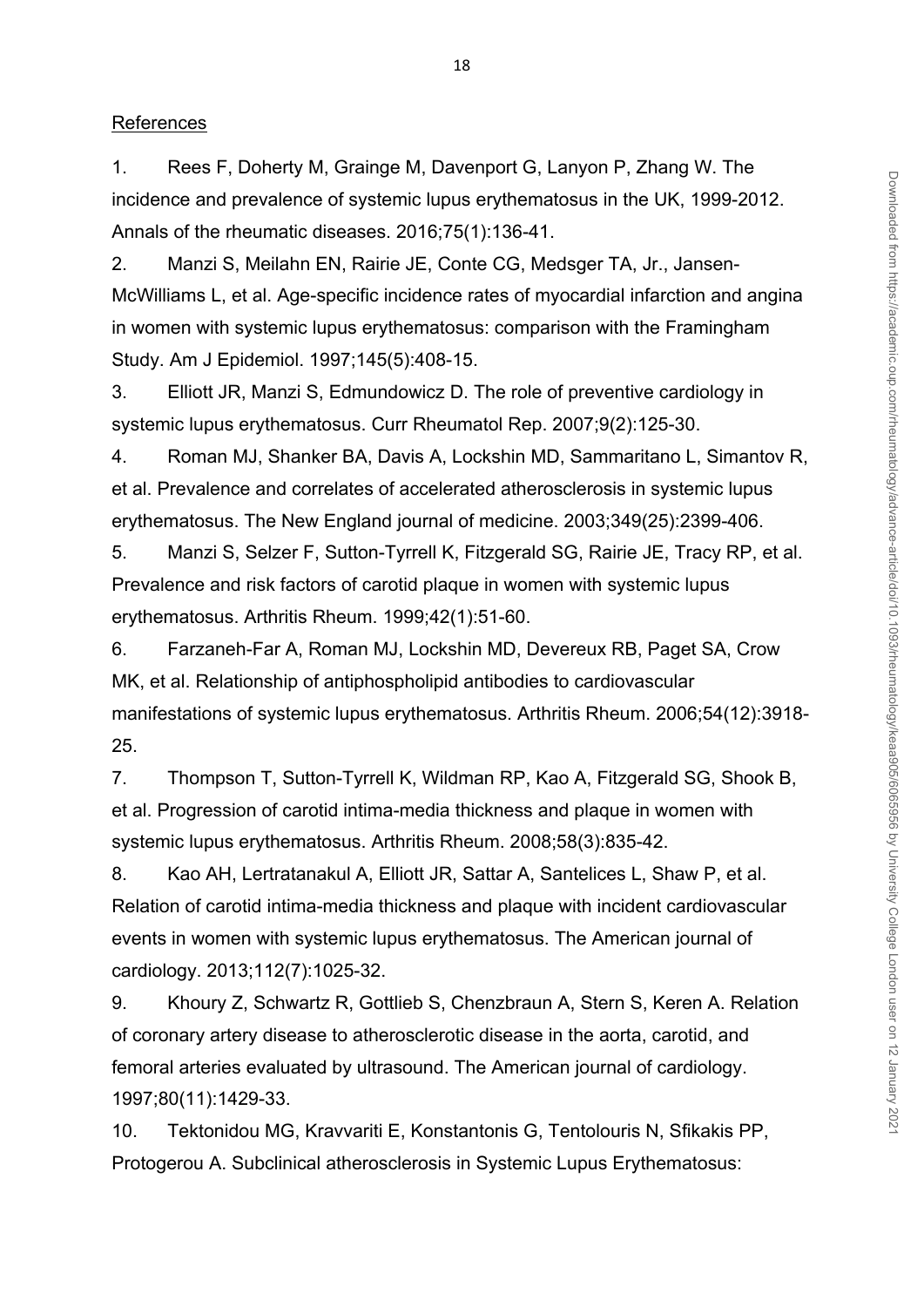Comparable risk with Diabetes Mellitus and Rheumatoid Arthritis. Autoimmun Rev. 2017;16(3):308-12.

11. Kisiel B, Kruszewski R, Juszkiewicz A, Raczkiewicz A, Bachta A, Klos K, et al. Systemic lupus erythematosus: the influence of disease-related and classical risk factors on intima media thickness and prevalence of atherosclerotic plaques--a preliminary report. Beneficial effect of immunosuppressive treatment on carotid intima media thickness. Acta Cardiol. 2015;70(2):169-75.

12. Theodorou E, Nezos A, Antypa E, Ioakeimidis D, Koutsilieris M, Tektonidou M, et al. B-cell activating factor and related genetic variants in lupus related atherosclerosis. Journal of autoimmunity. 2018;92:87-92.

13. Johnsen SH, Mathiesen EB, Joakimsen O, Stensland E, Wilsgaard T, Lochen ML, et al. Carotid atherosclerosis is a stronger predictor of myocardial infarction in women than in men: a 6-year follow-up study of 6226 persons: the Tromso Study. Stroke; a journal of cerebral circulation. 2007;38(11):2873-80.

14. Spence JD, Eliasziw M, DiCicco M, Hackam DG, Galil R, Lohmann T. Carotid plaque area: a tool for targeting and evaluating vascular preventive therapy. Stroke; a journal of cerebral circulation. 2002;33(12):2916-22.

15. Johnsen SH, Mathiesen EB. Carotid plaque compared with intima-media thickness as a predictor of coronary and cerebrovascular disease. Curr Cardiol Rep. 2009;11(1):21-7.

16. Hochberg MC. Updating the American College of Rheumatology revised criteria for the classification of systemic lupus erythematosus. Arthritis Rheum. 1997;40(9):1725.

17. Isenberg DA, Rahman A, Allen E, Farewell V, Akil M, Bruce IN, et al. BILAG 2004. Development and initial validation of an updated version of the British Isles Lupus Assessment Group's disease activity index for patients with systemic lupus erythematosus. Rheumatology. 2005;44(7):902-6.

18. Batuca JR, Ames PR, Amaral M, Favas C, Isenberg DA, Delgado Alves J. Anti-atherogenic and anti-inflammatory properties of high-density lipoprotein are affected by specific antibodies in systemic lupus erythematosus. Rheumatology (Oxford, England). 2009;48(1):26-31.

19. O'Neill SG, Giles I, Lambrianides A, Manson J, D'Cruz D, Schrieber L, et al. Antibodies to apolipoprotein A-I, high-density lipoprotein, and C-reactive protein are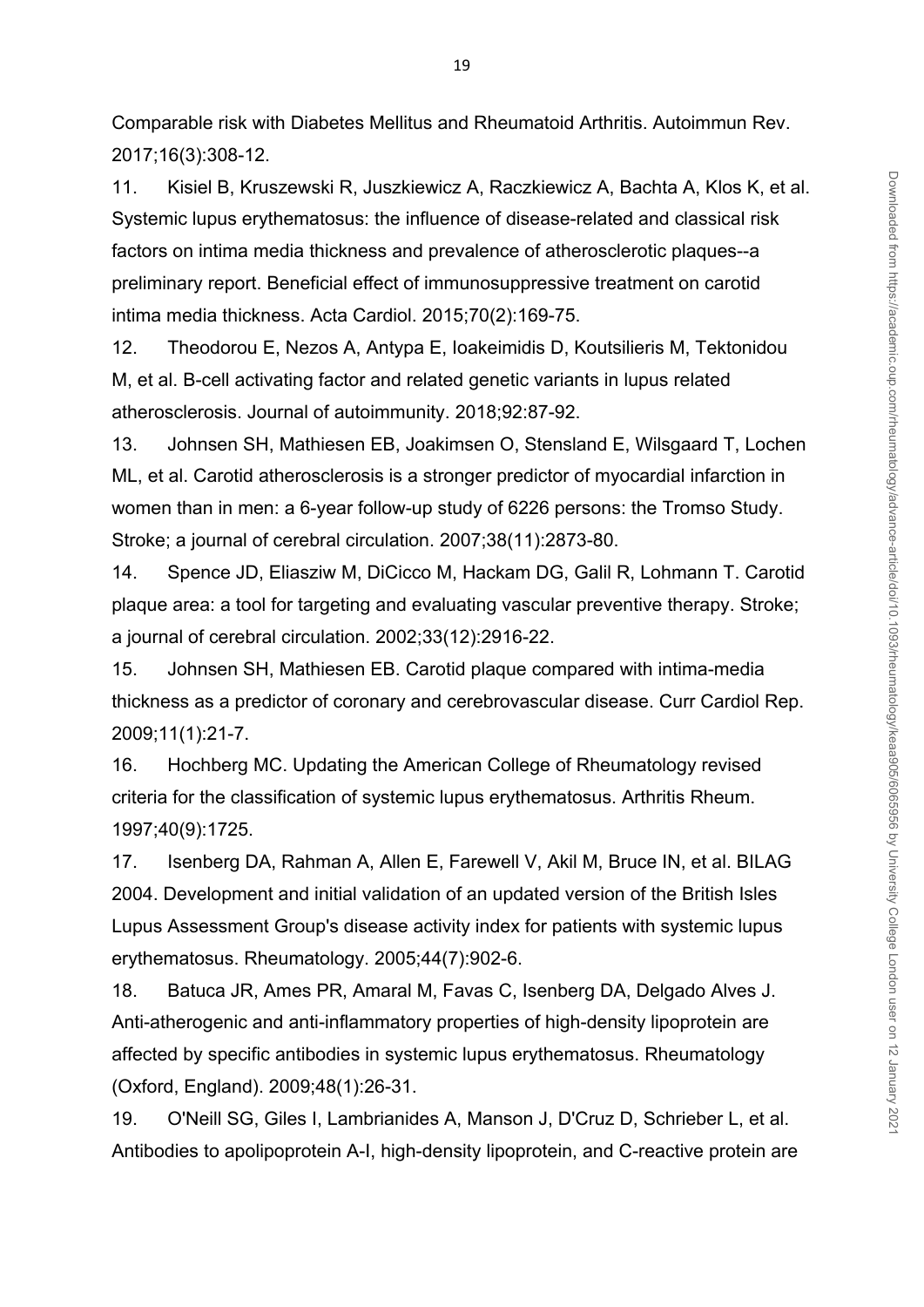associated with disease activity in patients with systemic lupus erythematosus. Arthritis Rheum. 2010;62(3):845-54.

20. Vuilleumier N, Bas S, Pagano S, Montecucco F, Guerne PA, Finckh A, et al. Anti-apolipoprotein A-1 IgG predicts major cardiovascular events in patients with rheumatoid arthritis. Arthritis Rheum. 2010;62(9):2640-50.

21. Croca S, Bassett P, Chambers S, Davari M, Alber KF, Leach O, et al. IgG anti-apolipoprotein A-1 antibodies in patients with systemic lupus erythematosus are associated with disease activity and corticosteroid therapy: an observational study. Arthritis Res Ther. 2015;17:26.

22. Delgado Alves J, Kumar S, Isenberg DA. Cross-reactivity between anticardiolipin, anti-high-density lipoprotein and anti-apolipoprotein A-I IgG antibodies in patients with systemic lupus erythematosus and primary antiphospholipid syndrome. Rheumatology (Oxford, England). 2003;42(7):893-9.

23. Ebrahim S, Papacosta O, Whincup P, Wannamethee G, Walker M, Nicolaides AN, et al. Carotid plaque, intima media thickness, cardiovascular risk factors, and prevalent cardiovascular disease in men and women: the British Regional Heart Study. Stroke; a journal of cerebral circulation. 1999;30(4):841-50.

24. Griffin M, Nicolaides AN, Belcaro G, Shah E. Cardiovascular risk assessment using ultrasound: the value of arterial wall changes including the presence, severity and character of plaques. Pathophysiol Haemost Thromb. 2002;32(5-6):367-70.

25. Wu GC, Liu HR, Leng RX, Li XP, Li XM, Pan HF, et al. Subclinical atherosclerosis in patients with systemic lupus erythematosus: A systemic review and meta-analysis. Autoimmun Rev. 2016;15(1):22-37.

26. Gustafsson JT, Herlitz Lindberg M, Gunnarsson I, Pettersson S, Elvin K, Ohrvik J, et al. Excess atherosclerosis in systemic lupus erythematosus,-A matter of renal involvement: Case control study of 281 SLE patients and 281 individually matched population controls. PLoS One. 2017;12(4):e0174572.

27. Montecucco F, Vuilleumier N, Pagano S, Lenglet S, Bertolotto M, Braunersreuther V, et al. Anti-Apolipoprotein A-1 auto-antibodies are active mediators of atherosclerotic plaque vulnerability. European heart journal. 2011;32(4):412-21.

28. Spence JD. Determinants of carotid plaque burden. Atherosclerosis. 2016;255:122-3.

20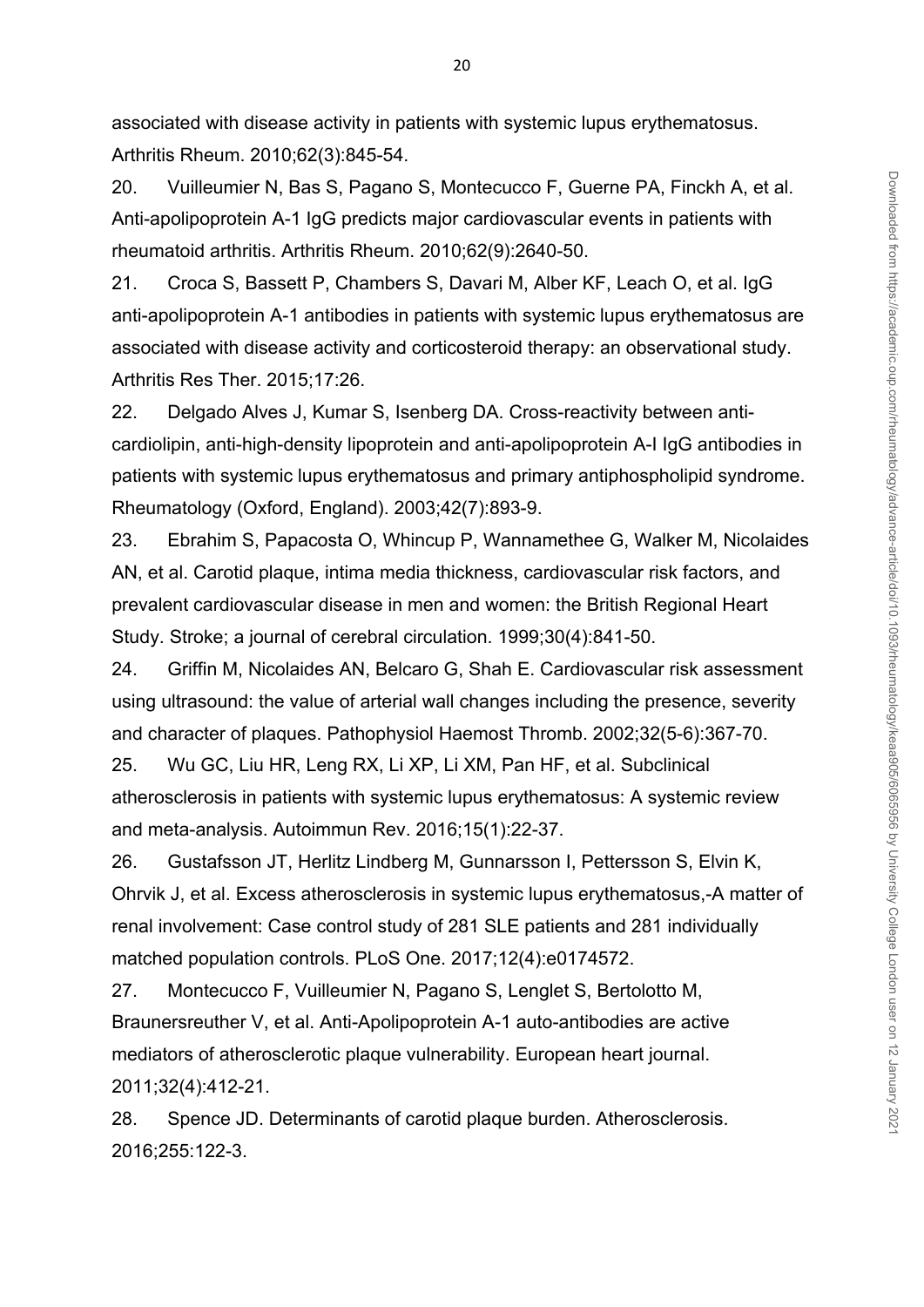29. Perez HA, Garcia NH, Spence JD, Armando LJ. Adding carotid total plaque area to the Framingham risk score improves cardiovascular risk classification. Arch Med Sci. 2016;12(3):513-20.

30. Yamagami H, Kitagawa K, Nagai Y, Hougaku H, Sakaguchi M, Kuwabara K, et al. Higher levels of interleukin-6 are associated with lower echogenicity of carotid artery plaques. Stroke; a journal of cerebral circulation. 2004;35(3):677-81.

31. Halvorsen DS, Johnsen SH, Mathiesen EB, Njolstad I. The association between inflammatory markers and carotid atherosclerosis is sex dependent: the Tromso Study. Cerebrovasc Dis. 2009;27(4):392-7.

32. Waki H, Masuyama T, Mori H, Maeda T, Kitade K, Moriyasu K, et al. Ultrasonic tissue characterization of the atherosclerotic carotid artery: histological correlates or carotid integrated backscatter. Circ J. 2003;67(12):1013-6.

33. Huibers A, de Borst GJ, Bulbulia R, Pan H, Halliday A, group A-c. Plaque Echolucency and the Risk of Ischaemic Stroke in Patients with Asymptomatic Carotid Stenosis Within the First Asymptomatic Carotid Surgery Trial (ACST-1). Eur J Vasc Endovasc Surg. 2016;51(5):616-21.

34. Gronholdt ML, Nordestgaard BG, Schroeder TV, Vorstrup S, Sillesen H. Ultrasonic echolucent carotid plaques predict future strokes. Circulation. 2001;104(1):68-73.

35. Uematsu M, Nakamura T, Sugamata W, Kitta Y, Fujioka D, Saito Y, et al. Echolucency of carotid plaque is useful for assessment of residual cardiovascular risk in patients with chronic coronary artery disease who achieve LDL-C goals on statin therapy. Circ J. 2014;78(1):151-8.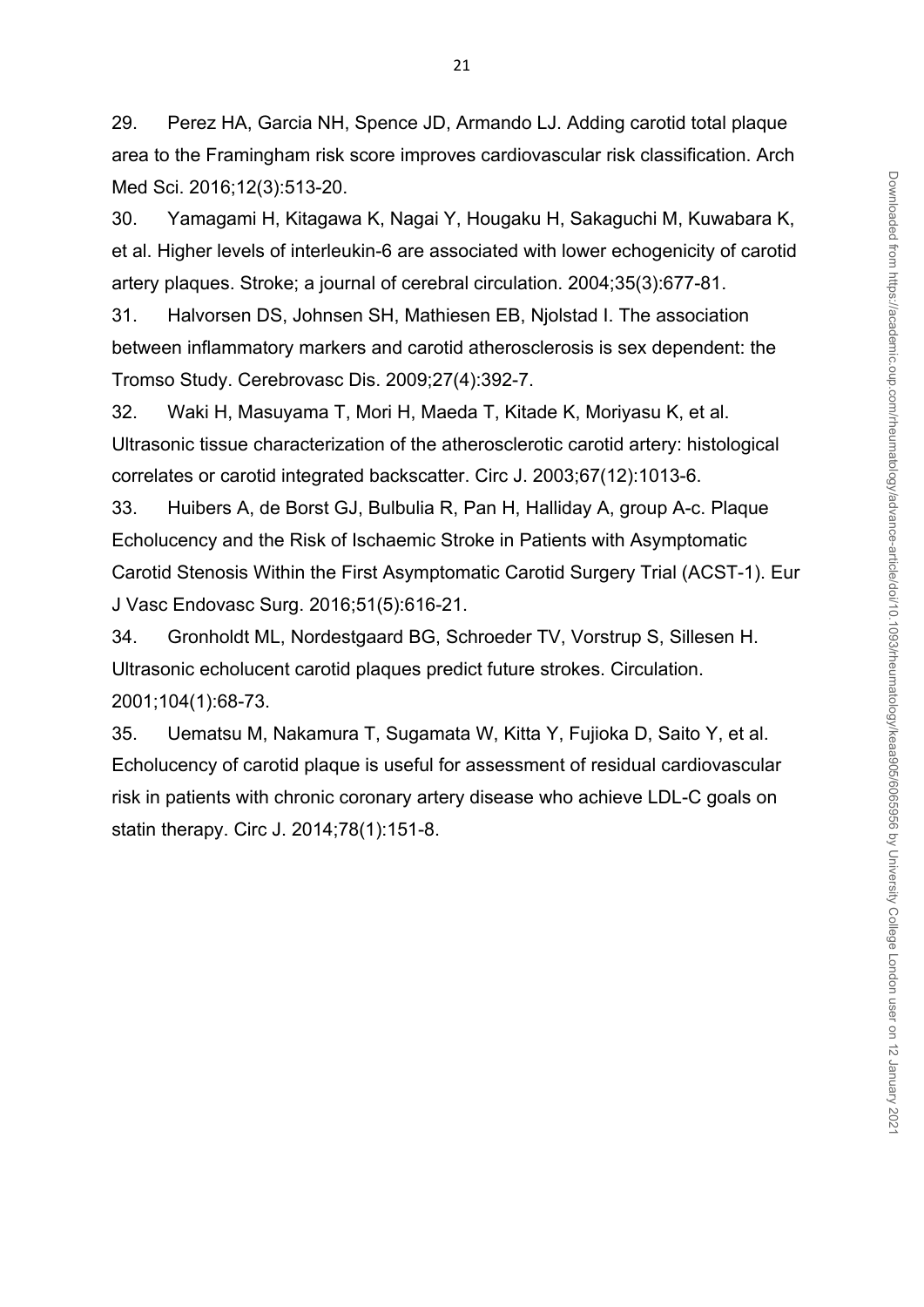# **Table 1**

|                                                     |                   | No plaque (n= |         |
|-----------------------------------------------------|-------------------|---------------|---------|
|                                                     | Plaque $(n=36)$   | 64)           | p       |
| Sex, $N(F : M)$                                     | 33:3              | 62:2          | 0.251   |
| Ethnicity, $N$ (%)                                  |                   |               |         |
| Asian                                               | 2(6)              | 9(14)         |         |
| Afro-Caribbean                                      | 8(22)             | 17(26)        | 0.508   |
| Caucasian                                           | 23 (64)           | 33(52)        |         |
| Other                                               | 3(8)              | 5(8)          |         |
| Age at scan (years), mean $\pm$ SD                  | $54 \pm 9$        | $40 \pm 11$   | < 0.001 |
| Age at SLE diagnosis (years), mean                  | $33 \pm 11$       | $27 \pm 11$   | 0.014   |
| $±$ SD                                              |                   |               |         |
| Disease duration at scan (years),                   | $21 \pm 12$       | $13 \pm 7$    | 0.001   |
| mean $\pm$ SD                                       |                   |               |         |
| <b>Blood Pressure (mmHg)</b>                        |                   |               |         |
| Systolic, mean ± SD                                 | $132 \pm 15$      | $123 \pm 15$  | 0.005   |
| Diastolic, mean ± SD                                | $75 \pm 10$       | $76 \pm 10$   | 0.651   |
| Intima - Media Thickness (cm)                       |                   |               |         |
| Common carotid artery, median                       | 0.058(0.010)      | 0.050(0.010)  | < 0.001 |
| ( IQR)                                              |                   |               |         |
| Overall, median (IQR)                               | 0.123(0.048)      | 0.065(0.016)  | < 0.001 |
| Total plaque area (cm <sup>2</sup> ), mean $\pm$ SD | $60.79 \pm 41.58$ | N/A           | N/A     |
| Total length of plaque (cm), mean $\pm$             | $3.20 \pm 2.05$   | N/A           | N/A     |
| <b>SD</b>                                           |                   |               |         |
| Total plaque thickness (cm), mean $\pm$             | $0.563 \pm 0.289$ | N/A           | N/A     |
| <b>SD</b>                                           |                   |               |         |
| Global GSM, median (IQR)                            | 47.6 (25.0)       | N/A           | N/A     |
| <b>Common carotid GSM, median (IQR)</b>             | 44.0 (30.4)       | N/A           | N/A     |
| Global BILAG score at scan <sup>a</sup> ,           | 1(6)              |               | 0.094   |
| median (IQR)                                        |                   | 2(8)          |         |
| <b>Persistently active disease, N (%)</b>           | 22(61)            | 26 (42)       | 0.067   |
| Damage score at scan, median (IQR)                  | 1(2)              | 0(1)          | 0.048   |
| History of lupus nephritis, $N$ (%)                 | 12 (42)           | 24 (38)       | 0.682   |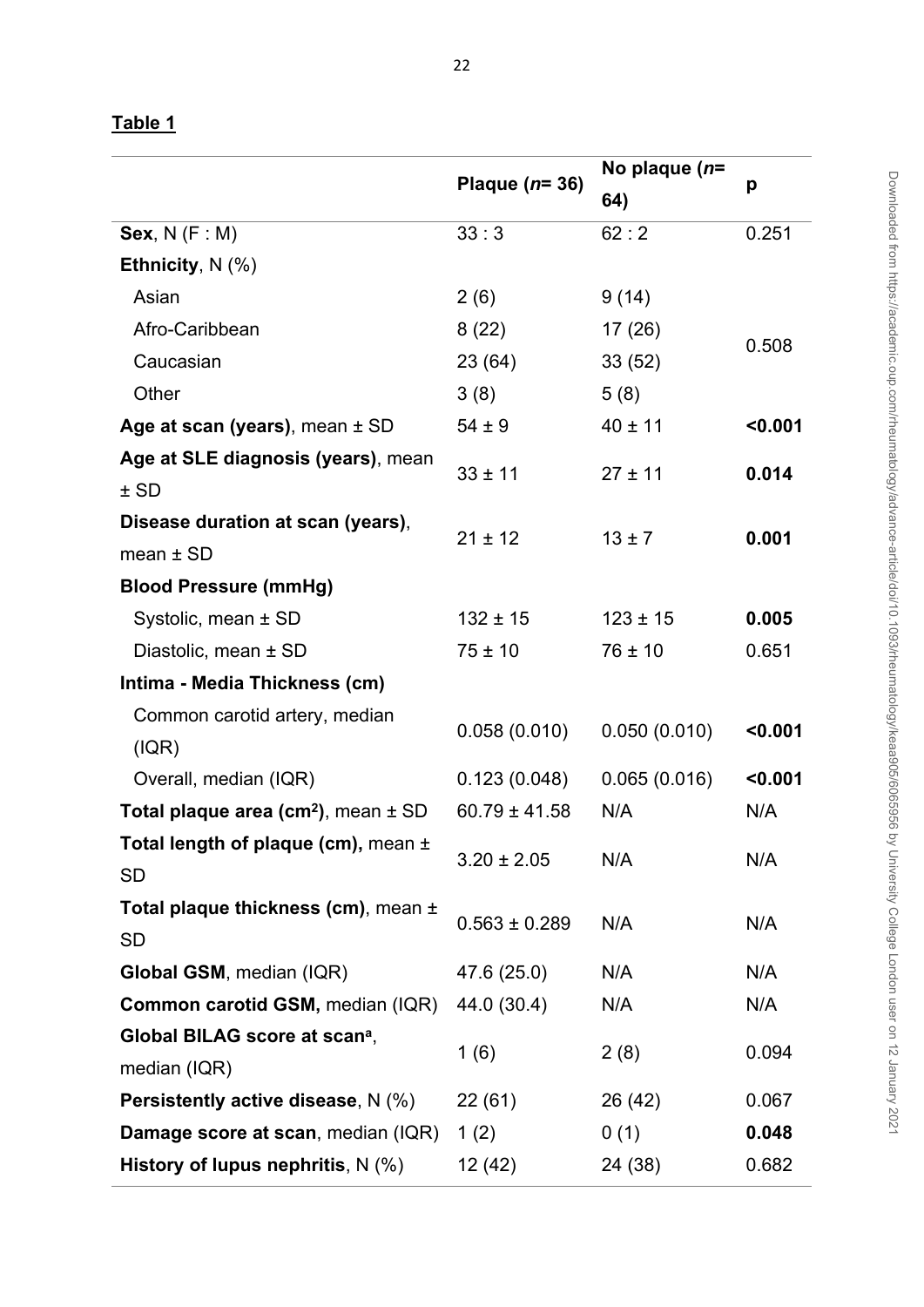| Lipid profile (mmol/L)                      |               |               |       |
|---------------------------------------------|---------------|---------------|-------|
| Total cholesterol, mean ± SD                | $5.1 \pm 0.9$ | $4.7 \pm 1.1$ | 0.087 |
| $HDL$ , mean $±$ SD                         | $1.6 \pm 0.5$ | $1.7 \pm 0.5$ | 0.309 |
| $LDL$ , mean $\pm$ SD                       | $2.8 \pm 0.8$ | $2.5 \pm 0.9$ | 0.063 |
| Total cholesterol/ HDL ratio, mean ±        | $3.4 \pm 1.0$ | $2.9 \pm 0.8$ | 0.005 |
| <b>SD</b>                                   |               |               |       |
| Triglycerides, mean $\pm$ SD                | $1.3 \pm 0.5$ | $1.0 \pm 0.4$ | 0.001 |
| <b>Smoking status, N (%)</b>                |               |               |       |
| <b>Current smoker</b>                       | 6(20)         | 5(8)          | 0.111 |
| Ever smoker                                 | 11(41)        | 23 (44)       | 0.766 |
| Diabetes, N (%)                             | 1(3)          | 1(2)          | 0.677 |
| <b>Treatment regimen at scan</b>            |               |               |       |
| Hydroxychloroquine, N (%)                   | 23 (64)       | 42 (66)       | 0.861 |
| Immunosuppression, N (%)                    | 13(36)        | 32(50)        | 0.180 |
| Azathioprine, N (%)                         | 5(14)         | 12(19)        | 0.534 |
| MMF, N (%)                                  | 6(17)         | 14(22)        | 0.532 |
| Others, $N$ $(\%)$                          | 2(6)          | 8(13)         | 0.267 |
| Prednisolone at any dose, N (%)             | 22(61)        | 42 (66)       | 0.652 |
| Prednisolone>5mg, N (%)                     | 6(17)         | 18(28)        | 0.198 |
| Prednisolone dose at scan(mg),              | 4.1(5.0)      | 5.0(6.8)      | 0.336 |
| median (IQR)                                |               |               |       |
| B-cell depletion (ever), N (%)              | 11 (31)       | 20(31)        | 0.943 |
| ACE inhibitors, N (%)                       | 12(33)        | 23 (36)       | 0.793 |
| Aspirin, N (%)                              | 7 (19)        | 7(11)         | 0.239 |
| Statins, N (%)                              | 7(19)         | 6(9)          | 0.151 |
| <b>Blood results at scan or nearest</b>     |               |               |       |
| clinic visit                                |               |               |       |
| Homocysteine <sup>b</sup> (µmol/L), median  | 16(4)         | 13(5)         | 0.053 |
| (IQR)                                       |               |               |       |
| Serum urea (µmol/L), median (IQR)           | 5.7(3.2)      | 5.1(2.9)      | 0.039 |
| Serum creatinine (µmol/L), median<br>( IQR) | 68 (23)       | 66 (19)       | 0.309 |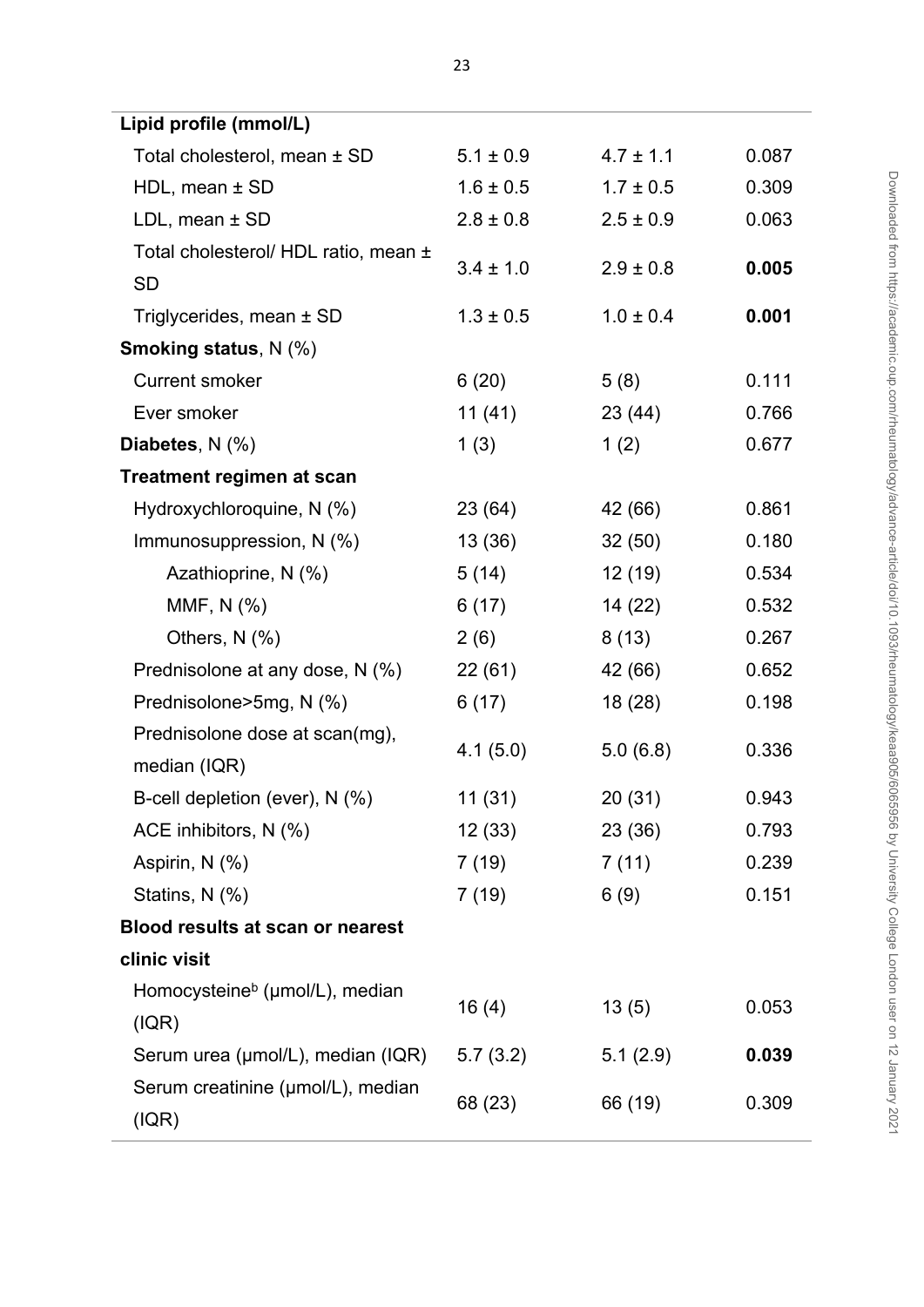| Serum vitamin D (nmol/L), median     |                 |                 | 0.615 |
|--------------------------------------|-----------------|-----------------|-------|
| ( IQR)                               | 51 (43)         | 60 (39)         |       |
| Serum albumin (g/L), median (IQR)    | 44 (6)          | 43(4)           | 0.770 |
| ESR (mm/h), median (IQR)             | 14 (21)         | 16(16)          | 0.826 |
| CRP (mg/dL), median (IQR)            | 2.2(3.9)        | 1.5(3.4)        | 0.257 |
| $C3$ (g/l), mean $\pm$ SD            | $1.04 \pm 0.22$ | $1.02 \pm 0.24$ | 0.548 |
| Anti-dsDNA (IU/L), median (IQR)      | 13 (56)         | 23(65)          | 0.191 |
| Anti-ApoA1 IgG (AU), median (IQR)    | 62 (193)        | 68 (113)        | 0.281 |
| Anti-ApoA1 IgM (AU), median          | 20 (54)         | 13 (115)        | 0.846 |
| ( IQR)                               |                 |                 |       |
| Anti-HDL IgG (AU), median (IQR)      | 10.7(39.2)      | 7.4 (19.9)      | 0.081 |
| Historical serological profile (ever |                 |                 |       |
| positive)                            |                 |                 |       |
| Anti-C1q <sup>*</sup> , N $(%$       | 14 (29)         | 7(25)           | 0.695 |
| Anti-cardiolipin (IgG and/or IgM), N | 16 (44)         | 15(24)          | 0.033 |
| (% )                                 |                 |                 |       |
| Anti-β2 GP1, N $(\%)$                | 3(9)            | 2(3)            | 0.279 |
| Lupus anticoagulant, N (%)           | 7 (19)          | 12 (19)         | 0.962 |

<sup>a</sup>BILAG-2004 Score calculated using the formula A=12, B=8, C=1, D=0, E=0.

<sup>b</sup>Homocysteine levels were available only for 36% (n=13) of patients with plaque and 45% (n=29) of patients without plaque. Data on anti-C1q is available only for 28 patients with plaque and 48 patients without plaque.

# **Legend**

# **Comparison of demographic, clinical and serological features between patients with and without plaque**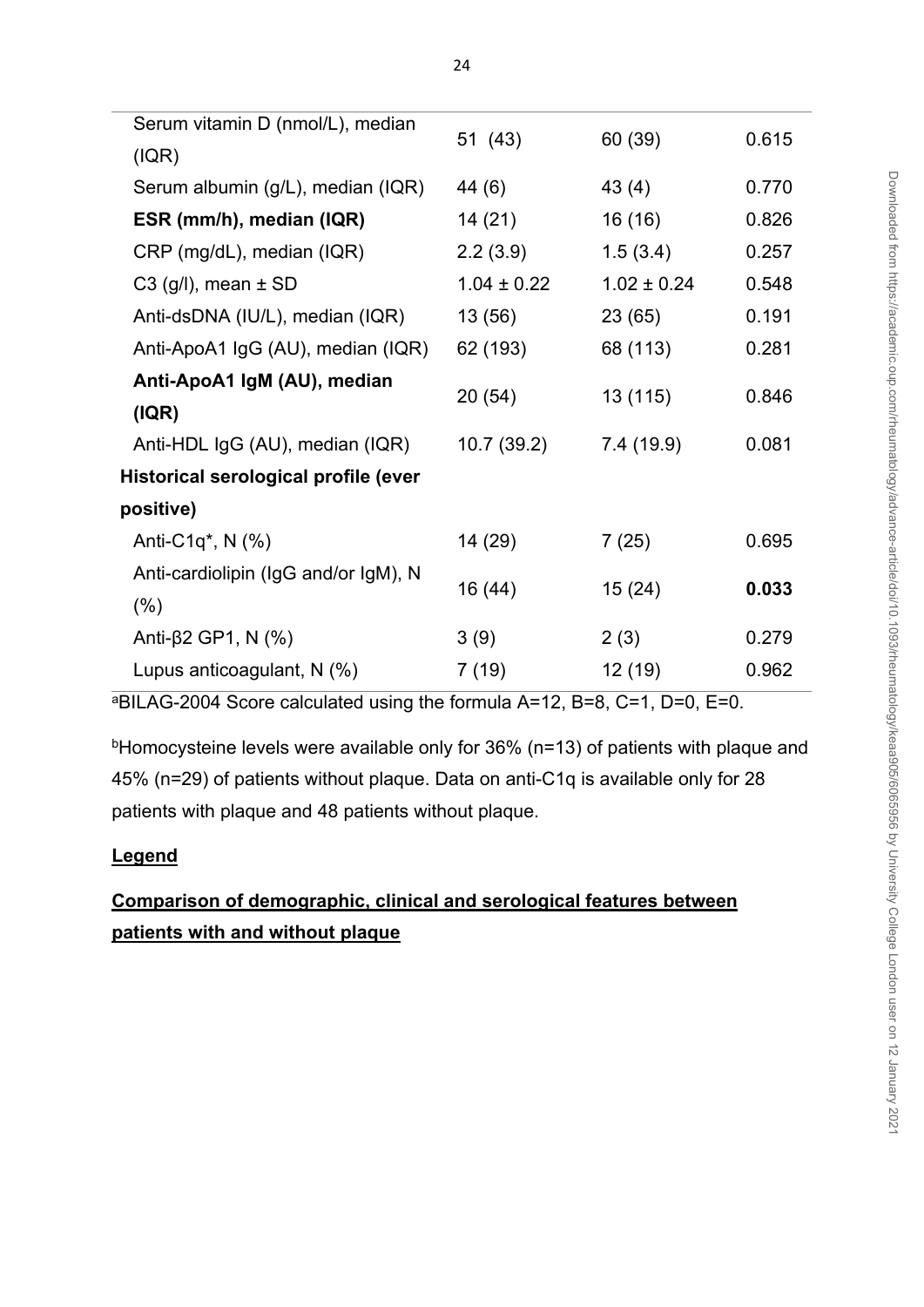| <b>UNIVARIABLE ANALYSIS</b> |                   |                     |                       |                 |  |
|-----------------------------|-------------------|---------------------|-----------------------|-----------------|--|
| <b>Feature</b>              | Crude             | P                   | <b>Odds Ratio</b>     | P               |  |
|                             | <b>Odds Ratio</b> |                     | $(95% \text{ Cl})$    | <b>Adjusted</b> |  |
|                             | (95% CI)          |                     | <b>Adjusted for</b>   | for age         |  |
|                             |                   |                     | age at scan           |                 |  |
| Age at scan (years)         | 1.133 (1.075 to   | $\prec$             | --------------------- |                 |  |
|                             | 1.195)            | 0.001               |                       |                 |  |
| <b>Disease duration</b>     | 1.091 (1.041 to   | $\prec$ and $\prec$ | 1.033 (0.979 to       | 0.239           |  |
| (years)                     | 1.143)            | 0.001               | 1.091)                |                 |  |
| Age at diagnosis            | 1.049 (1.008 to   | 0.017               | 0.963 (0.912 to       | 0.178           |  |
| (years)                     | 1.090)            |                     | 1.017)                |                 |  |
| SBP (mmHg)                  | 1.040 (1.011 to   | 0.007               | 1.009 (0.977 to       | 0.587           |  |
|                             | 1.070)            |                     | 1.042)                |                 |  |
| DBP (mmHg)                  | 0.991 (0.952 to   | 0.645               | 0.983 (0.939 to       | 0.459           |  |
|                             | 1.031)            |                     | 1.029)                |                 |  |
| <b>Persistently active</b>  | 2.176 (0.941 to   | 0.069               | 1.191 (0.445 to       | 0.728           |  |
| disease present             | 5.034)            |                     | 3.184)                |                 |  |
| Damage score at             | 1.335 (0.953 to   | 0.093               | 1.326 (0.362 to       | 0.670           |  |
| scan                        | 1.870)            |                     | 4.854)                |                 |  |
| <b>History of Lupus</b>     | 1.190 (0.517 to   | 0.682               | 1.644 (0.592 to       | 0.341           |  |
| nephritis present           | 2.740             |                     | 4.572)                |                 |  |
| <b>Total Cholesterol</b>    | 1.413 (0.948 to   | 0.090               | 1.058 (0.387 to 0.913 |                 |  |
| (mmol/dL)                   | 2.105)            |                     | 2.888                 |                 |  |
| <b>HDL-Cholesterol</b>      | 0.654 (0.289 to   | 0.306               | 0.485(0.179)          | 0.156           |  |
| (mmol/dL)                   | 1.476)            |                     | 1.316)                |                 |  |
| <b>LDL-Cholesterol</b>      | 1.576 (0.970 to   | 0.066               | 1.158 (0.652 to       | 0.617           |  |
| (mmol/dL)                   | 2.550)            |                     | 2.055)                |                 |  |
| Non-HDL                     | 1.771 (1.117 to   | 0.015               | 1.325 (0.773 to       | 0.306           |  |
| <b>Cholesterol</b>          | 2.805)            |                     | 2.272)                |                 |  |
| mmol/dL                     |                   |                     |                       |                 |  |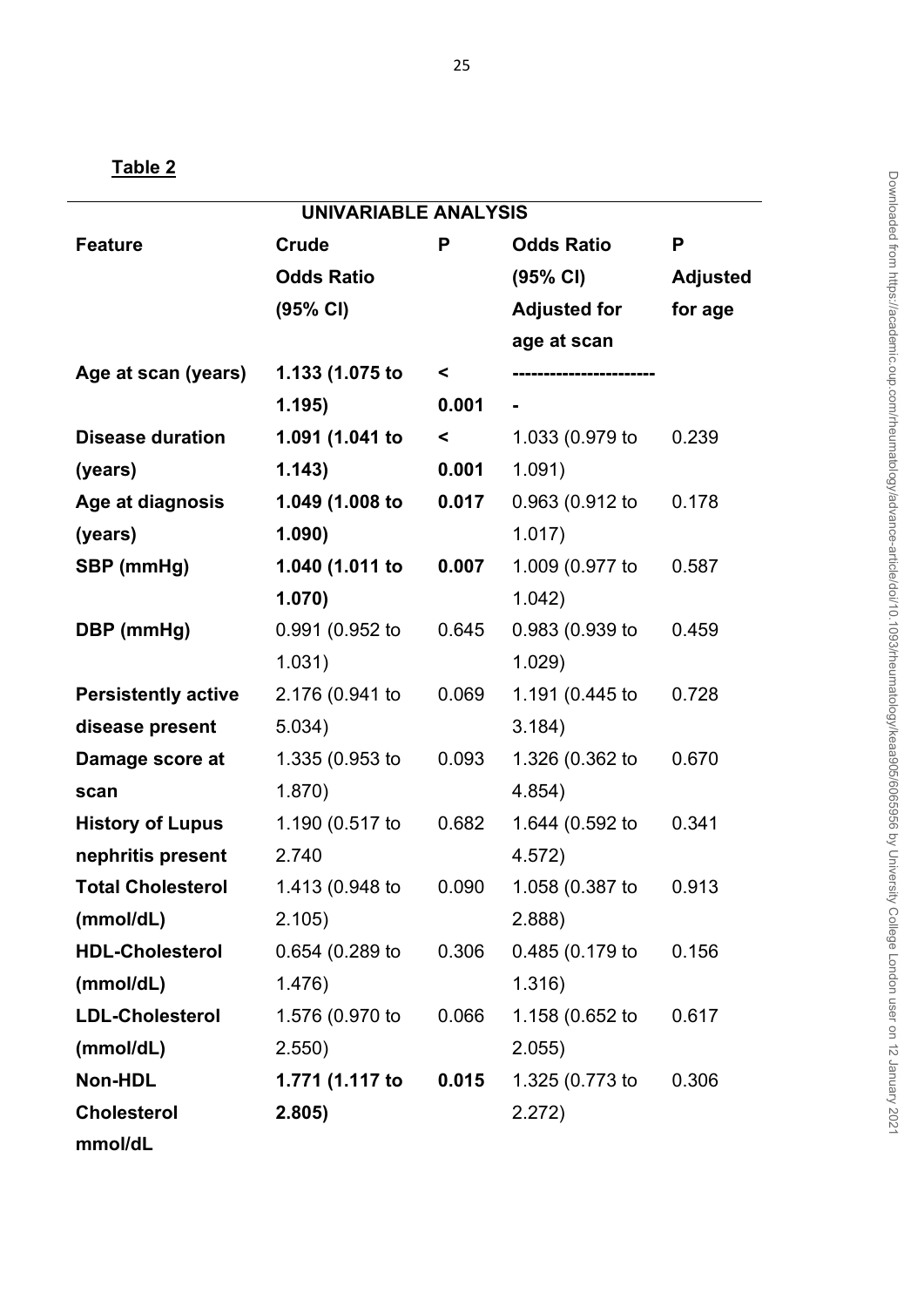| T-Chol./HDL ratio          | 1.992 (1.208 to | 0.007 | 1.859 (1.024 to | 0.041 |
|----------------------------|-----------------|-------|-----------------|-------|
|                            | 3.286           |       | 3.374)          |       |
| <b>Triglycerides</b>       | 4.499 (1.696 to | 0.003 | 3.652 (1.177 to | 0.025 |
| (mmol/dL)                  | 11.937)         |       | 11.32)          |       |
| <b>Smoking at scan</b>     | 2.750 (0.765 to | 0.121 | 3.648 (0.848 to | 0.082 |
|                            | 9.891)          |       | 15.70)          |       |
| <b>Smoking - ever</b>      | 0.847 (0.317 to | 0.741 | 0.638 (0.204 to | 0.638 |
|                            | 2.262)          |       | 1.994)          |       |
| <b>HCQ therapy</b>         | 0.972 (0.395 to | 0.861 | 1.367 (0.475 to | 0.562 |
|                            | 2.176)          |       | 3.938)          |       |
| Immunosuppression          | 0.565 (0.244 to | 0.182 | 0.888 (0.322 to | 0.819 |
|                            | 1.3070          |       | 2.454)          |       |
| <b>Prednisolone-any</b>    | 0.746 (0.298 to | 0.530 | 1.106 (0.408 to | 0.843 |
| dose                       | 1.864)          |       | 3.001)          |       |
| <b>Prednisolone &gt; 5</b> | 0.511 (0.182 to | 0.202 | 0.955 (0.249 to | 0.947 |
| mg/day                     | 1.435)          |       | 3.669)          |       |
| <b>B-Cell depletion</b>    | 0.968 (0.400 to | 0.943 | 1.048 (0.694 to | 0.186 |
|                            | 2.344)          |       | 6.544)          |       |
| <b>ACE Inhibitors</b>      | 0.891 (0.377 to | 0.793 | 1.048 (0.375 to | 0.929 |
|                            | 2.108)          |       | 2.932)          |       |
| <b>Aspirin</b>             | 1.996 (0.629 to | 0.245 | 2.576 (0.640 to | 0.183 |
|                            | 6.140)          |       | 10.36)          |       |
| <b>Statin</b>              | 2.333 (0.718 to | 0.159 | 1.345 (0.333 to | 0.672 |
|                            | 7.578)          |       | 5.498)          |       |
| <b>Urea</b>                | 1.176 (1.010 to | 0.037 | 1.057 (0.884 to | 0.543 |
|                            | 1.369)          |       | 1.264)          |       |
| <b>InCreatinine</b>        | 1.810 (0.544 to | 0.334 | 1.476 (0.346 to | 0.599 |
|                            | 6.025)          |       | 6.298)          |       |
| <b>Vitamin D</b>           | 0.995 (0.979 to | 0.530 | 0.980 (0.960 to | 0.050 |
|                            | 1.011)          |       | 1.000)          |       |
| <b>Albumin</b>             | 1.007 (0.926 to | 0.864 | 1.003 (0.905 to | 0.955 |
|                            | 1.096)          |       | 1.112)          |       |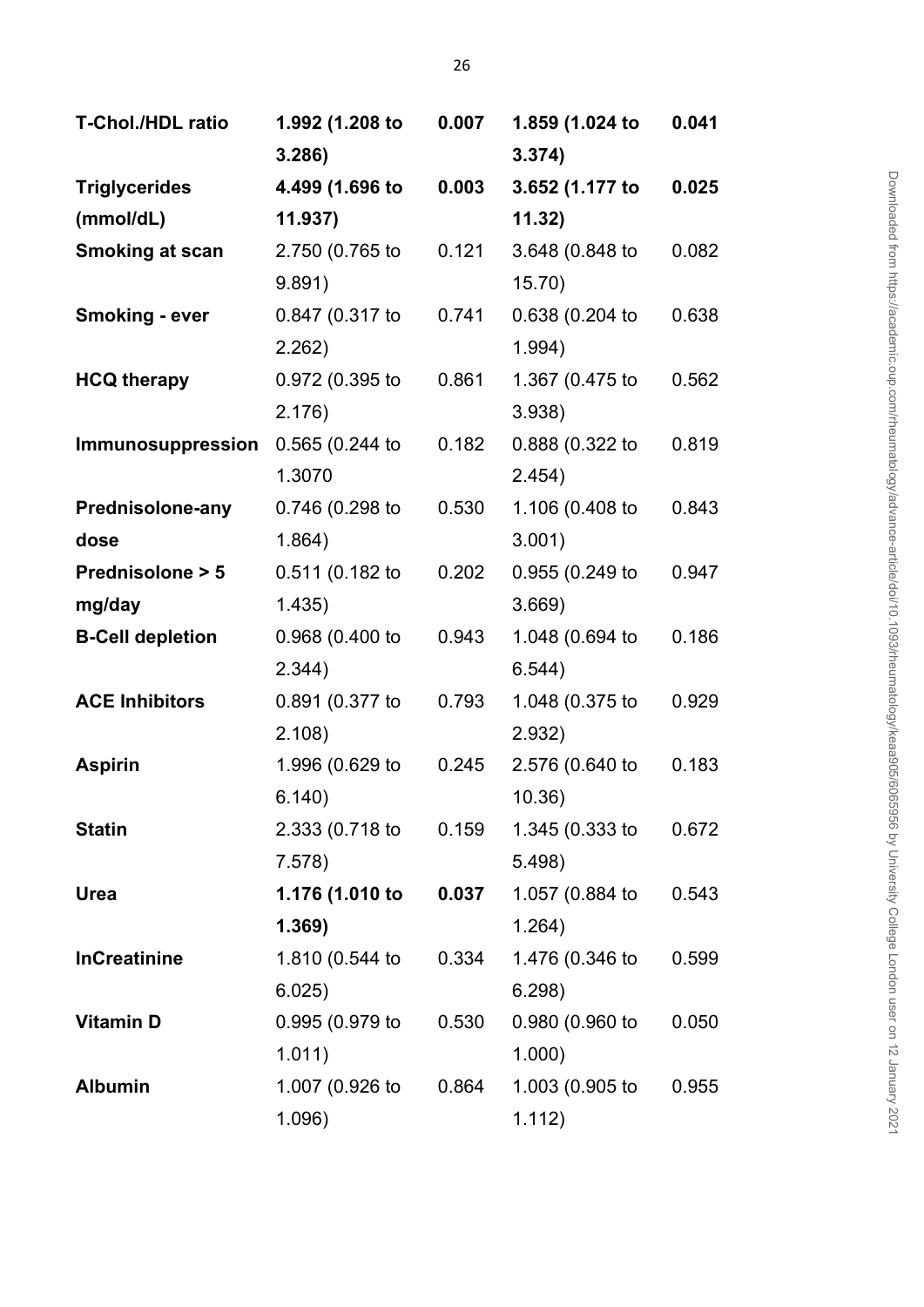| <b>InESR</b>                | 1.156 (0.696 to                          | 0.576   | 0.890 (0.487 to  | 0.705 |  |  |  |
|-----------------------------|------------------------------------------|---------|------------------|-------|--|--|--|
|                             | 1.919)                                   |         | 1.626)           |       |  |  |  |
| <b>InCRP</b>                | 1.341 (0.846 to                          | 0.212   | 0.934 (0.533 to  | 0.812 |  |  |  |
|                             | 2.126                                    |         | 1.637)           |       |  |  |  |
| C <sub>3</sub> at scan      | 1.758 (0.284 to                          | 0.544   | 0.467 (0.048 to  | 0.510 |  |  |  |
|                             | 10.89                                    |         | 4.494)           |       |  |  |  |
| InAnti-dsDNA                | 0.884 (0.685 to                          | 0.342   | 0.929 (0.686 to  | 0.635 |  |  |  |
|                             | 1.140                                    |         | 1.2590           |       |  |  |  |
| InAntiApoA1IgG              | 0.857 (0.622 to                          | 0.344   | 1.025 (0.701 to  | 0.913 |  |  |  |
|                             | 1.180)                                   |         | 1.488)           |       |  |  |  |
| InAntiApoA1IgM              | 1.016 (0.836 to                          | 0.876   | 1.038 (0.821 to  | 0.753 |  |  |  |
|                             | 1.234)                                   |         | 1.312)           |       |  |  |  |
| <b>AntiHDLIgG</b>           | 1.690 (0.740 to                          | 0.231   | 1.191 (0.445 to  | 0.728 |  |  |  |
| (above median)              | 3.857                                    |         | 3.184)           |       |  |  |  |
| <b>Anticardiolipin ever</b> | 2.613 (0.797 to                          | 0.113   | 1.397 (0.294 to  | 0.675 |  |  |  |
|                             | 8.573)                                   |         | 6.644)           |       |  |  |  |
| <b>APL</b> ever             | 1.667 (0.724 to                          | 0.230   | 1.058 (0.387 to  | 0.913 |  |  |  |
|                             | 3.841)                                   |         | 2.888            |       |  |  |  |
| Lupus                       | 3.564 (1.022 -                           | 0.046   | 2.293 (0.508 to  | 0.229 |  |  |  |
| Anticoagulant               | 12.43)                                   |         | 10.34            |       |  |  |  |
|                             |                                          |         |                  |       |  |  |  |
|                             | <b>MULTIVARIABLE LOGISTIC REGRESSION</b> |         |                  |       |  |  |  |
| <b>Feature</b>              | <b>Odds Ratio (Exp</b>                   |         | P 95% CI of Odds |       |  |  |  |
|                             | (B))                                     |         | <b>Ratio</b>     |       |  |  |  |
| Age at scan                 | 1.128                                    | $\prec$ | 1.069 to 1.190   |       |  |  |  |
|                             |                                          | 0.001   |                  |       |  |  |  |
| <b>Triglycerides</b>        | 3.652                                    |         | 1.177 to 11.32   |       |  |  |  |

 **Association of clinical and serological features with odds ratio for presence (N=36) versus absence (N = 64) of plaques**

**0.025**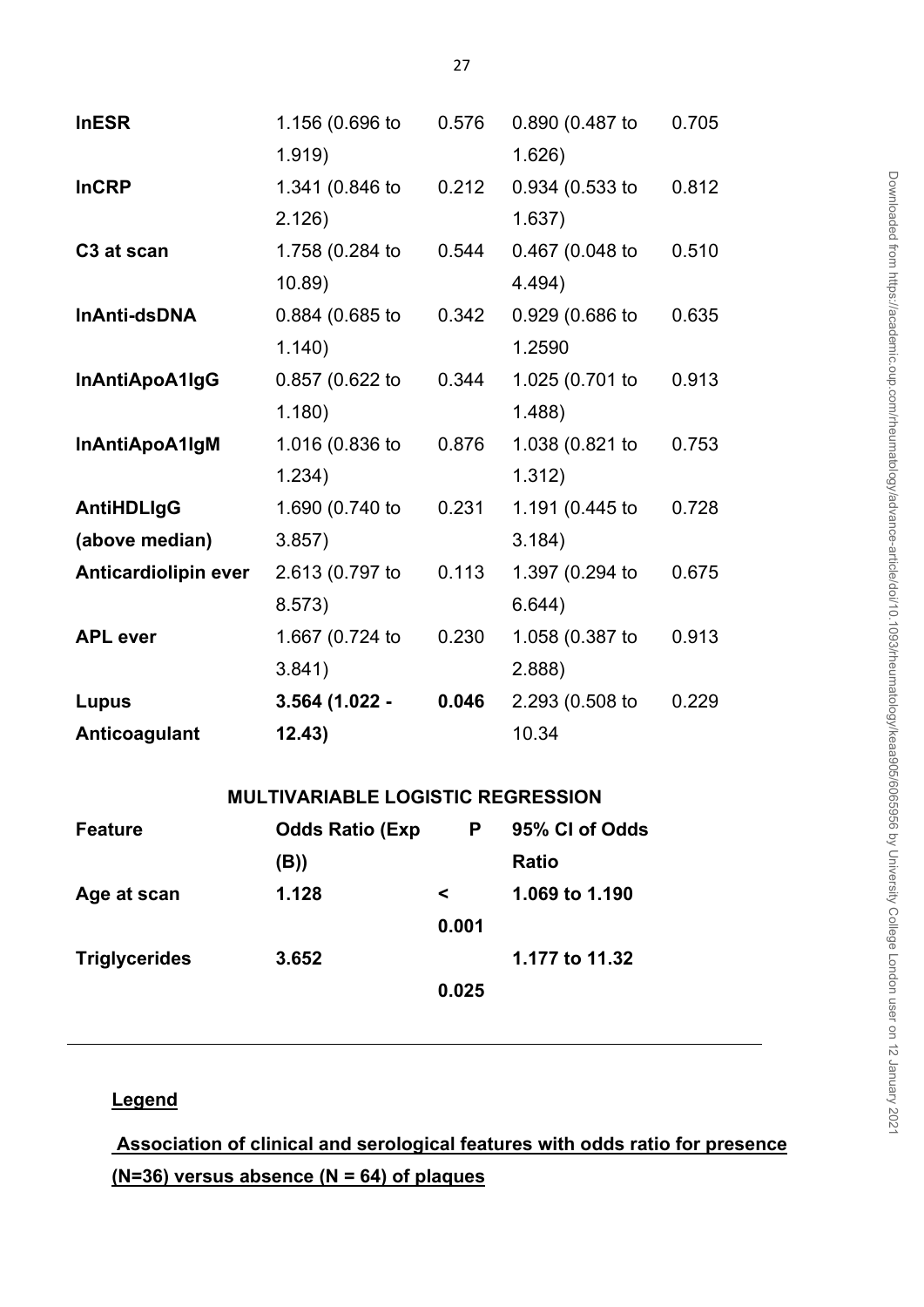**Table 3**

| <b>IMTcc</b>    | <b>Feature</b>          | <b>Prevalence</b> | Crude             | <b>Odds Ratio</b>   | P                 |
|-----------------|-------------------------|-------------------|-------------------|---------------------|-------------------|
| (mm)            |                         |                   | <b>Odds Ratio</b> | (95% CI)            | <b>Unadjusted</b> |
| <b>Tertiles</b> |                         |                   | (95% CI)          | <b>Adjusted for</b> | for age           |
|                 |                         |                   |                   | age at scan         |                   |
|                 | Age at scan (years)     |                   |                   |                     |                   |
| 1 <sup>st</sup> |                         |                   | 1                 |                     |                   |
|                 |                         |                   |                   |                     |                   |
| 2 <sub>nd</sub> |                         |                   | 1.049 (1.006      |                     | 0.026             |
|                 |                         |                   | to 1.095)         |                     |                   |
| 3 <sup>rd</sup> |                         |                   | 1.125 (1.061      | ----------------    | < 0.001           |
|                 |                         |                   | to 1.192)         |                     |                   |
|                 | <b>Disease duration</b> |                   |                   |                     |                   |
|                 | (years)                 |                   |                   |                     |                   |
| 1 <sup>st</sup> |                         |                   | 1                 | $\mathbf 1$         |                   |
| 2 <sub>nd</sub> |                         |                   | 1.053 (0.999      | 1.024 (0.960 to     | 0.055             |
|                 |                         |                   | to $1.110$ )      | 1.093)              |                   |
| 3 <sup>rd</sup> |                         |                   | 1.052 (0.982      | 0.952 (0.890 to     | 0.210             |
|                 |                         |                   | to 1.084)         | 1.017)              |                   |
|                 | Age at diagnosis        |                   |                   |                     |                   |
|                 | (years)                 |                   |                   |                     |                   |
| 1 <sup>st</sup> |                         |                   | 1                 | 1                   |                   |
| 2 <sub>nd</sub> |                         |                   | 1.015 (0.967      | 0.960 (0.898 to     | 0.556             |
|                 |                         |                   | to $1.065$ )      | 1.027)              |                   |
| 3 <sub>rd</sub> |                         |                   | 1.105 (1.045      | 1.049 (0.981 to     | < 0.001           |
|                 |                         |                   | to 1.169)         | 1.120)              |                   |
|                 | SBP (mmHg)              |                   |                   |                     |                   |
| 1 <sup>st</sup> |                         |                   | 1                 | $\mathbf 1$         |                   |
| 2 <sub>nd</sub> |                         |                   | 1.039 (1.003      | 1.040 (0.995 to     | 0.031             |
|                 |                         |                   | to 1.075)         | 1.087)              |                   |
| 3 <sup>rd</sup> |                         |                   | 1.078 (1.034      | 1.096 (1.034 to     | < 0.001           |
|                 |                         |                   | to 1.124)         | 1.162)              |                   |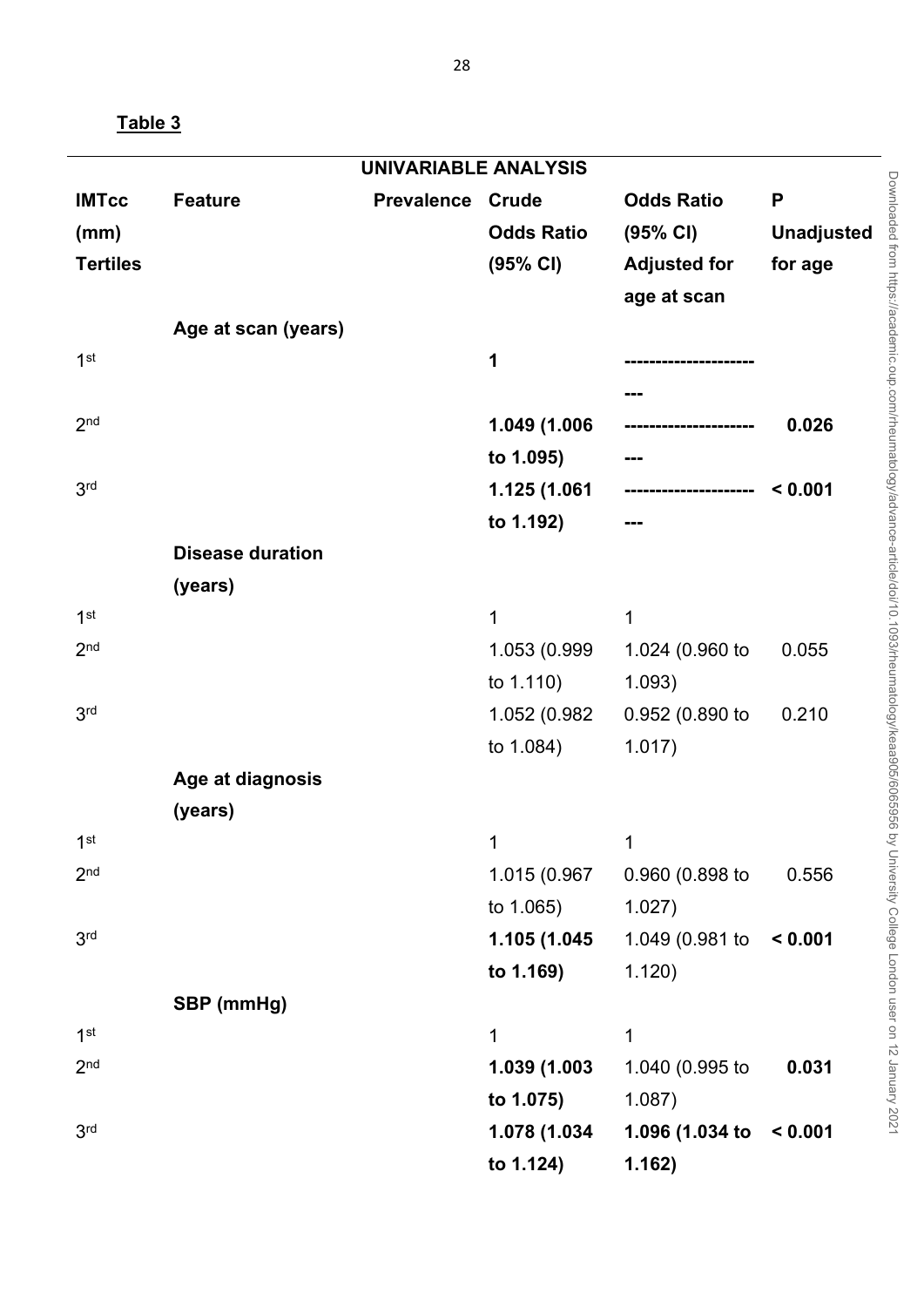**DBP (mmHg)**

| 1 <sup>st</sup> |                            |     | 1            | 1               |       |
|-----------------|----------------------------|-----|--------------|-----------------|-------|
| 2 <sub>nd</sub> |                            |     | 1.050 (0.998 | 1.062 (1.005 to | 0.058 |
|                 |                            |     | to 1.105)    | 1.122)          |       |
| 3 <sup>rd</sup> |                            |     | 1.075 (1.013 | 1.098 (1.022 to | 0.016 |
|                 |                            |     | to 1.140)    | 1.180)          |       |
|                 | <b>Persistently active</b> |     |              |                 |       |
|                 | disease present            |     |              |                 |       |
| 1 <sup>st</sup> |                            | 54% | 1            |                 |       |
| 2 <sub>nd</sub> |                            | 52% | 0.925 (0.357 |                 | 0.873 |
|                 |                            |     | to 2.399)    |                 |       |
| 3 <sup>rd</sup> |                            | 39% | 0.559 (0.211 |                 | 0.241 |
|                 |                            |     | to 1.483)    |                 |       |
|                 | Damage score at            |     |              |                 |       |
|                 | scan                       |     |              |                 |       |
| 1 <sup>st</sup> |                            |     | 1            |                 |       |
| 2 <sub>nd</sub> |                            |     | 1.406 (0.945 |                 | 0.093 |
|                 |                            |     | to 2.091)    |                 |       |
| 3 <sup>rd</sup> |                            |     | 1.153 (0.742 |                 | 0.527 |
|                 |                            |     | to 1.791)    |                 |       |
|                 | <b>History of Lupus</b>    |     |              |                 |       |
|                 | nephritis present          |     |              |                 |       |
| 1 <sup>st</sup> |                            | 40% | 1            |                 |       |
| 2 <sub>nd</sub> |                            | 50% | 1.471 (0.572 |                 | 0.423 |
|                 |                            |     | to 3.781)    |                 |       |
| 3 <sup>rd</sup> |                            | 25% | 0.490 (0.171 |                 | 0.181 |
|                 |                            |     | to 1.407)    |                 |       |
|                 | <b>Total Cholesterol</b>   |     |              |                 |       |
|                 | (mmol/dL)                  |     |              |                 |       |
| 1 <sup>st</sup> |                            |     | 1            | 1               |       |
| 2 <sub>nd</sub> |                            |     | 1.910 (1.161 | 1.732 (1.037 to | 0.011 |
|                 |                            |     | to 3.139)    | 2.893)          |       |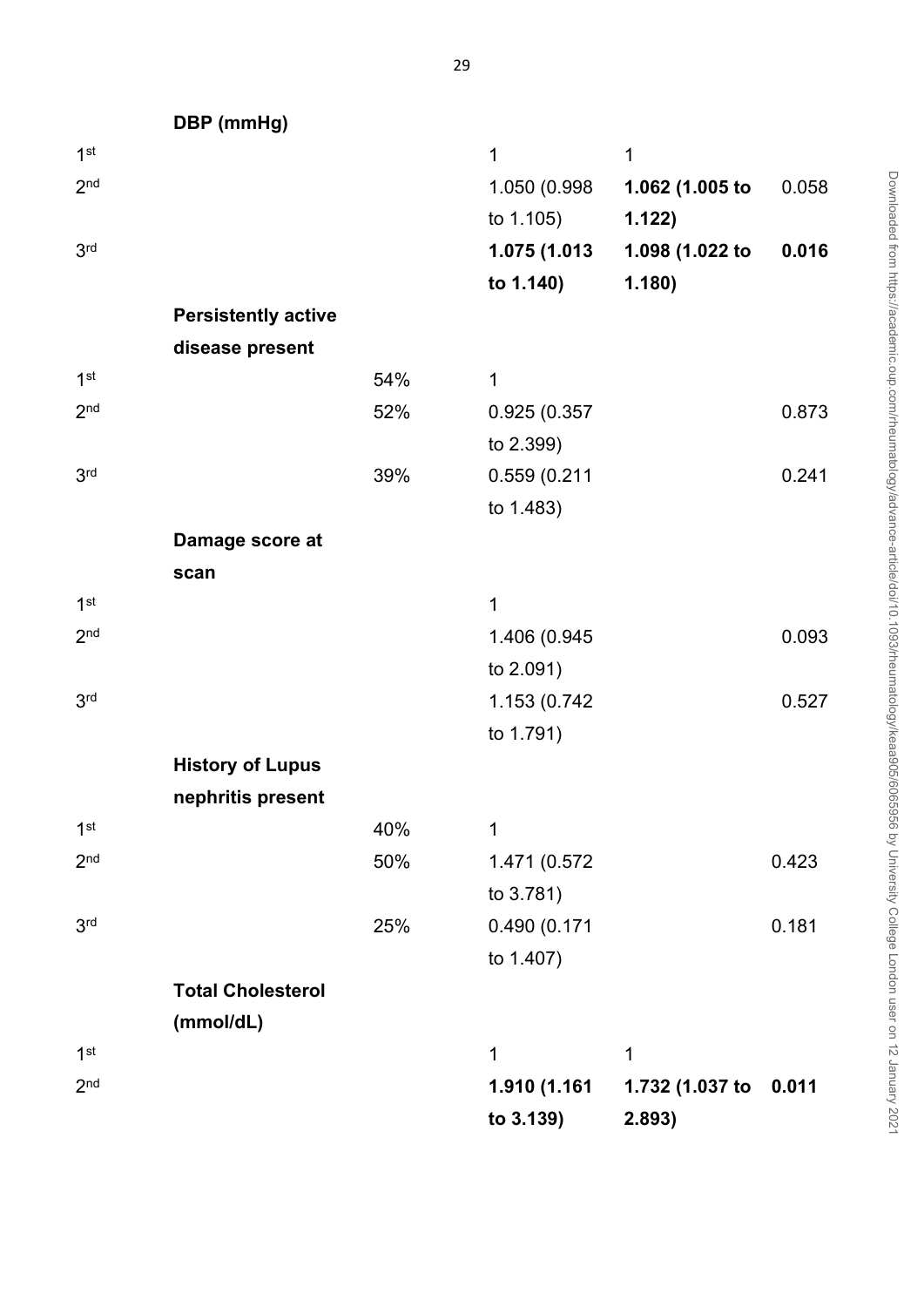| 3 <sup>rd</sup> |                        | 2.248 (1.287 | 1.924 (1.038 to                     | 0.004 |
|-----------------|------------------------|--------------|-------------------------------------|-------|
|                 |                        | to 3.926)    | 3.567)                              |       |
|                 | <b>HDL-Cholesterol</b> |              |                                     |       |
|                 | (mmol/dL)              |              |                                     |       |
| 1 <sup>st</sup> |                        | $\mathbf 1$  | 1                                   |       |
| 2 <sub>nd</sub> |                        | 2.917 (1.122 | 2.890 (1.080 to                     | 0.028 |
|                 |                        | to 7.587)    | 7.736)                              |       |
| 3 <sup>rd</sup> |                        | 1.794 (0.645 | 2.775 (0.763 to                     | 0.263 |
|                 |                        | to 4.980)    | 10.10)                              |       |
|                 | <b>LDL-Cholesterol</b> |              |                                     |       |
|                 | (mmol/dL)              |              |                                     |       |
| 1 <sup>st</sup> |                        | 1            | 1                                   |       |
| 2 <sub>nd</sub> |                        | 1.548 (0.882 | 1.381 (0.769 to                     | 0.128 |
|                 |                        | to $2.715$ ) | 2.479)                              |       |
| 3 <sup>rd</sup> |                        | 2.381 (1.251 | 1.933 (0.925 to                     | 0.008 |
|                 |                        | to 4.532)    | 4.042)                              |       |
|                 | Non-HDL                |              |                                     |       |
|                 | <b>Cholesterol</b>     |              |                                     |       |
|                 | mmol/dL                |              |                                     |       |
| 1 <sup>st</sup> |                        | 1            | 1                                   |       |
| 2 <sub>nd</sub> |                        | 1.626 (0.952 | 1.420 (0.808 to                     | 0.075 |
|                 |                        | to 2.779)    | 2.494)                              |       |
| 3 <sup>rd</sup> |                        |              | <b>2.119 (1.193</b> 1.636 (0.848 to | 0.010 |
|                 |                        | to 3.766)    | 3.158)                              |       |
|                 | T-Chol./HDL ratio      |              |                                     |       |
| 1 <sup>st</sup> |                        | 1            |                                     |       |
| 2 <sub>nd</sub> |                        | 0.863 (0.492 |                                     | 0.609 |
|                 |                        | to 1.515)    |                                     |       |
| 3 <sup>rd</sup> |                        | 1.275 (0.757 |                                     | 0.361 |
|                 |                        | to 2.148)    |                                     |       |
|                 | <b>Triglycerides</b>   |              |                                     |       |
|                 | (mmol/dL)              |              |                                     |       |
| 1 <sup>st</sup> |                        | 1            |                                     |       |

Downloaded from https://academic.oup.com/rheumatology/advance-article/doi/10.1093/theumatology/keaa905/6065956 by University College London user on 12 January 2021 Downloaded from https://academic.oup.com/rheumatology/advance-article/doi/10.1093/rheumatology/keaa905/6065956 by University College London user on 12 January 2021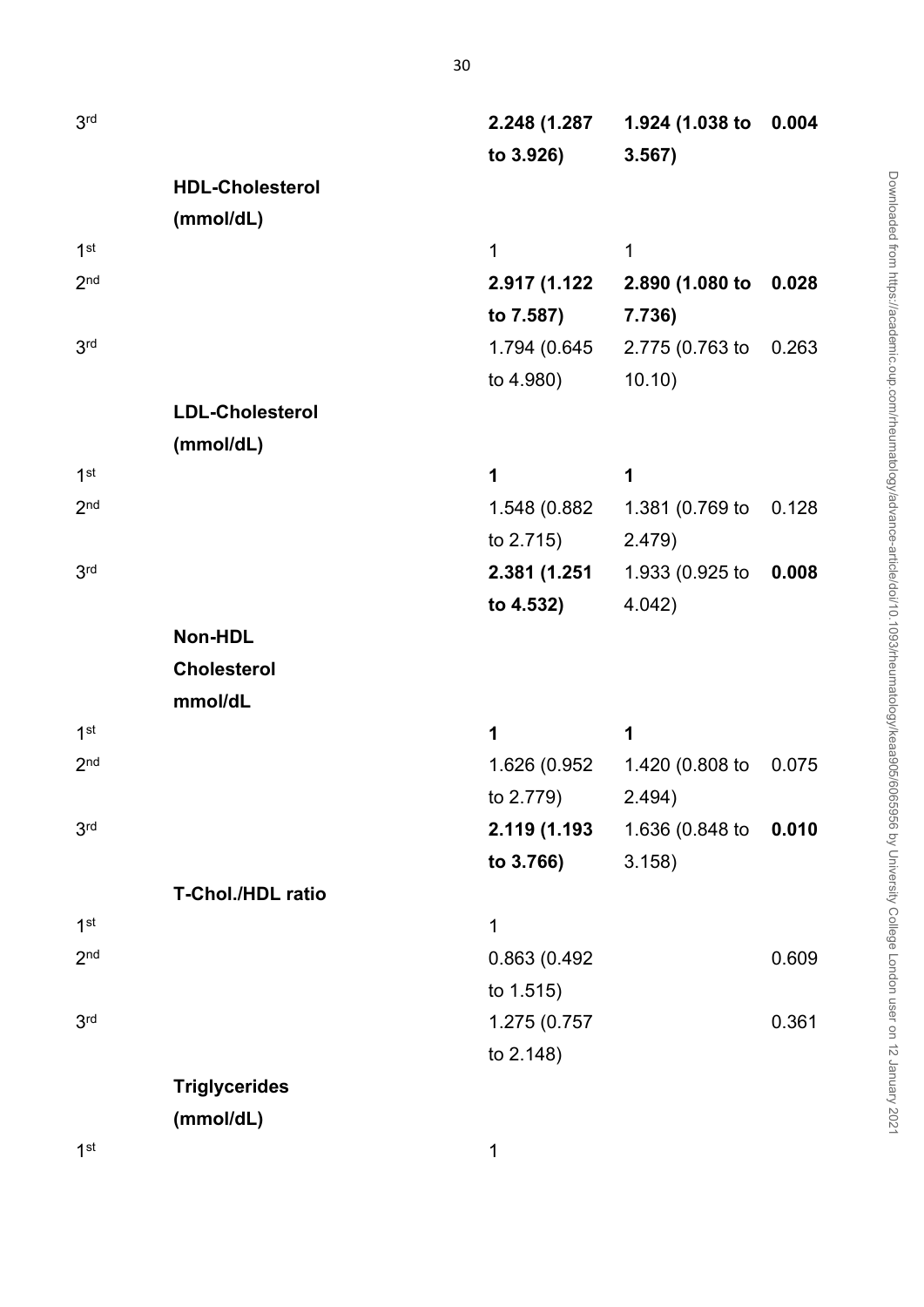| 2 <sub>nd</sub> |                        |     | 2.441 (0.864 |                 | 0.092 |
|-----------------|------------------------|-----|--------------|-----------------|-------|
|                 |                        |     | to 6.898)    |                 |       |
| 3 <sup>rd</sup> |                        |     | 1.693 (0.577 |                 | 0.338 |
|                 |                        |     | to 4.966)    |                 |       |
|                 | <b>Smoking at scan</b> |     |              |                 |       |
| 1 <sup>st</sup> |                        | 10% | 1            |                 |       |
| 2 <sub>nd</sub> |                        | 21% | 2.217 (0.563 |                 | 0.247 |
|                 |                        |     | to 8.738)    |                 |       |
| 3 <sup>rd</sup> |                        | 4%  | 0.386 (0.040 |                 | 0.394 |
|                 |                        |     | to 3.688)    |                 |       |
|                 | Smoking - ever         |     |              |                 |       |
| 1 <sup>st</sup> |                        | 32% | 1            |                 |       |
| 2 <sub>nd</sub> |                        | 55% | 2.730 (0.894 |                 | 0.075 |
|                 |                        |     | to 8.338)    |                 |       |
| 3 <sup>rd</sup> |                        | 25% | 0.700 (0.213 |                 | 0.557 |
|                 |                        |     | to 2.305)    |                 |       |
|                 | <b>HCQ therapy</b>     |     |              |                 |       |
| 1 <sup>st</sup> |                        | 72% | 1            |                 |       |
| 2 <sub>nd</sub> |                        | 57% | 0.523 (0.195 |                 | 0.195 |
|                 |                        |     | to 1.400)    |                 |       |
| 3 <sup>rd</sup> |                        | 64% | 0.720 (0.259 |                 | 0.528 |
|                 |                        |     | to 2.002)    |                 |       |
|                 | Immunosuppression      |     |              |                 |       |
| 1 <sup>st</sup> |                        | 59% | 1            | 1               |       |
| 2 <sub>nd</sub> |                        | 37% | 0.394(0.150) | 0.465(0.171)    | 0.056 |
|                 |                        |     | to 1.033)    | 1.265)          |       |
| 3 <sup>rd</sup> |                        | 32% | 0.322(0.118  | 0.428 (0.131 to | 0.025 |
|                 |                        |     | to 0.879)    | $1.399$ )       |       |
|                 | Prednisolone-any       |     |              |                 |       |
|                 | dose                   |     |              |                 |       |
| 1 <sup>st</sup> |                        | 67% | 1            |                 |       |
| 2 <sub>nd</sub> |                        | 57% | 0.654 (0.249 |                 | 0.388 |
|                 |                        |     | to 1.718)    |                 |       |

Downloaded from https://academic.oup.com/rheumatology/advance-article/doi/10.1093/theumatology/keaa905/6065956 by University College London user on 12 January 2021 Downloaded from https://academic.oup.com/rheumatology/advance-article/doi/10.1093/rheumatology/keaa905/6065956 by University College London user on 12 January 2021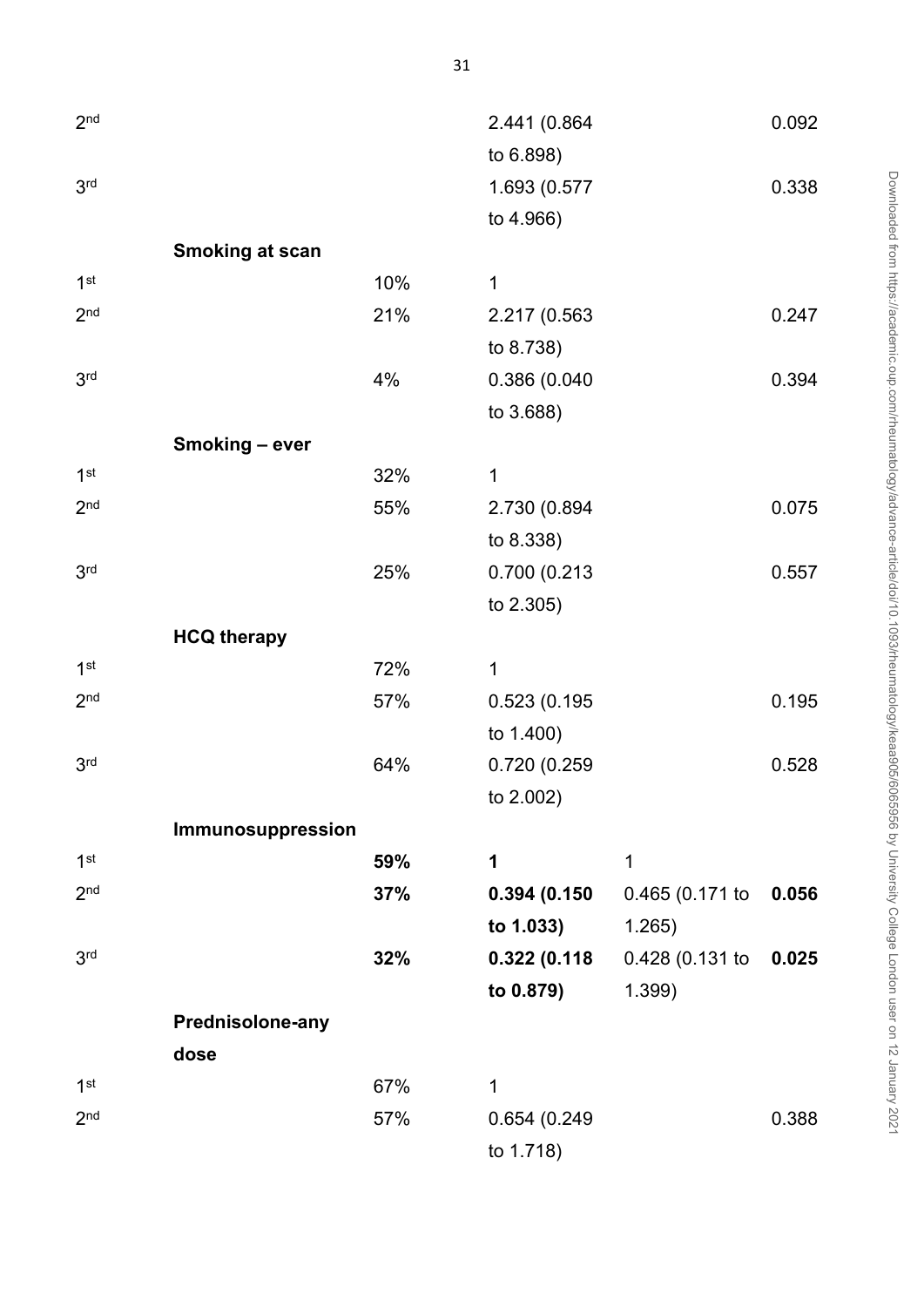| 3 <sup>rd</sup> |                            | 68% | 1.152 (0.416<br>to 3.188) |                 | 0.785 |
|-----------------|----------------------------|-----|---------------------------|-----------------|-------|
|                 |                            |     |                           |                 |       |
|                 | <b>Prednisolone &gt; 5</b> |     |                           |                 |       |
|                 | mg/day                     |     |                           |                 |       |
| 1 <sup>st</sup> |                            | 26% | $\mathbf 1$               |                 |       |
| 2 <sub>nd</sub> |                            | 17% | 0.564 (0.173              |                 | 0.338 |
|                 |                            |     | to 1.836)                 |                 |       |
| 3 <sup>rd</sup> |                            | 31% | 1.351 (0.483              |                 | 0.538 |
|                 |                            |     | to 4.033)                 |                 |       |
|                 | <b>B-Cell depletion</b>    |     |                           |                 |       |
| 1 <sup>st</sup> |                            | 33% | 1                         |                 |       |
| 2 <sub>nd</sub> |                            | 17% | 0.857 (0.312              |                 | 0.765 |
|                 |                            |     | to 2.355)                 |                 |       |
| 3 <sup>rd</sup> |                            | 31% | 0.800 (0.282              |                 | 0.674 |
|                 |                            |     | to 2.266)                 |                 |       |
|                 | <b>ACE Inhibitors</b>      |     |                           |                 |       |
| 1 <sup>st</sup> |                            | 38% | 1                         |                 |       |
| 2 <sub>nd</sub> |                            | 37% | 0.941 (0.357              |                 | 0.902 |
|                 |                            |     | to 2.480)                 |                 |       |
| 3 <sup>rd</sup> |                            | 29% | 0.650 (0.232              |                 | 0.411 |
|                 |                            |     | to 1.820)                 |                 |       |
|                 | <b>Aspirin</b>             |     |                           |                 |       |
| 1 <sup>st</sup> |                            | 9%  | 1                         | 1               |       |
| 2 <sub>nd</sub> |                            | 27% | 3.455 (0.932)             | 2.974 (0.770 to | 0.054 |
|                 |                            |     | to 12.80)                 | 11.48)          |       |
| 3 <sup>rd</sup> |                            | 7%  | 0.731 (0.125              | 0.605 (0.083 to | 0.727 |
|                 |                            |     | to 4.287)                 | 4.430)          |       |
|                 | <b>Statin</b>              |     |                           |                 |       |
| 1 <sup>st</sup> |                            | 12% | 1                         |                 |       |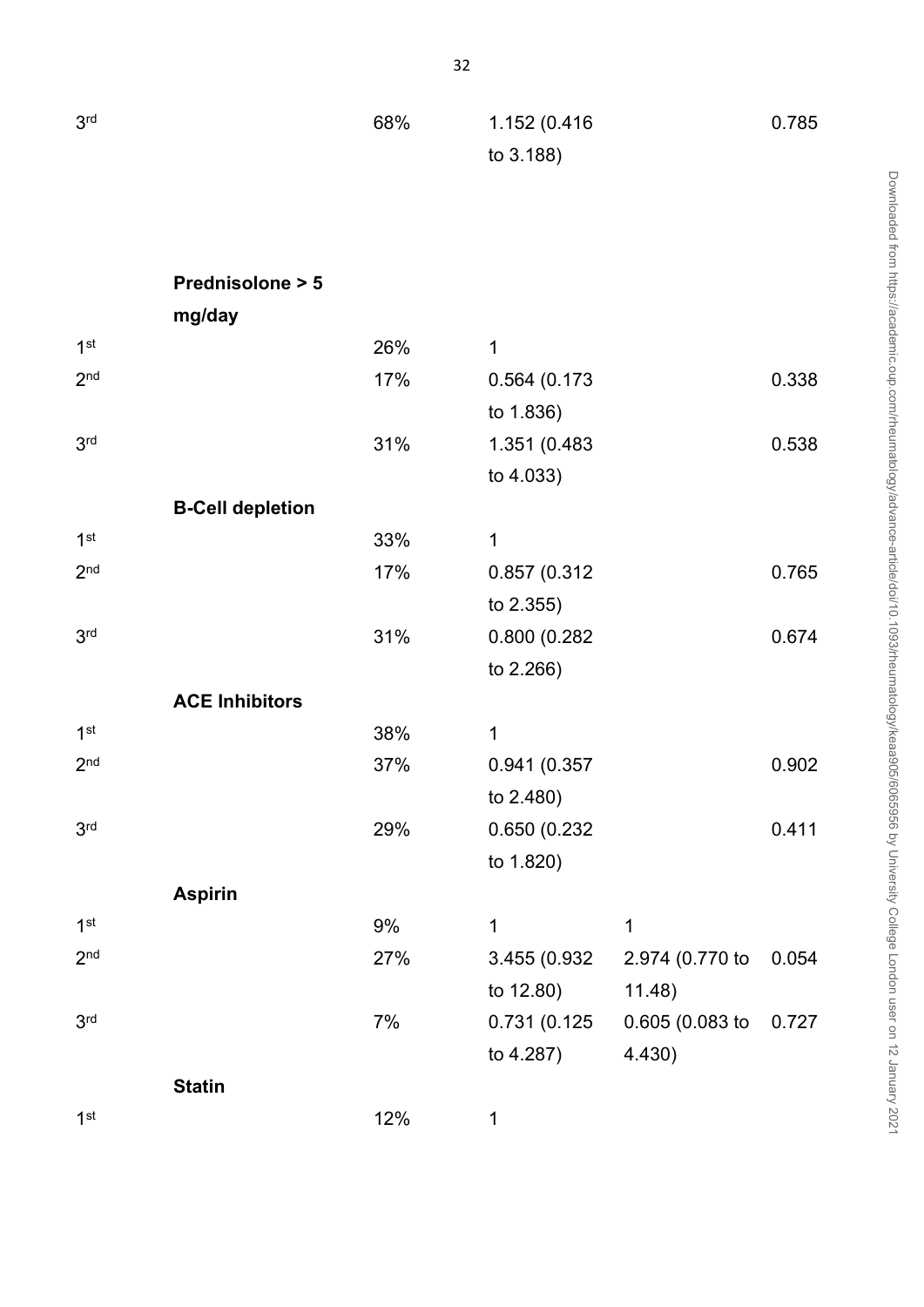| 2 <sub>nd</sub> |                     | 20% | 1.850 (0.508 | 0.347 |
|-----------------|---------------------|-----|--------------|-------|
|                 |                     |     | to 6.742)    |       |
| 3 <sup>rd</sup> |                     | 7%  | 0.569 (0.102 | 0.413 |
|                 |                     |     | to 3.162)    |       |
|                 | Urea                |     |              |       |
| 1 <sup>st</sup> |                     |     | $\mathbf{1}$ |       |
| 2 <sub>nd</sub> |                     |     | 1.037 (0.897 | 0.621 |
|                 |                     |     | to 1.200)    |       |
| 3 <sup>rd</sup> |                     |     | 0.947 (0.789 | 0.558 |
|                 |                     |     | to 1.137)    |       |
|                 | <b>InCreatinine</b> |     |              |       |
| 1 <sup>st</sup> |                     |     | 1            |       |
| 2 <sub>nd</sub> |                     |     | 1.307 (0.362 | 0.683 |
|                 |                     |     | to 4.723)    |       |
| 3 <sup>rd</sup> |                     |     | 0.408 (0.078 | 0.289 |
|                 |                     |     | to 2.137)    |       |
|                 | <b>Vitamin D</b>    |     |              |       |
| 1 <sup>st</sup> |                     |     | 1            |       |
| 2 <sub>nd</sub> |                     |     | 1.003 (0.984 | 0.731 |
|                 |                     |     | to 1.023)    |       |
| 3 <sup>rd</sup> |                     |     | 0.996 (0.997 | 0.705 |
|                 |                     |     | to 1.016)    |       |
|                 | <b>Albumin</b>      |     |              |       |
| 1 <sup>st</sup> |                     |     | 1            |       |
| 2 <sub>nd</sub> |                     |     | 0.957 (0.849 | 0.471 |
|                 |                     |     | to 1.078)    |       |
| 3 <sup>rd</sup> |                     |     | 0.927 (0.598 | 0.131 |
|                 |                     |     | to 1.023)    |       |
|                 | <b>InESR</b>        |     |              |       |
| 1 <sup>st</sup> |                     |     | $\mathbf 1$  |       |
| 2 <sub>nd</sub> |                     |     | 1.224 (0.661 | 0.520 |
|                 |                     |     | to 2.266)    |       |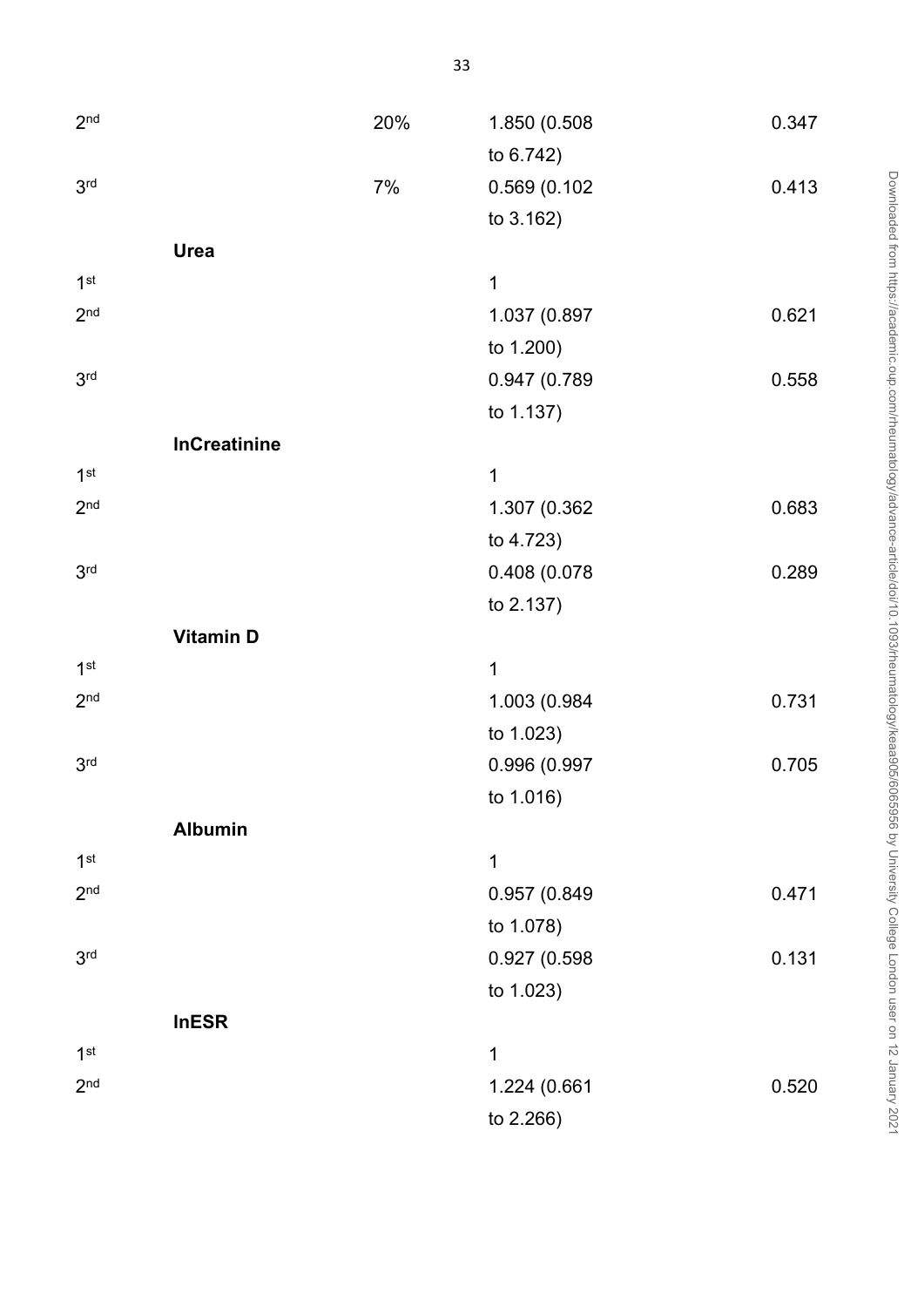| 3 <sup>rd</sup> |                | 1.052 (0.598 | 0.861 |
|-----------------|----------------|--------------|-------|
|                 |                |              |       |
|                 |                | to 1.850)    |       |
|                 | <b>InCRP</b>   |              |       |
| 1 <sup>st</sup> |                | 1            |       |
| 2 <sub>nd</sub> |                | 0.771 (0.441 | 0.362 |
|                 |                | to 1.349)    |       |
| 3 <sup>rd</sup> |                | 1.244 (0.737 | 0.413 |
|                 |                | to 2.099)    |       |
|                 | C <sub>3</sub> |              |       |
| 1 <sup>st</sup> |                | 1            |       |
| 2 <sub>nd</sub> |                | 0.563 (0.062 | 0.611 |
|                 |                | to 5.148)    |       |
| 3 <sup>rd</sup> |                | 1.676 (0.206 | 0.629 |
|                 |                | to 13.63)    |       |
|                 | InAnti-dsDNA   |              |       |
| 1 <sup>st</sup> |                | 1            |       |
| 2 <sub>nd</sub> |                | 1.079 (0.802 | 0.617 |
|                 |                | to 1.452)    |       |
| 3 <sup>rd</sup> |                | 1.131 90.843 | 0.412 |
|                 |                | to 1.517)    |       |
|                 | InAntiApoA1IgG |              |       |
| 1 <sup>st</sup> |                | $\mathbf{1}$ |       |
| 2 <sub>nd</sub> |                | 1.122 (0.737 | 0.591 |
|                 |                | to 1.709)    |       |
| 3 <sup>rd</sup> |                | 0.863 (0.596 | 0.433 |
|                 |                | to 1.248)    |       |
|                 |                |              |       |
|                 |                |              |       |
|                 | InAntiApoA1IgM |              |       |
| 1 <sup>st</sup> |                | 1            |       |
| 2 <sub>nd</sub> |                | 1.099 (0.885 | 0.392 |
|                 |                | to 1.365)    |       |
| 3 <sup>rd</sup> |                | 0.896 (0.695 | 0.396 |

to 1.155)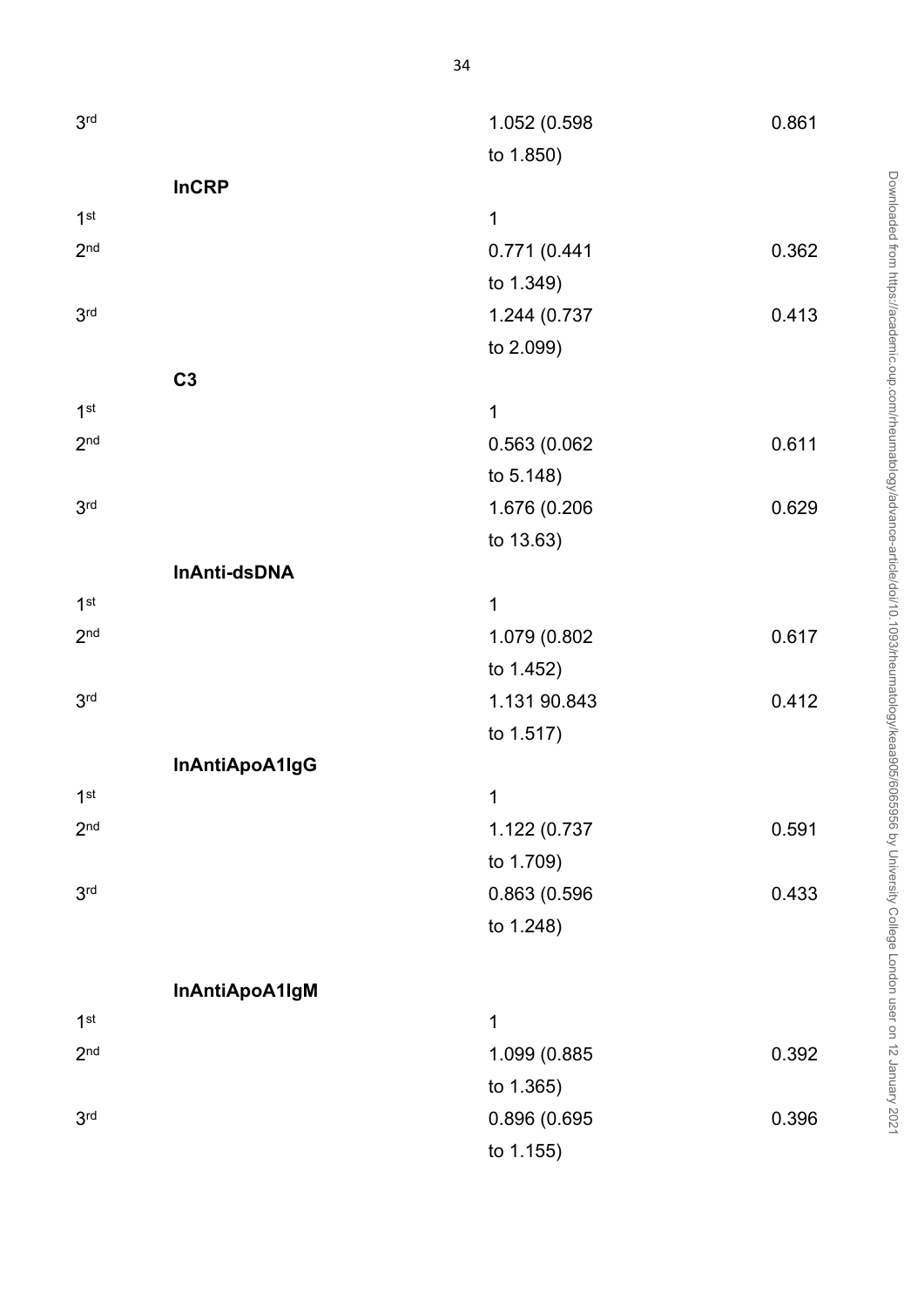| 1 <sup>st</sup> |                      | 52% | 1             |                 |       |
|-----------------|----------------------|-----|---------------|-----------------|-------|
| 2 <sub>nd</sub> |                      | 50% | 0.909 (0.356  |                 | 0.842 |
|                 |                      |     | to 2.321)     |                 |       |
| 3 <sup>rd</sup> |                      | 46% | 0.788 (0.302  |                 | 0.626 |
|                 |                      |     | to 2.054)     |                 |       |
|                 | Anticardiolipin ever |     |               |                 |       |
| 1 <sup>st</sup> |                      | 12% | $\mathbf 1$   |                 |       |
| 2 <sub>nd</sub> |                      | 15% | 1.217 (0.295  |                 | 0.785 |
|                 |                      |     | to 5.017)     |                 |       |
| 3 <sup>rd</sup> |                      | 15% | 1.217 (0.295  |                 | 0.785 |
|                 |                      |     | to 5.017)     |                 |       |
|                 | <b>APL</b> ever      |     |               |                 |       |
| 1 <sup>st</sup> |                      | 36% | $\mathbf 1$   |                 |       |
| 2 <sub>nd</sub> |                      | 55% | 2.215 (0.843  |                 | 0.107 |
|                 |                      |     | to 5.823)     |                 |       |
| 3 <sup>rd</sup> |                      | 29% | 0.720 (0.256  |                 | 0.533 |
|                 |                      |     | to 2.026)     |                 |       |
|                 | <b>Lupus</b>         |     |               |                 |       |
|                 | Anticoagulant        |     |               |                 |       |
| 1 <sup>st</sup> |                      | 8%  | $\mathbf 1$   | $\mathbf 1$     |       |
| 2 <sub>nd</sub> |                      | 11% | 1.522 (0.282  | 0.878 (0.134 to | 0.623 |
|                 |                      |     | to 8.202)     | 5.760)          |       |
| 2rd             |                      | 23% | 3.500 (0.788) | 3.817 (0.636 to | 0.086 |
|                 |                      |     | to 15.54)     | 22.92)          |       |
|                 |                      |     |               |                 |       |

| Feature          | Beta (Standardised) |       | Р       |
|------------------|---------------------|-------|---------|
| Age at           | 0.559               | 6.791 | < 0.001 |
| scan             |                     |       |         |
| <b>Diastolic</b> | 0.229               | 2.866 | < 0.001 |
| <b>BP</b>        |                     |       |         |
|                  |                     |       |         |

**AntiHDLIgG**

**(above median)**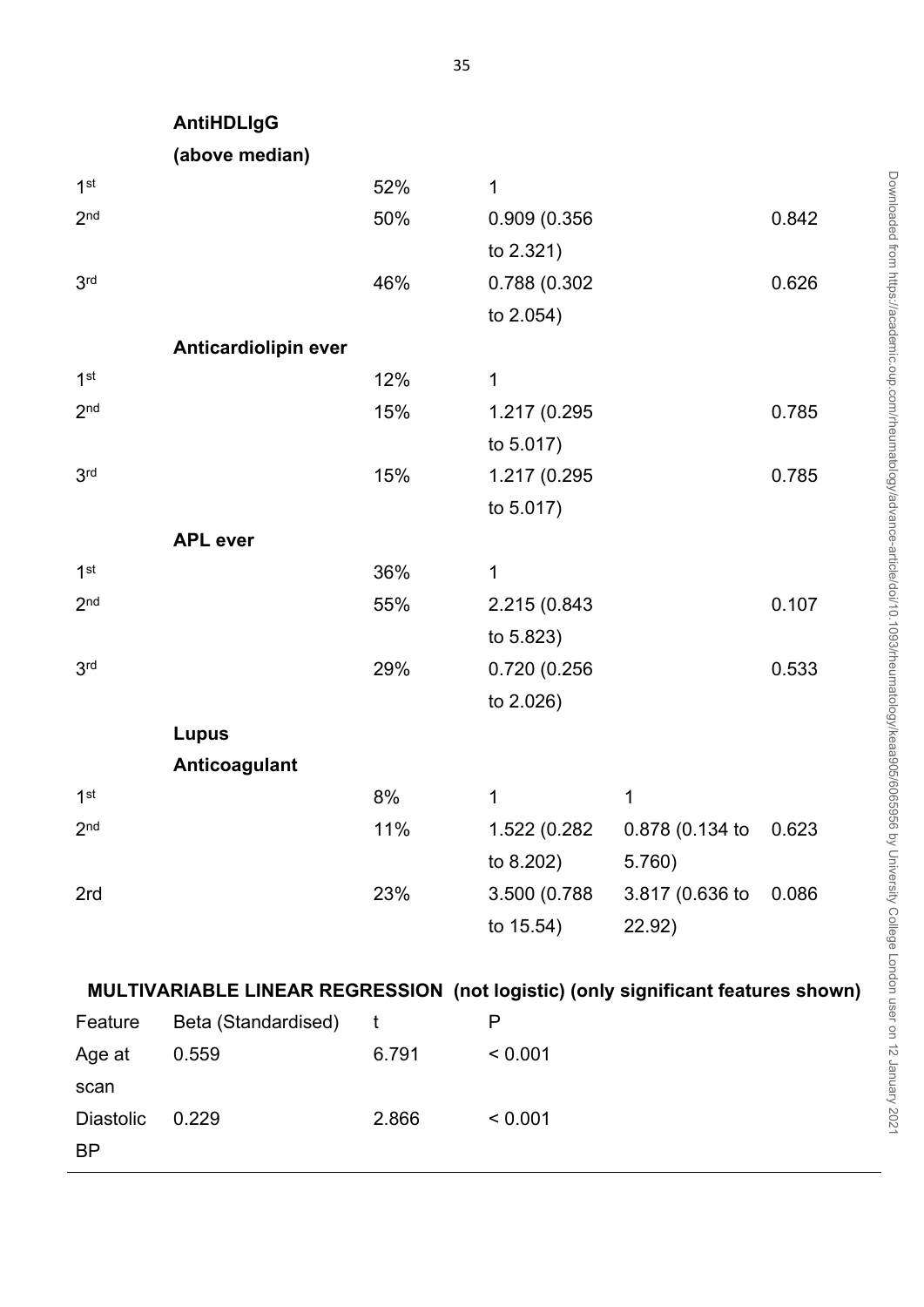# **Legend**

# **Association of clinical and serological features with increasing IMT**

The 100 patients were divided into tertiles on the basis of IMT. The range for the 1<sup>st</sup> tertile was 0.040-0.050cm, the second tertile was 0.050-0.0575cm and the third tertile was 0.0575-0.0875cm). For each variable the table shows the value for patients in the highest or middle tertile of IMTcc compared to the 1<sup>st</sup> tertile. Significant or nearly significant features were adjusted for age.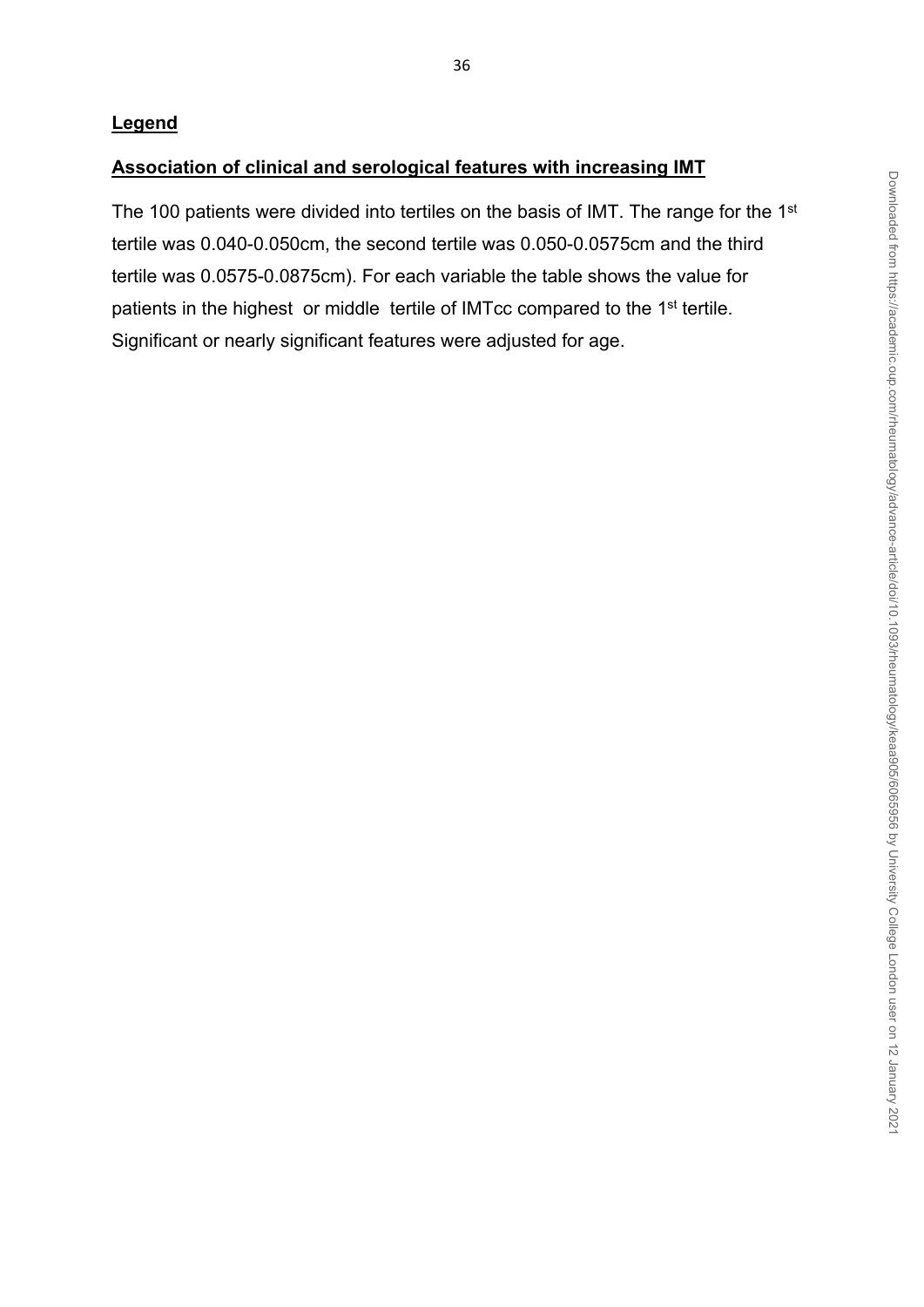| UNIVARIABLE ANALYSIS       |                   |       |                         |                 |  |
|----------------------------|-------------------|-------|-------------------------|-----------------|--|
| <b>Feature</b>             | Crude             | P     | <b>Odds Ratio (95%</b>  | P               |  |
|                            | <b>Odds Ratio</b> |       | CI                      | <b>Adjusted</b> |  |
|                            | (95% CI)          |       | <b>Adjusted for age</b> | for age         |  |
|                            |                   |       | at scan                 |                 |  |
| Age at scan (years)        | 1.059 (0.974 to   | 0.180 |                         |                 |  |
|                            | 1.153)            |       |                         |                 |  |
| <b>Disease duration</b>    | 1.004 (0.949 to   | 0.897 | 0.982 (0.920 to         | 0.573           |  |
| (years)                    | 1.092)            |       | 1.047)                  |                 |  |
| Age at diagnosis           | 1.027 (0.967 to   | 0.383 | 1.014 (0.951 to         | 0.666           |  |
| (years)                    | 1.092)            |       | 1.083)                  |                 |  |
| SBP (mmHg)                 | 1.025 (0.980 to   | 0.280 | 1.014 (0.965 to         | 0.586           |  |
|                            | 1.072)            |       | $1.066$ )               |                 |  |
| DBP (mmHg)                 | 0.977 (0.917 to   | 0.488 | 0.975 (0.913 to         | 0.457           |  |
|                            | 1.042)            |       | 1.042)                  |                 |  |
| <b>Persistently active</b> | 1.000 (0.262 to   | 1.000 | 1.412 (0.330 to         | 0.642           |  |
| disease present            | 3.820             |       | 6.035)                  |                 |  |
| Damage score at            | 1.142 (0.686 to   | 0.610 | 1.110 (0.664 to         | 0.691           |  |
| scan                       | 1.899             |       | 1.854)                  |                 |  |
| <b>History of Lupus</b>    | 0.795 (0.211 to   | 0.735 | $0.955(0.238)$ to       | 0.948           |  |
| nephritis present          | $3.000$ )         |       | 3.826                   |                 |  |
| <b>Total Cholesterol</b>   | 0.484 (0.213 to   | 0.083 | 0.445(0.185)            | 0.069           |  |
| (mmol/dL)                  | 1.099             |       | 1.066)                  |                 |  |
| <b>HDL-Cholesterol</b>     | 0.416(0.101)      | 0.223 | 0.421 (0.098 to         | 0.244           |  |
| (mmol/dL)                  | 1.707)            |       | 1.806)                  |                 |  |
| <b>LDL-Cholesterol</b>     | 0.546 (0.235 to   | 0.160 | 0.485 (0.200 to         | 0.109           |  |
| (mmol/dL)                  | 1.269)            |       | 1.175)                  |                 |  |
| Non-HDL                    | 0.637 (0.292 to   | 0.256 | 0.597(0.267)            | 0.208           |  |
| <b>Cholesterol</b>         | $1.388$ )         |       | 1.332)                  |                 |  |
| (mmol/dL)                  |                   |       |                         |                 |  |
| <b>T-Chol./HDL ratio</b>   | 0.886(0.448)      | 0.729 | 0.853(0.424)            | 0.654           |  |
|                            | 1.754)            |       | 1.714)                  |                 |  |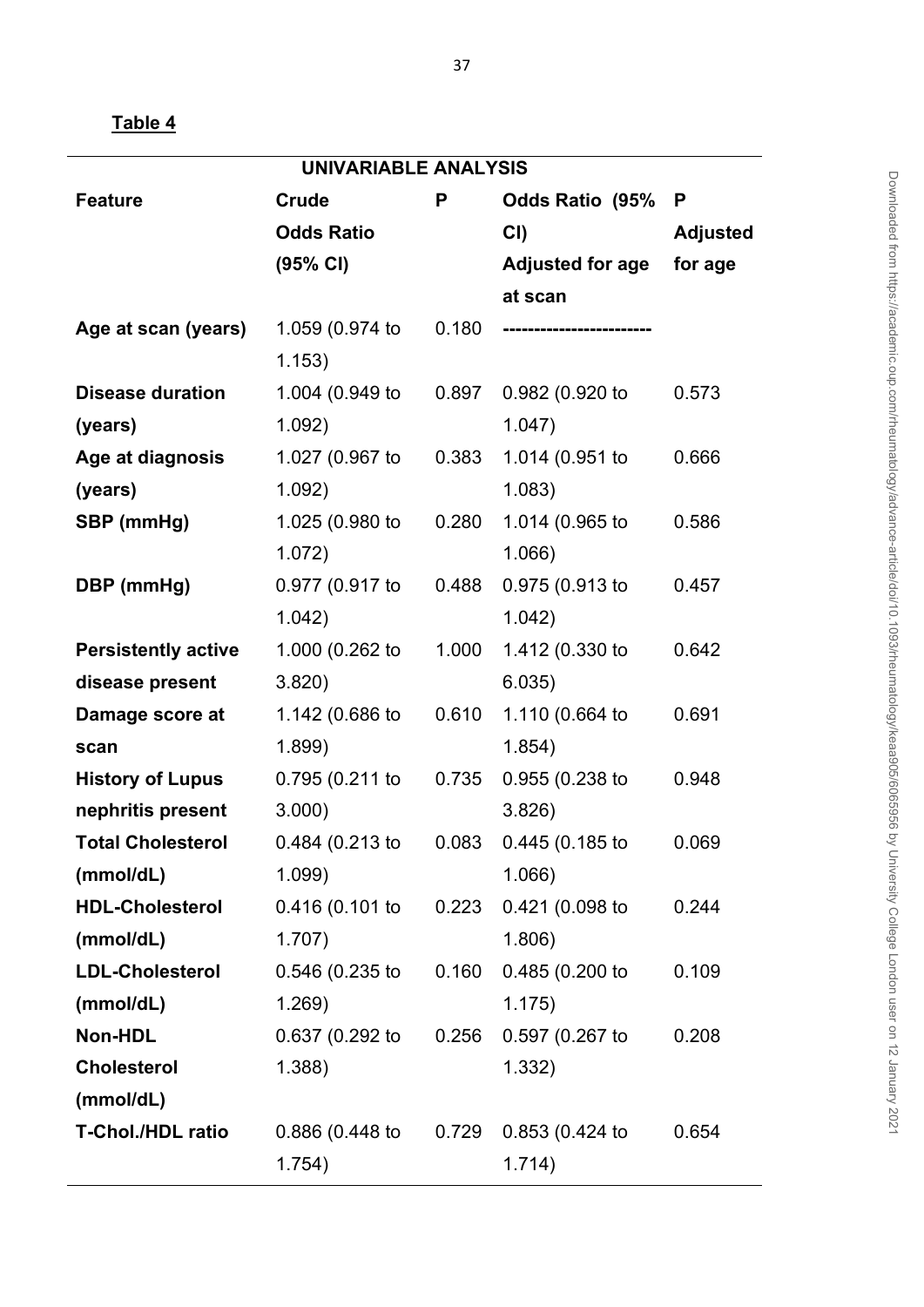| <b>Triglycerides</b>    | 1.121 (0.297 to   | 0.866 | 1.348 (0.343 to | 0.669 |
|-------------------------|-------------------|-------|-----------------|-------|
| (mmol/dL)               | 4.232)            |       | 5.303           |       |
| Smoking at scan         | 1.182 (0.197 to   | 0.855 | 1.914 (0.241 to | 0.539 |
|                         | 7.082)            |       | 15.211)         |       |
| Smoking - ever          | 0.900 (0.177 to   | 0.899 | 0.875 (0.170 to | 0.873 |
|                         | 4.564)            |       | 4.502)          |       |
| <b>HCQ therapy</b>      | 0.786 (0.201 to   | 0.301 | 0.930 (0.223 to | 0.921 |
|                         | 3.071)            |       | 3.882)          |       |
| Immunosuppression       | 2.080 (0.519 to   | 0.301 | 2.369 (0.547 to | 0.249 |
|                         | 8.339)            |       | 10.25)          |       |
| <b>Prednisolone-any</b> | 4.375 (1.027 to   | 0.046 | 4.895 (1.086 to | 0.039 |
| dose                    | 18.63)            |       | 22.06)          |       |
| Prednisolone > 5        | 6.538 (0.679 to   | 0.104 | 48.73 (1.218 to | 0.039 |
| mg/day                  | 62.99)            |       | 1949.7)         |       |
| <b>B-Cell depletion</b> | 2.227 (0.517 to   | 0.283 | 5.999 (0.938 to | 0.581 |
|                         | 9.549             |       | 38.36)          |       |
| <b>ACE Inhibitors</b>   | 1.000 (0.250 to   | 1.000 | 1.457 (0.318 to | 0.628 |
|                         | 3.998             |       | 6.678)          |       |
| <b>Aspirin</b>          | 0.700 (0.132 to   | 0.675 | 0.789 (0.143 to | 0.781 |
|                         | 3.699             |       | 4.278           |       |
| <b>Statin</b>           | 3.077 (0.511 to   | 0.220 | 2.954 (0.414 to | 0.308 |
|                         | 18.53)            |       | 16.23)          |       |
| Urea                    | 1.092 (0.892 to   | 0.393 | 1.078 (0.874 to | 0.481 |
|                         | 1.337)            |       | 1.329)          |       |
| <b>InCreatinine</b>     | 1.624 (0.267 to   | 0.599 | 2.172 (0.316 to | 0.430 |
|                         | 9.882)            |       | 14.93)          |       |
| <b>Vitamin D</b>        | 1.017 (0.989 to   | 0.233 | 1.013 (0.984 to | 0.387 |
|                         | 1.045)            |       | 1.042)          |       |
| <b>Albumin</b>          | 1.070 (0.930 to   | 0.345 | 1.050 (0.905 to | 0.521 |
|                         | 1.230)            |       | 1.218)          |       |
| <b>InESR</b>            | $0.655(0.303)$ to | 0.282 | 0.674 (0.306 to | 0.328 |
|                         | 1.417)            |       | 1.486)          |       |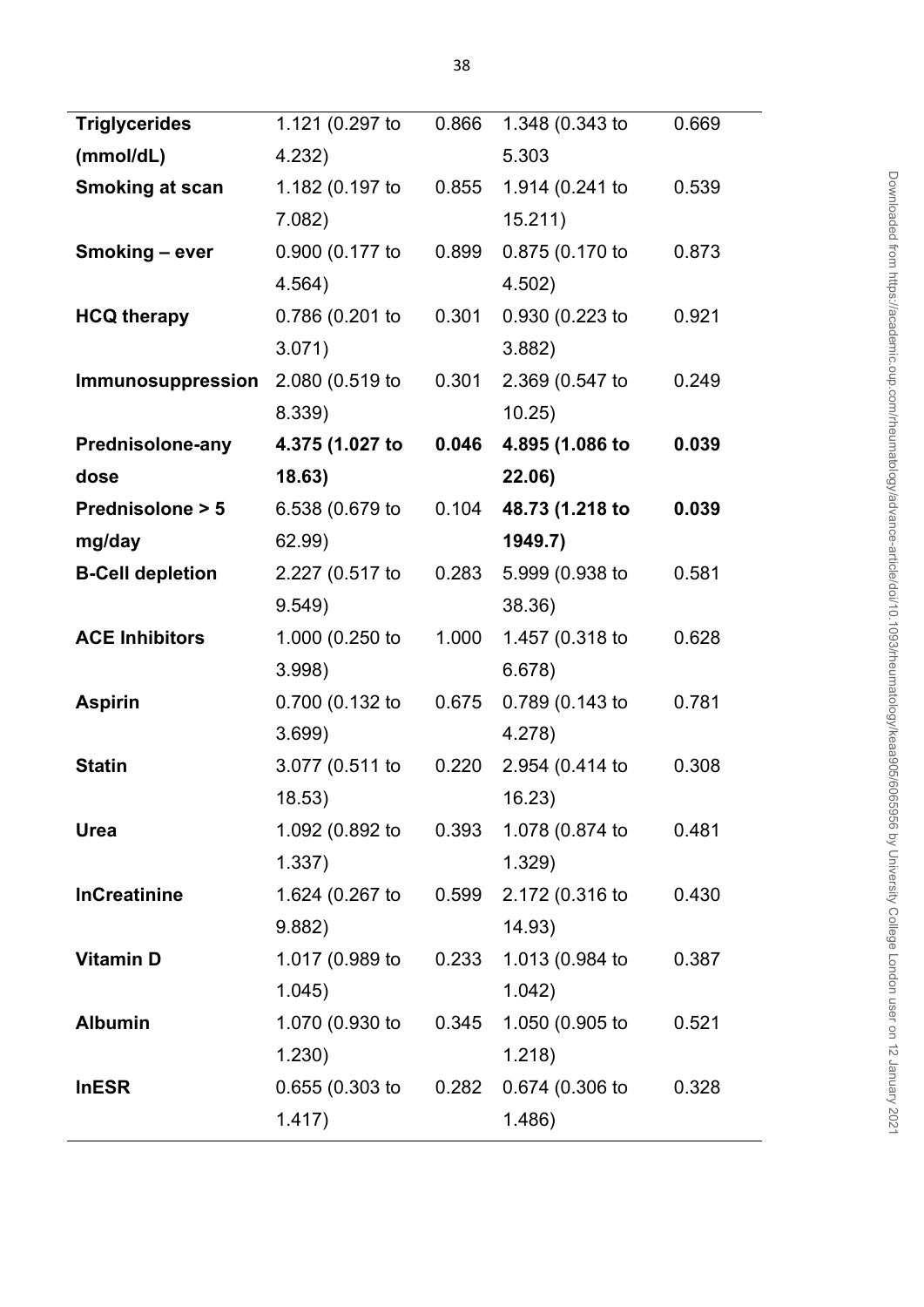| <b>InCRP</b>                                                        | 1.954 (0.925 to   | 0.079 | 1.904 (0.888 to   | 0.098 |  |  |
|---------------------------------------------------------------------|-------------------|-------|-------------------|-------|--|--|
|                                                                     | 4.125)            |       | 4.084)            |       |  |  |
| C3 at scan                                                          | 3.555 (0.155 to   | 0.428 | 2.368 (0.094 to   | 0.600 |  |  |
|                                                                     | 81.55)            |       | 59.52)            |       |  |  |
| InAnti-dsDNA                                                        | 0.888 (0.612 to   | 0.530 | 0.922 (0.625 to   | 0.683 |  |  |
|                                                                     | 1.287)            |       | 1.360)            |       |  |  |
| InAntiApoA1IgG                                                      | 0.571 (0.330 to   | 0.047 | 0.572 (0.329 to   | 0.049 |  |  |
|                                                                     | 0.993)            |       | 0.995)            |       |  |  |
| InAntiApoA1IgM                                                      | 0.929 (0.598 to   | 0.262 | 0.831 (0.591 to   | 0.290 |  |  |
|                                                                     | 1.150)            |       | 1.170)            |       |  |  |
| <b>AntiHDLIgG</b>                                                   | 3.250 (0.811 to   | 0.096 | 2.743 (0.650 to   | 0.170 |  |  |
| (above median)                                                      | 13.03)            |       | 11.58             |       |  |  |
| <b>Anticardiolipin ever</b>                                         | 0.692 (0.128 to   | 0.670 | 0.408 (0.062 to   | 0.353 |  |  |
|                                                                     | 3.752)            |       | 2.702)            |       |  |  |
| <b>APL</b> ever                                                     | 0.800 (0.216 to   | 0.739 | $0.555(0.132)$ to | 0.421 |  |  |
|                                                                     | 2.967)            |       | 2.331)            |       |  |  |
| Lupus                                                               | 0.480 (0.076 to   | 0.435 | 0.338 (0.047 to   | 0.283 |  |  |
| Anticoagulant                                                       | 3.029)            |       | 2.446)            |       |  |  |
|                                                                     |                   |       |                   |       |  |  |
| MULTIVARIABLE LOGISTIC REGRESSION (only significant features shown) |                   |       |                   |       |  |  |
| <b>Feature</b>                                                      | <b>Odds Ratio</b> | P     | 95% CI            |       |  |  |
|                                                                     | (Exp(B))          |       |                   |       |  |  |
| Age at scan (years)                                                 | 1.137             | 0.031 | 1.012 to 1.278    |       |  |  |
| Prednisolone > 5 mg                                                 | 48.73             | 0.039 | 1.218 to 1949.7   |       |  |  |

# **Legend**

# **Association of clinical and serological features with TPA in the 36 patients with atherosclerotic plaques**

The population of 36 patients with plaque was divided into two groups; those above and those below the median TPA. For each variable, the table shows the values for patients in the above-median TPA group compared to those in the below-median TPA group expressed as odds ratios.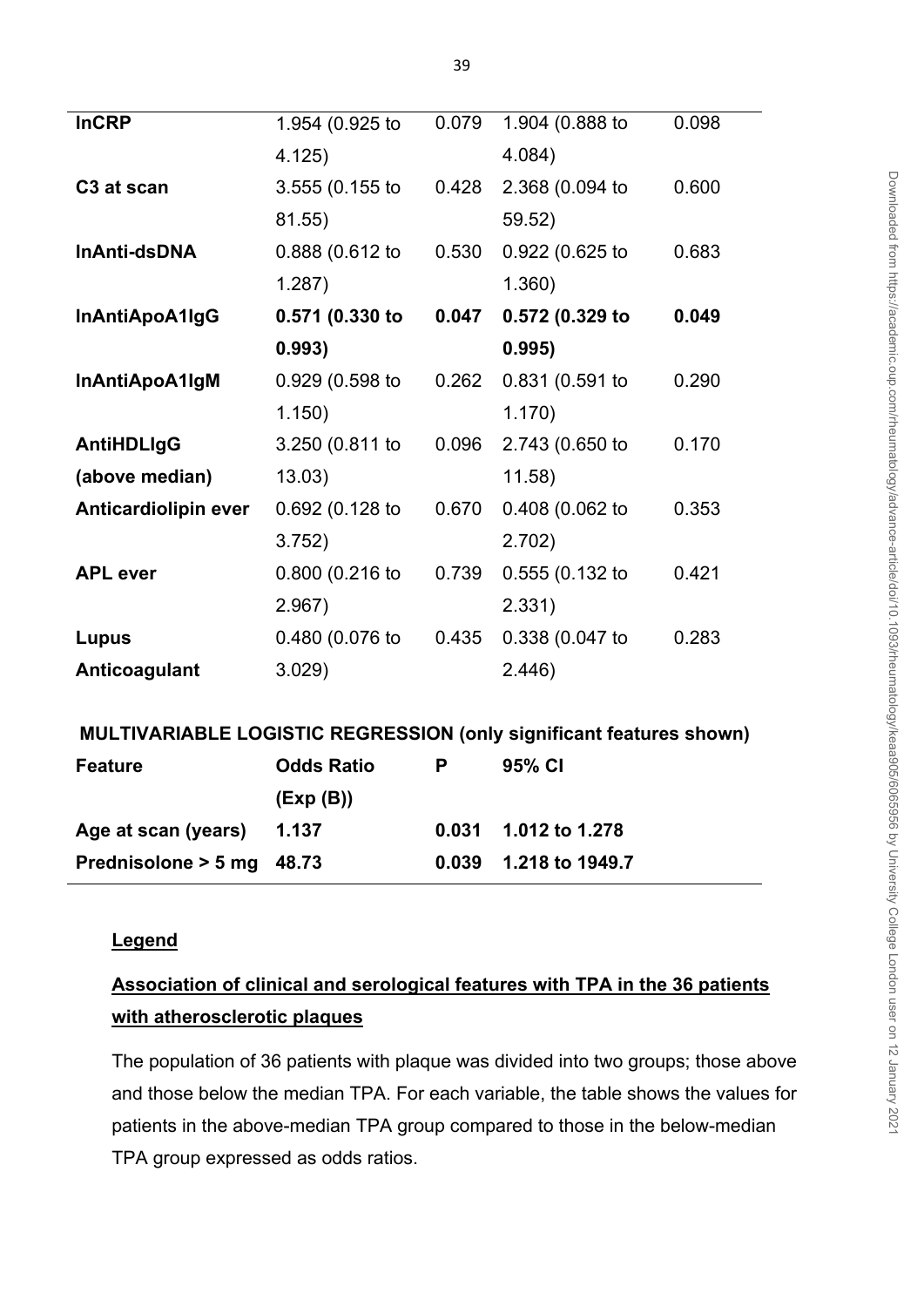|                            | <b>UNIVARIABLE ANALYSIS</b> |       |
|----------------------------|-----------------------------|-------|
| <b>Feature</b>             | Odds Ratio (95%             | P     |
|                            | CI)                         |       |
| Age at scan (years)        | 0.989 (0.917 to             | 0.775 |
|                            | 1.066)                      |       |
| <b>Disease duration</b>    | 0.982 (0.928 to             | 0.537 |
| (years)                    | 1.040)                      |       |
| Age at diagnosis           | 1.010 (0.952 to             | 0.736 |
| (years)                    | 1.072)                      |       |
| SBP (mmHg)                 | 0.983 (0.941 to             | 0.448 |
|                            | 1.027)                      |       |
| DBP (mmHg)                 | 0.933 (0.868 to             | 0.055 |
|                            | 1.002)                      |       |
| <b>Persistently active</b> | 7.857 (1.651 to             | 0.010 |
| disease present            | 37.40)                      |       |
| Damage score at scan       | 1.223 (0.728 to             | 0.447 |
|                            | 2.053)                      |       |
| <b>History of Lupus</b>    | 2.000 (0.520 to             | 0.313 |
| nephritis present          | 7.691)                      |       |
| <b>Total Cholesterol</b>   | 0.792 (0.380 to             | 0.533 |
| (mmol/dL)                  | 1.649)                      |       |
| <b>HDL-Cholesterol</b>     | 0.672 (0.180 to             | 0.555 |
| (mmol/dL)                  | 2.513)                      |       |
| <b>LDL-Cholesterol</b>     | 0.832 (0.372 to             | 0.654 |
| (mmol/dL)                  | 1.860)                      |       |
| <b>Non-HDL Cholesterol</b> | 0.889 (0.419 to             | 0.760 |
| mmol/dL                    | 1.887)                      |       |
| <b>T-Chol./HDL ratio</b>   | 1.275 (0.639 to             | 0.490 |
|                            | 2.545)                      |       |
| <b>Triglycerides</b>       | 0.977 (0.259 to             | 0.973 |
| (mmol/dL)                  | 3.682)                      |       |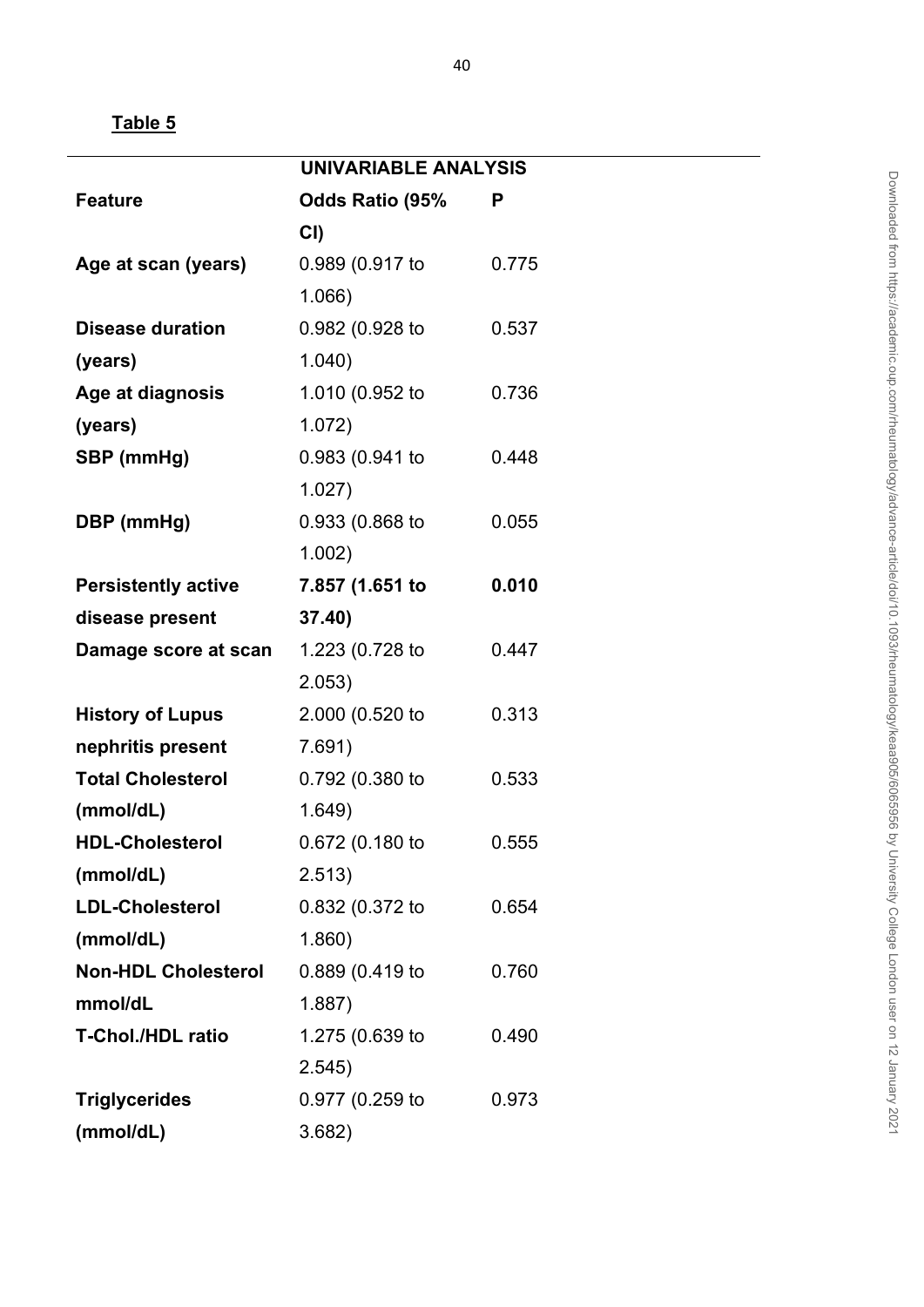| <b>Smoking at scan</b>       | 0.423 (0.065 to | 0.369 |
|------------------------------|-----------------|-------|
|                              | 2.766           |       |
| Smoking - ever               | 0.444 (0.083 to | 0.345 |
|                              | 2.388           |       |
| <b>HCQ therapy</b>           | 2.080 (0.519 to | 0.301 |
|                              | 8.339)          |       |
| Immunosuppression            | 3.500 (0.825 to | 0.089 |
|                              | 14.85)          |       |
| <b>Prednisolone-any dose</b> | 4.375 (1.027 to | 0.046 |
|                              | 18.63)          |       |
| Prednisolone > 5             | 6.538 (0.679 to | 0.104 |
| mg/day                       | 62.99)          |       |
| <b>B-Cell depletion</b>      | 1.300 (0.313 to | 0.718 |
|                              | 5.393)          |       |
| <b>ACE Inhibitors</b>        | 2.800 (0.658 to | 0.164 |
|                              | 11.92)          |       |
| <b>Aspirin</b>               | 1.429 (0.270 to | 0.675 |
|                              | 7.549           |       |
| <b>Statin</b>                | 1.429 (0.270 to | 0.675 |
|                              | 7.549           |       |
| Urea                         | 1.161 (0.927 to | 0.194 |
|                              | 1.455)          |       |
| <b>InCreatinine</b>          | 10.25 (0.994 to | 0.051 |
|                              | 104.7           |       |
| <b>Vitamin D</b>             | 0.990 (0.964 to | 0.476 |
|                              | 1.017)          |       |
| <b>Albumin</b>               | 0.879 (0.754 to | 0.102 |
|                              | $1.026$ )       |       |
| <b>InESR</b>                 | 1.138 (0.538 to | 0.735 |
|                              | 2.406)          |       |
| <b>InCRP</b>                 | 0.963 (0.487 to | 0.913 |
|                              | 1.904)          |       |